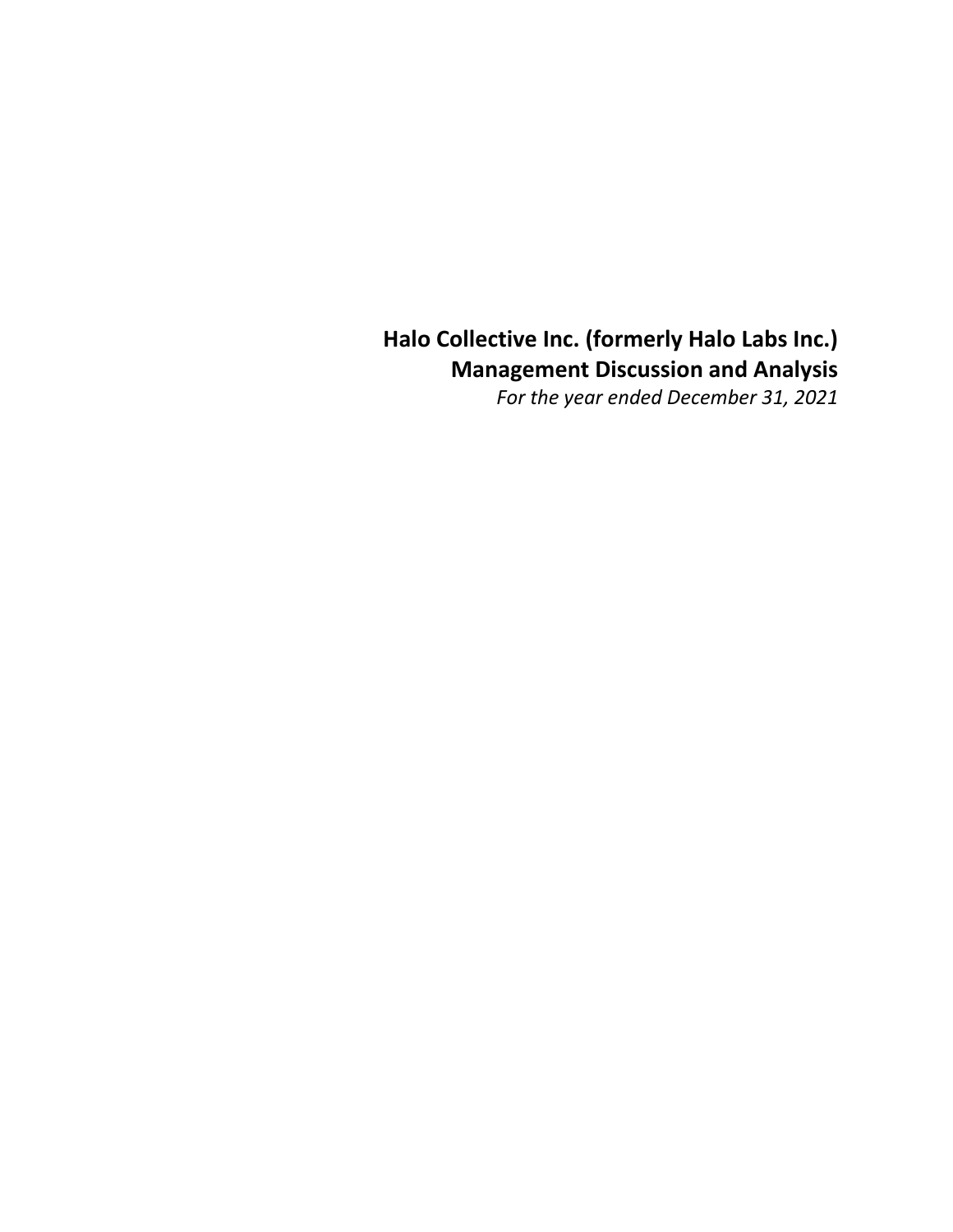This "Management's Discussion and Analysis" ("MD&A") for Halo Collective Inc., an Ontario Corporation ("Halo Collective" or the "Company") has been prepared as at March 31, 2022, and should be read in conjunction with the Consolidated Financial Statements for the year ended December 31, 2021, which were prepared in accordance with International Financial Reporting Standards ("IFRS") as issued by the International Accounting Standards Board ("IASB").

### **Forward looking statements**

This MD&A includes certain forward-looking statements that are based upon current expectations which involve risks and uncertainties associated with the Company's business and the economic environment in which the business operates. Any statements contained herein that are not statements of historical facts may be deemed to be forward-looking statements, which are often, but not always, identified by the use of words such as "seek", "anticipate", "budget", "plan", "continue", "estimate", "expect", "forecast", "may", "will", "project", "predict", "potential", "targeting", "intend", "could", "might", "should", "believe" and similar words or phrases (including negative variations) suggesting future outcomes or statements regarding an outlook. The forward-looking statements are not historical facts but reflect the Company's current expectations regarding future results or events. Forward-looking statements contained in this MD&A are subject to several risks and uncertainties that could cause actual results or events to differ materially from current expectations, including the matters discussed in the section "Risks and Uncertainties" below.

Specifically, this MD&A includes, but is not limited to, forward-looking statements regarding management's goal of creating shareholder value, the ability to fund future operating costs, the timing for future research and development of the Company's current and future technologies, sensitivity analysis on financial instruments that may vary from amounts disclosed, prices and price volatility of the Company's products and general business and economic conditions.

Readers are cautioned that the above factors are not exhaustive. Although management has attempted to identify important factors that could cause actual events and results to differ materially from those described in the forward-looking information, there may be other factors that cause events or results to differ from those intended, anticipated or estimated.

Management believes the expectations reflected in the forward-looking information are reasonable, but no assurance can be given that these expectations will prove to be correct, and readers are cautioned not to place undue reliance on forward-looking information contained in this MD&A.

The forward-looking information contained in this MD&A is provided as of the date hereof and management undertakes no obligation to update publicly or revise any forward-looking information, whether because of new information, future events or otherwise, except as otherwise required by law. All the forward-looking information contained in this MD&A is expressly qualified by this cautionary statement.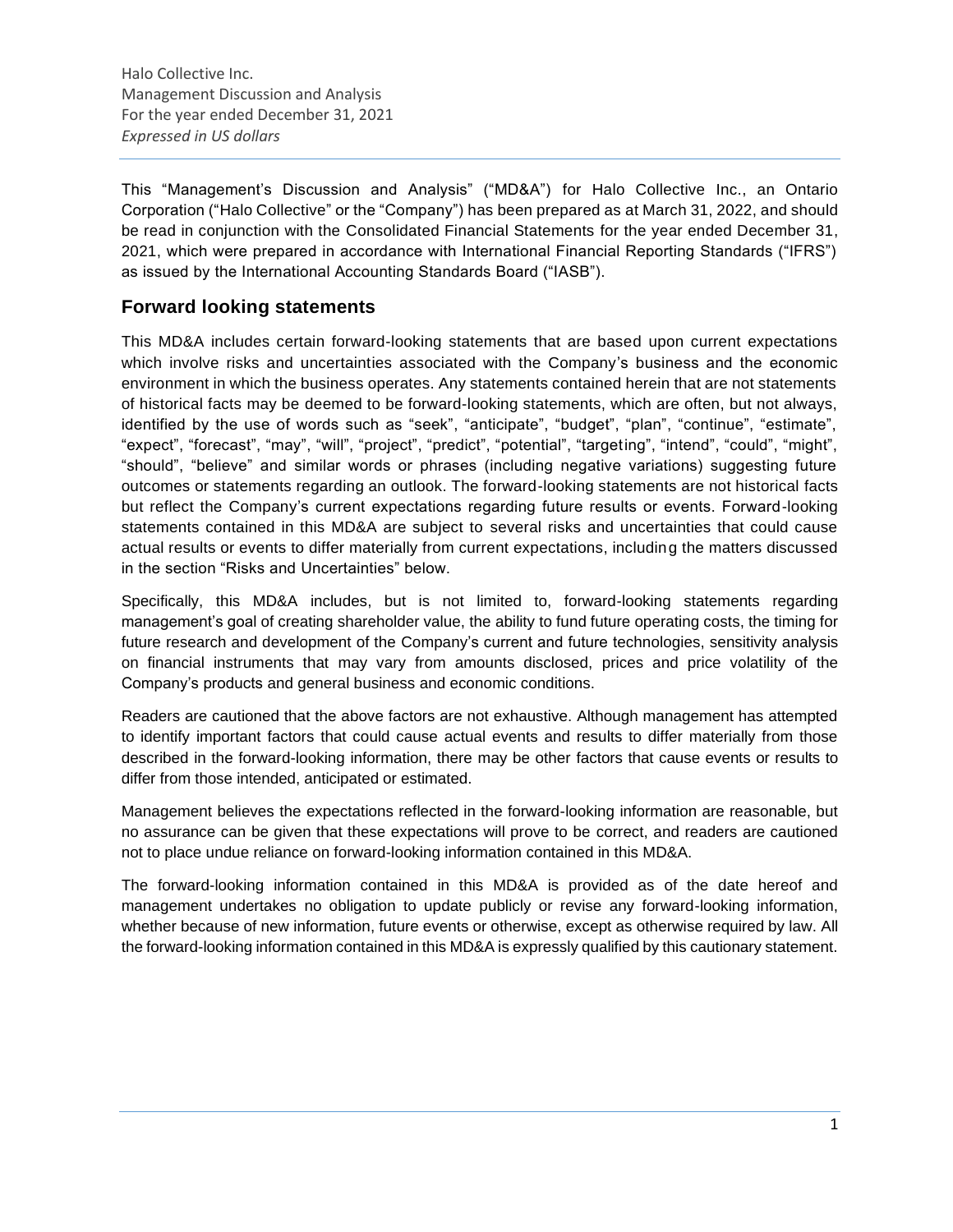### **Overview of Halo Collective Inc.**

On January 25, 2021, the Company announced that, further to the shareholder approval obtained by the Company at its meeting of shareholders held on December 23, 2020, the Company changed its name from "Halo Labs Inc." to "Halo Collective Inc."

In connection with the name change, the common shares started trading on the OTCQB under the trading symbol "HCAND," on January 28, 2021, and on the Frankfurt Stock Exchange under the trading symbol "A9KM" on January 28, 2021. The common shares of the Company and \$90 warrants of the Company started trading under the Company's new name on the Neo Exchange Inc. on January 27, 2021. The common shares and warrants will continue to trade on the NEO under the trading symbols "HALO" and "HALO.WT", respectively. The new CUSIP numbers assigned to the common shares and warrants are 40638K101 and 40638K119, respectively.

Effective October 8, 2021, the Company has consolidated its common shares based on one postconsolidation common share for every 100 pre-consolidation common shares. All share figures and references are retrospectively adjusted.

The Company is an Ontario corporation and a reporting issuer in British Columbia, Alberta, Ontario, Saskatchewan, Manitoba, New Brunswick, Nova Scotia, Prince Edward Island and Newfoundland.

Halo Collective is a cannabis cultivation, manufacturing and distribution company that grows and extracts and processes quality cannabis flower, oils, and concentrates. The Company has sold 29.1 million grams of cannabis flower, oils and concentrates through 57 different product lines to dispensaries in Oregon, California and Nevada since inception. Additionally, Halo Collective has continued to evolve its business through delivering value with its products and now via verticalization in key markets in the United States. With a consumer-centric focus, Halo Collective markets innovative, branded, and private label products across multiple product categories in the United States.

### **Business Strategy**

The Company's focus is to develop the North American assets, in particular cultivation in Oregon and California and dispensaries in California. Following the focus on the core competence, management has decided to spin-off the international assets and the technology assets.

Cultivation (growing)

### Oregon

- The Company currently cultivates cannabis in Oregon under the following: (i) four Oregon Liquor Control Commission ("OLCC") producer licenses held by a wholly owned subsidiary of the Company, and (ii) an OLCC producer license granted to Halo Winberry by the OLCC. The Company intends to cultivate cannabis only in jurisdictions where it believes its own cultivation activities are necessary to ensure adequate and cost-effective supply of raw cannabis materials to produce cannabis oil and concentrates, as well as the sale of flower and pre-rolls;
- In Oregon, the Company holds four OLCC producer licenses for outdoor cannabis cultivation on approximately four acres of farmland. The Company also manages outdoor cannabis cultivation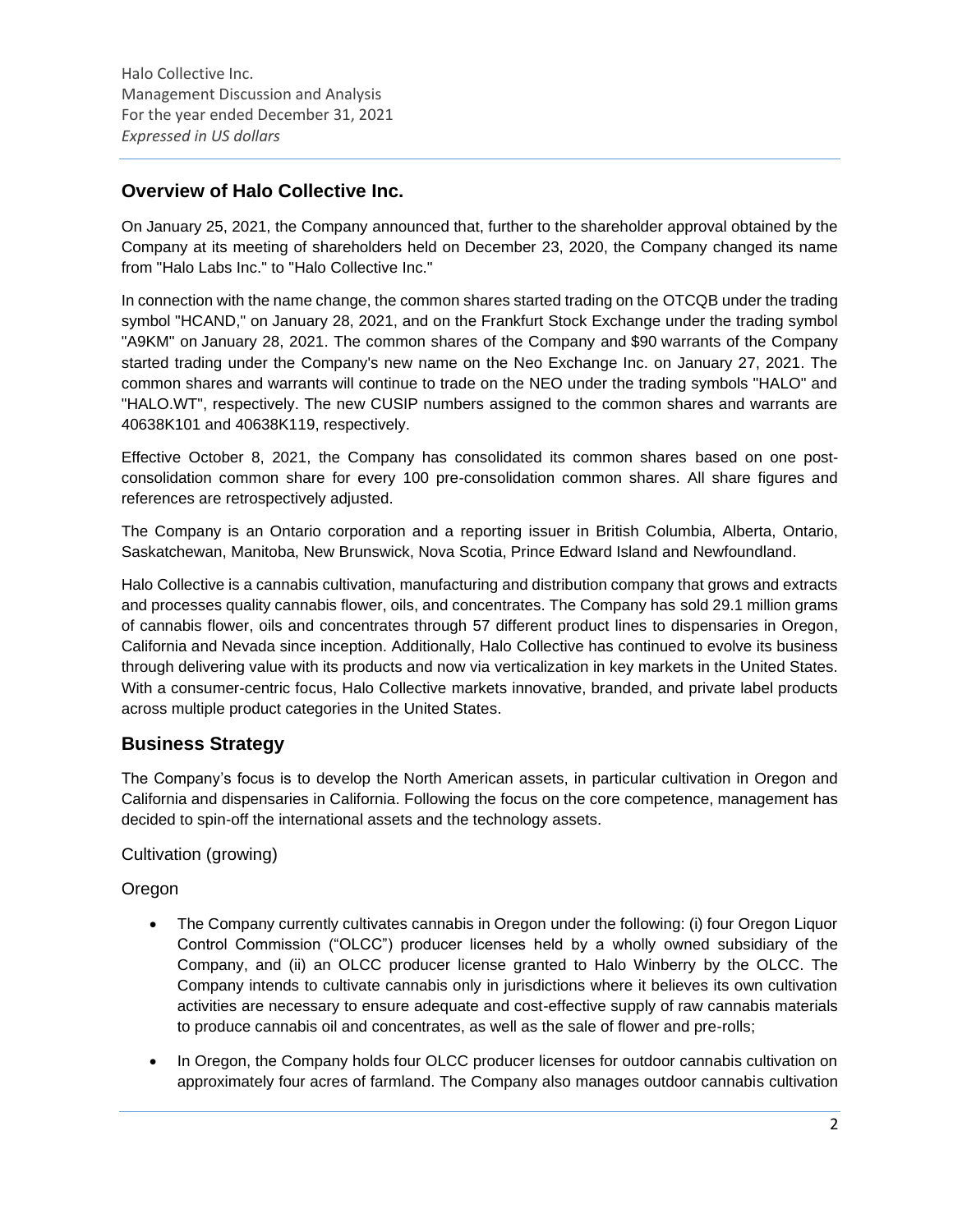on two additional adjacent acres under third-party production licenses whereby the raw material produced through its third-party management relationship is contracted to the Company. Further, the Company also cultivates cannabis on a ten-acre parcel of property located in Fall Creek, Oregon under a producer license granted by the OLCC. The Company's Oregon cultivation sites help ensure a consistent supply of high-quality raw material for its manufacture of cannabis oils and concentrates. The Company also maintains its cultivation operations in Oregon as a hedge against price volatility for raw cannabis materials;

- On July 23, 2021, the Company entered into an asset purchase agreement, pursuant to which its wholly owned subsidiary ANM, Inc. will acquire the William's Wonder Farms cannabis cultivation business in Oregon, including all trademarks, light dep flower, licenses issued by the Oregon Liquor Control Commission ("OLCC") and subject to OLCC approvals, equipment, and related operating assets. ANM Williams Farm LLC, an indirect wholly owned subsidiary of Halo, will acquire three Tier II marijuana production licenses and related operating assets, including vegetative, cloning and other propagation equipment and shipping containers;
- Upon signing the asset purchase agreement, Halo will assist with the day-to-day operations of the William's Wonder Farms business under the terms of a services agreement and will purchase 100% of the product cultivated at the premises pursuant to an offtake agreement;
- The signing of the definitive agreements for William's Wonder Farms will increase Halo's total harvestable cannabis canopies in Oregon to eleven acres: three acres at William's Wonder Farms, six acres at East Evan's Creek in Jackson County, 1 additional acre of pre-purchased cannabis in the Applegate and one acre at Fall Creek's Winberry Farm. As at December 31, 2021, no biological assets were transferred from Williams Wonder to the Company;
- On September 1<sup>st</sup>, 2021, the Company closed the acquisition of Food Concepts LLC, the master tenant of an approximately 55,000 square foot indoor cannabis cultivation, processing, and wholesaling facility in Portland, Oregon operated under the Pistil Point name, and the related licenses issued by the OLCC and other operating assets owned by the entities doing business as Pistil Point. The Pistil Point Acquisition is subject to approval by the OLCC and is expected to close in early 2022. As at December 31, 2021, no biological assets were transferred from Pistil Point to the Company. As noted in the Services and Offtake agreement, Halo has taken over management of day-to-day operations of Food Concepts LLC and related entities.

### **California**

- In California, the Company has decided not to build out Ukiah Ventures, and is looking to dispose of the assets it owns;
- The Company intends to continue to leverage its relationships with cannabis cultivators from the Emerald Triangle a region in Northern California comprising Humboldt, Lake, Mendocino and Trinity Counties and is considered to be the largest cannabis-producing region in the U.S. As previously announced in September 2020, the Company partnered with Green Matter Holding Inc. ("Green Matter") to purchase 1,600 acres of farm property in Lake County, California (the "Farm"). The Farm was purchased by Lake County Natural Health LLC ("LCNH"), which is owned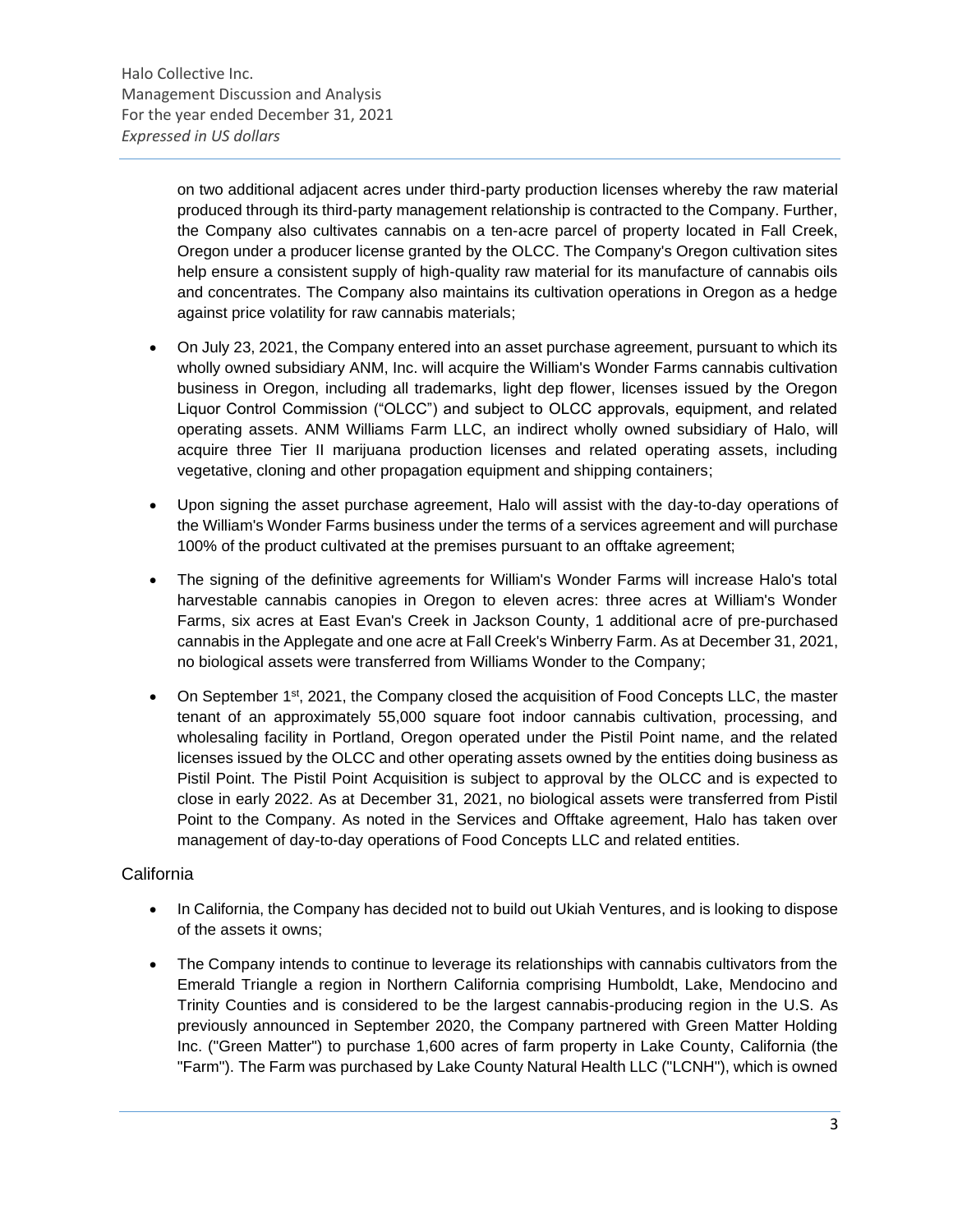50% by the Company's wholly owned indirect subsidiary, PSG Coastal Holdings LLC ("PSG") and 50% by Green Matter;

Triangle Canna Corp. ("Triangle Canna") and a wholly owned subsidiary of Triangle Canna (the "Farm OpCo") have received and paid for 271 provisional licenses from the California Department of Cannabis Control, the state regulator. Each license allows up to 10,000 square feet of canopy and implies state entitlements for 62.22 acres of canopy. Triangle is beginning the process of converting these to annual state licenses. Four additional licenses are in the process of being considered for annual licensure already, with a total of 275 licenses more to be converted. Additionally, the Farm has submitted an application to Lake County, California, for a local Major Use Permit to cultivate on the state approved acreage.

The local application contemplates two phases for build-out:

Phase one:

- a) 63 A-type 3 medium outdoor cultivation licenses (62.2 acres);
- b) 1 A-type 13 self distribution license.

Phase two (full build-out):

- a) 43 A-type 3 medium outdoor cultivation licenses (42.7 acres);
- b) 34 A-type 3B medium mixed light (greenhouse) cultivation licenses (17 acres);
- c) 1 cannabis processing license for a new 60,000 square foot facility.
- LCNH and the Farm OpCo have entered into a commercial lease agreement (the "Lease") pursuant to which LCNH will lease to the Farm OpCo four separate parcels of property comprising the Farm, as well as certain buildings, structures, and improvements. The Company, through its subsidiary, Mendo Distribution and Transportation LLC ("MDT"), and Green Matter have entered into product purchase agreements with Farm OpCo pursuant to which MDT and Green Matter will each purchase 25% (for an aggregate of 50%) of Farm OpCo's yearly harvest.

#### Nevada

In Nevada, the Company has historically collaborated with its Nevada operating partner, Just Quality LLC ("Just Quality"), on the manufacture and sale of cannabis extracts pursuant to a management agreement with Just Quality, which was originally intended to be in place pending the acquisition by the Company of Just Quality's Nevada cannabis licenses pursuant to an asset purchase agreement. Due to economic conditions effected by the COVID-19 Virus, Halo has made the strategic decision to exit the Nevada market. The Company and Just Quality will dissolve the joint venture and cease Nevada operations. The Company will return the licenses to Just Quality and Just Quality will return the shares received as consideration for the licenses to the Company.

### Production (manufacturing)

The Company's core competency is the production (also referred to as manufacturing and extraction) of cannabis oil and concentrates for sale to retail businesses and wholesale distributors as finished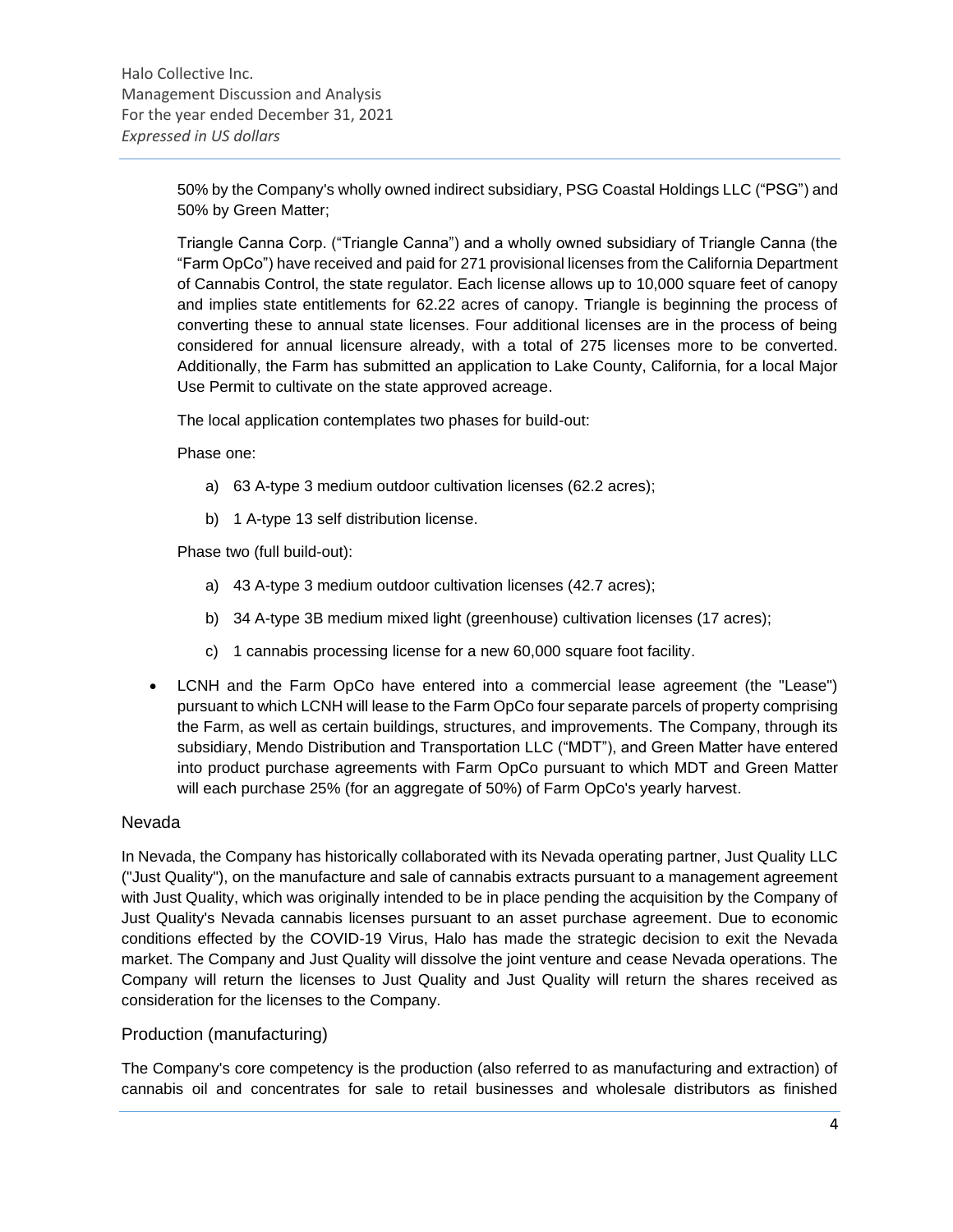consumer-packaged goods. The Company's CEO and President have been involved in cannabis manufacturing since 2013. The Company's philosophy with respect to the extraction and manufacturing of cannabis oils and concentrates is to be platform-agnostic, given the rapid evolution of technology and consumer preferences.

The Company has operated numerous extraction platforms (or methods) including utilizing butane, propane, hexane, ethanol, carbon dioxide and most recently solventless hash/rosin. The Company manufactures and sells a variety of products in the following categories: (i) concentrates – shatter, sauce, resin, and diamonds (THC-A crystals), hash and rosin; and (ii) oils – both in raw and distillated form in a variety of strains and flavors, as well as THC, CBD and blends. The Company packages and sells the oils primarily in glass cartridges and in glass jars. The Company also sells various edible products including single and multi-piece chews (Hush) and a syrup-based drink (Hush Sizzurp) in the state of Oregon and similar edible lines in California in 2022 through the Company's indirectly owned subsidiary, Outer Galactic Chocolates LLC ("OGC").

### Oregon

• The Company's Oregon manufacturing facility is in Medford, Oregon. The facility has approximately 12,000 square feet of indoor manufacturing space, as well as an enclosed courtyard of approximately 7,200 square feet. Within the 12,000 square foot indoor facility, approximately 1,400 square feet is a segregated C1D1 explosive-proof room for volatile extraction. The Company has utilized all the extraction methods noted above in its Medford facility. During the COVID-19 pandemic, the Medford facility began to utilize advanced automated packaging equipment to reduce our reliance on human capital and further reduce production labor and overheads.

### **California**

- In November 2018, the Company commenced manufacturing activities in California, where the Company currently maintains two facilities. The first facility, operated by the Company's wholly owned subsidiary, Coastal Harvest LLC ("Coastal Harvest"), is approximately 1,600 square feet with approximately 500 square feet dedicated for volatile extraction as a C1D1 explosive-proof room. This facility is currently used to produce bulk cannabis distillate to be used for vaping cartridges and disposable pens as well as manufacture live resin concentrates for sale to licensed distributors;
- Through its acquisition of MDT, the Company began to manage the operations of OGC, a Type N edibles manufacturer in California. In July 2020, the Company acquired the Type N license of OGC and its associated manufacturing space in order to launch its own edibles line in California. The 1,800 square foot space is adjacent to MDT, which also allows for additional space for packaging of its finished goods. Sales of the Company's edibles line commenced in California in September 2020. Halo has successfully converted the Type N manufacturing license into a Type 6 manufacturing license and has begun solventless hash and rosin production in conjunction with the acquisition of Nature's Best.
- At OGC, the company has begun offering white label services and is currently producing an average 240,000+ units of vape cartridges per quarter for dispensary and brand partners.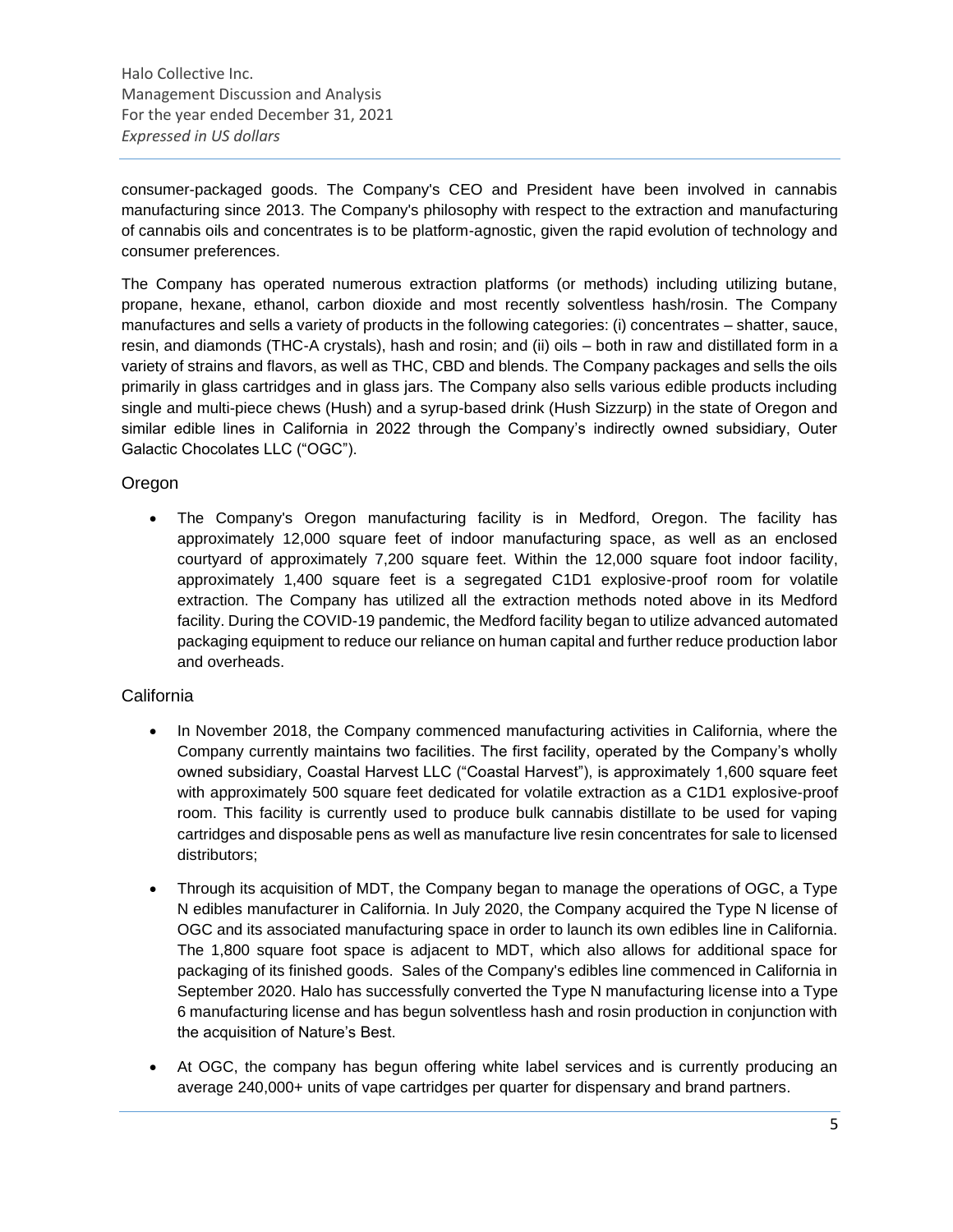### Distribution (wholesale)

During Q4 of 2021, concurrent with the acquisition and management agreement for Pistil Point (Food Concepts LLC) the Company relocated its licensed distribution business (wholesale) to Portland, Oregon. The Portland Distribution facility occupies 3,000 sqft of distribution space and allows for a 1- day SLA to 70% of the retail outlets in the state of Oregon. The company's wholesale licenses in Eugene (Winberry) and Medford (ANM) will now serve as cross dock locations, enabling Halo's distribution team to serve all regions of the state within 2 business days. Through MDT the company packages its own products and provides white label services

### Oregon

• The Company's distribution (wholesale) business in Oregon has expanded greatly in 2021 distributing for over 20 licensed brands and farms and to more than 500 cannabis retailers. The Company currently employs 10 salespeople that actively cover all regions of the state. Halo PDX Distribution currently has 10 employees in warehousing, distribution, and fulfilment along with 7 full-time drivers and 9 delivery vehicles.

### California

• In California, the Company's products are packaged in Ukiah, CA and distributed by MDT and NMC Organization, "Greenstone" NMC Organization has positioned the company's products into more than 63 new stores and currently serves 200+ retail outlets in the state and continues to grow the companies direct to dispensary sales in CA.

### Retail (dispensaries)

The Company has developed and trademarked a retail brand named Budega™. Budega is inspired by the natural bounty of the land and the bold characters who make California, well California. They pride themselves on curating the highest quality, locally sourced cannabis products for everyone who wants a healthier, happier life. They are grateful and humbled to make their favorite plant available to every community that needs a little more of the best the plant has to offer. Budega will sell a curated mix of the industry's best products including its own line of Budega branded products including flower, pre-rolls and vape cartridges.

### Los Angeles dispensaries

Through the Company's pending acquisitions of controlling interests in ZXC11 LLC ("Westwood") and SDF11 LLC ("Hollywood"), as well as its previous acquisition of a controlling interest of LKJ11 LLC ("North Hollywood"), the Company expects to receive regulatory approval to open three dispensaries in Los Angeles, California. Halo Collective plans to open the flagship stores in Hollywood and Westwood adjacent to Beverly Hills. The third location will open in North Hollywood. These stores will increase distribution and market awareness of Halo Collective's proprietary brands and products in California.

• Westwood: Halo has filed the ownership change and temporary approval for the Westwood site. As the site has already been approved by the City of Los Angeles and Halo signed a lease, the Company has moved forward with construction plans and has completed more than fifty percent of the build out. The Company obtained a mural permit with the neighborhood council and a local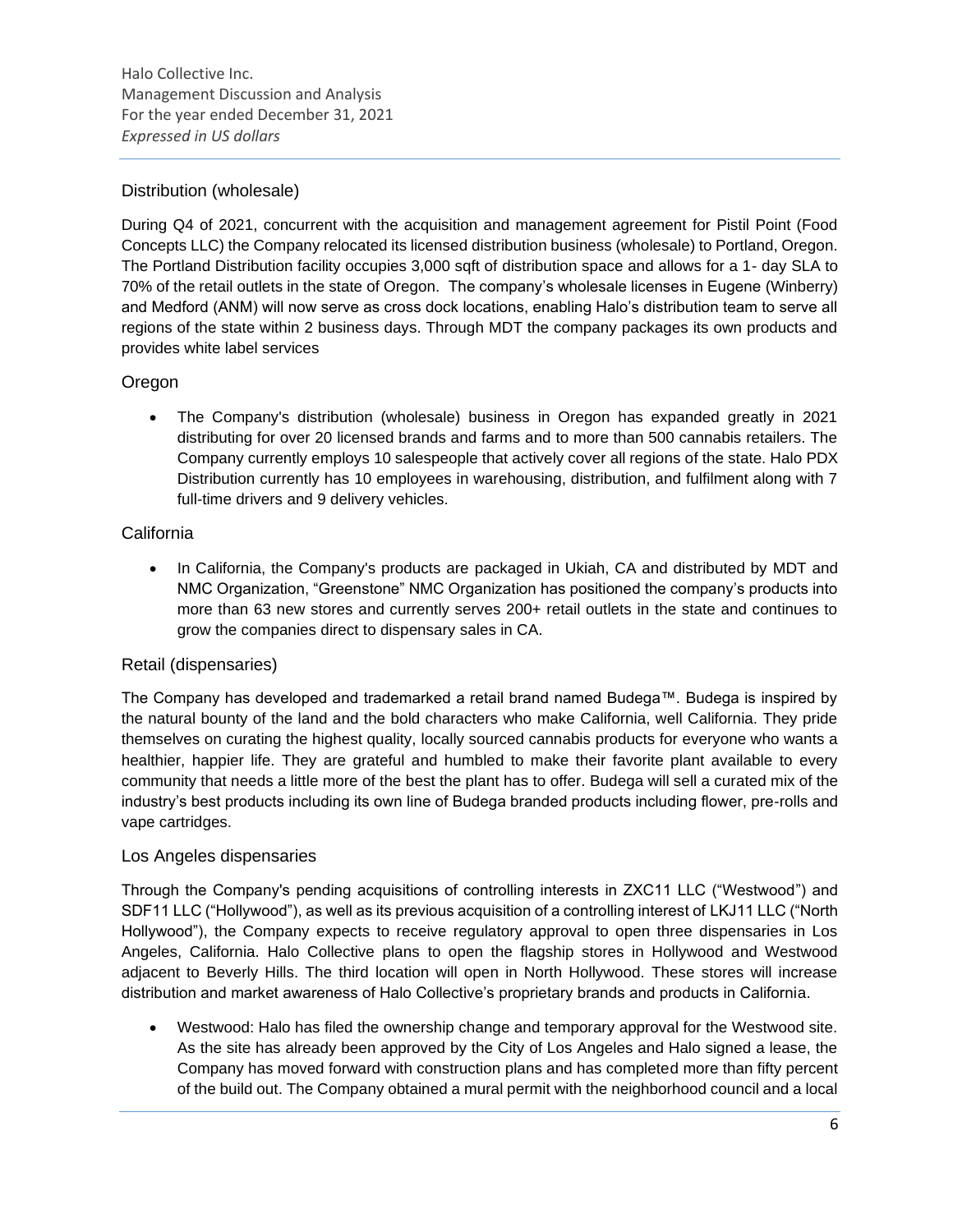artist has completed the exterior design. An application with the Department of Cannabis Control for state licensure has been initiated. The Westwood store is expected to open in the second quarter of 2022.

- Hollywood: The City of Los Angeles granted approval on the site change and the Company has moved from the lease contingency period with the landlord and locked in a long-term lease. Building plans were submitted and approved and the site is currently under construction. The Company obtained a mural permit with the neighborhood council and a local artist has completed the exterior design. In addition, application for change in ownership was submitted to the City of Los Angeles. In a parallel path, an application with the Department of Cannabis Control for state licensure was initiated. The store is expected to open in the second or third quarter of 2022.
- North Hollywood: The DCR has already approved ownership change for Halo's stake in LKJ11 the winning applicant in this community plan. The Company has obtained necessary regulatory approval at the original site tied to LKJ11's application. The Company plans to identify a suitable site to move the license within the community plan to accommodate a larger retail and delivery footprint in the longer term. The store at the original site opened in March 2022.

### Alberta dispensaries

• On July 15, 2021, the Company announced the closing of the acquisition of three operating retail cannabis stores in the province of Alberta. The stores operate in Camrose, Morinville, and Medicine Hat. From acquisition in July 2021 through July of 2022 the company has signed a management services agreement while they establish their retail infrastructure. As of current, the company has built an internal team of experts who continue to build process and expect to regain operational control of these assets at the expiration of the services agreement. The company has plans to rebrand the Canadian assets to align with its US operating retail entities. They expect a positive community reception to the alignment of their US retail assets.

### Halo Tek

On April 21, 2021, the Company announced a plan to pursue a spin-off of certain of its software, device and intellectual property assets into a standalone company to be named Halo Tek Inc. (" Halo Tek ").

Halo Tek was incorporated by Halo on March 29, 2021, for the purpose of completing a distribution of capital to shareholders of Halo. Halo will effect a reorganization pursuant to which it will transfer to Halo Tek all of the outstanding shares of the subsidiaries described below and cash. The result of the reorganization will be that Halo Tek will be a wholly owned subsidiary of Halo until the completion of the distribution of capital. The subsidiaries will be wholly owned subsidiaries of Halo Tek and will be held by Halo Tek rather than by Halo.

Halo Tek is a software, device, and intellectual property company, which, following the completion of the reorganization, will fully own all of the assets and intellectual property associated with the subsidiaries. The assets attributable to the subsidiaries are intangible assets in relation to software and intellectual property that were acquired by Halo.

The subsidiaries are: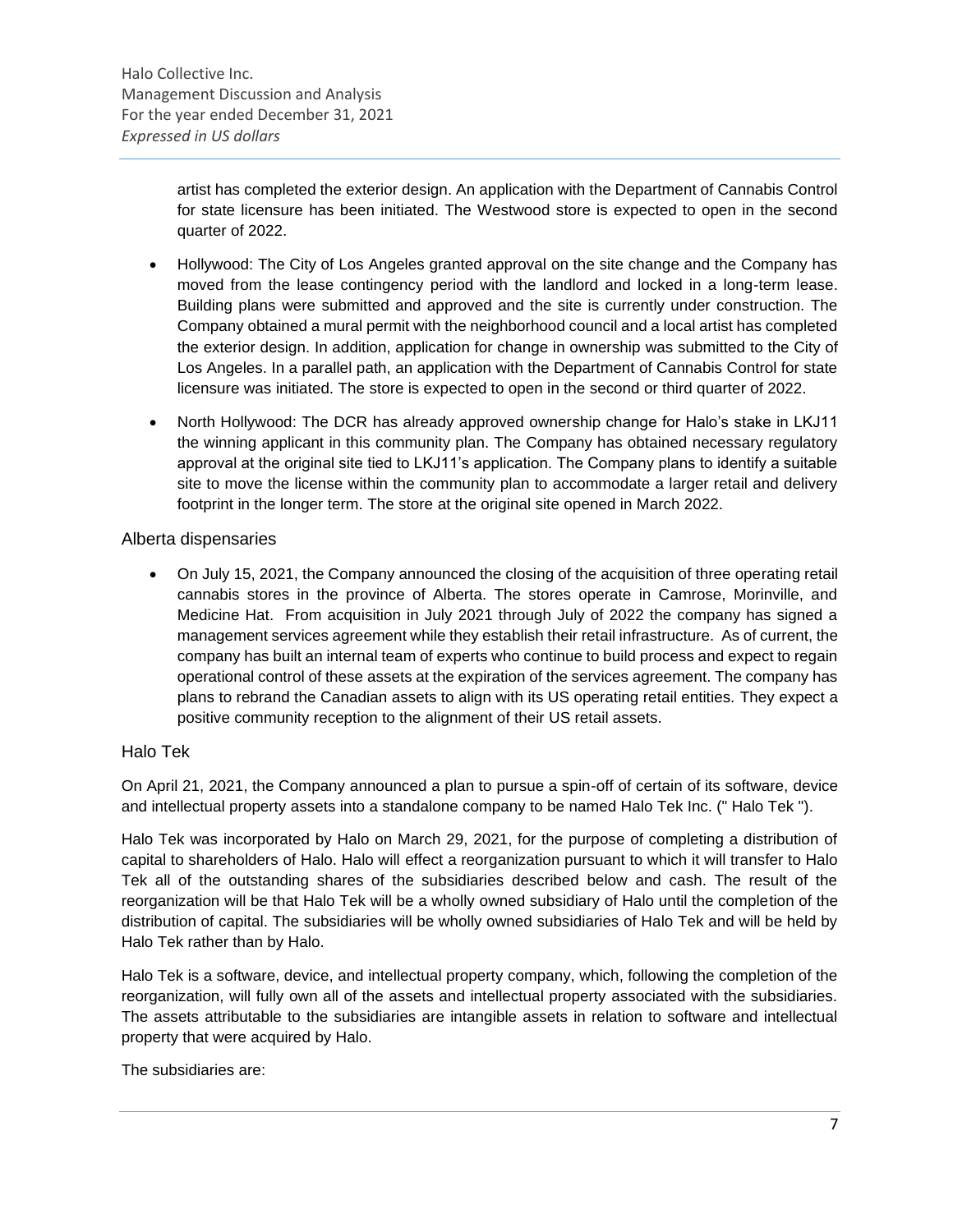- Halo DispensaryTrack Software Inc.
- Halo AccuDab Holdings Inc.
- Halo Cannalift Delivery Inc.
- Halo Nasalbinoid Natural Devices Corp.
- 1265292 B.C. Ltd. (d/b/a Cannafeels)
- 1275111 B.C. Ltd.

**DispensaryTrack** is a cloud-based point-of-sale solution that offers retailers tools including inventory management, retail store management, cash drawer control, payment processing, purchase order management, customer profile access, accounting software integration and integration with point-of-sale hardware such as barcode scanner or receipt printer tools. DispensaryTrack will offer a fully integrated, e-commerce platform that allows retailers to manage in-store and online inventory, have a single view of customers and analyze multi-channel sales data.

The retail point-of-sale system offers multi-store capabilities such as inventory sync across all locations, while mobile extensions mean that associates can check on inventory and conduct sales from anywhere in the store via iPad. The retail point-of-sale solution offers inventory management tools which enable users to create, track and assign serial numbers to products as well as create product variations such as size, color and material using a matrix system. DispensaryTrack also offers some customer service features such as profiles, sales history logs, and customer insights. The application is being designed to be used on a smartphone or tablet and is expected to be available on the Apple and Android app stores for an ongoing monthly service fee.

**AccuDab Holdings** owns the intellectual property related to and is focused on the development of the AccuDab Pen. The AccuDab Pen takes the form of a discrete pen that will allow users to pre-select doses of measured THC or CBD in 0.1 mL increments from 0.01 mL to 0.60 mL for sublingual consumption; a level of accuracy that is unmatched in the cannabis industry. Through the convenient dial selection mechanism, the AccuDab Pen allows for precise dispensing of THC or CBD products to meet the consumer's specific dosing needs. The AccuDab Pen enables healthcare professionals to improve patient treatment through accurate dosing. As a result of more accurate dosing, healthcare professionals can more easily recognize potentially harmful drug interactions. Competitor products on the market use a simple drop system that can vary user to user making it difficult to track drug dosing in a medical environment.

Sublingual consumption of THC and CBD can be compared to inhalation in terms of bioavailability because, as in the case of absorption in the lungs, absorption from the mucous membrane under the tongue allows for the THC and CBD molecules to enter the bloodstream relatively fast and in an unmetabolized form. Studies performed by GW Pharmaceuticals, plc showed that concentrations of THC and CBD in the blood plasma following sublingual consumption were comparable to inhalation and can also be considered more consumer friendly as it removes unwanted side effects such as coughing that accompanies inhalation.

The AccuDab Pen's dial and push mechanism was designed by healthcare providers for custom cartridges and is reusable. While Halo Tek intends to sell the hardware for the AccuDab Pen, it is expected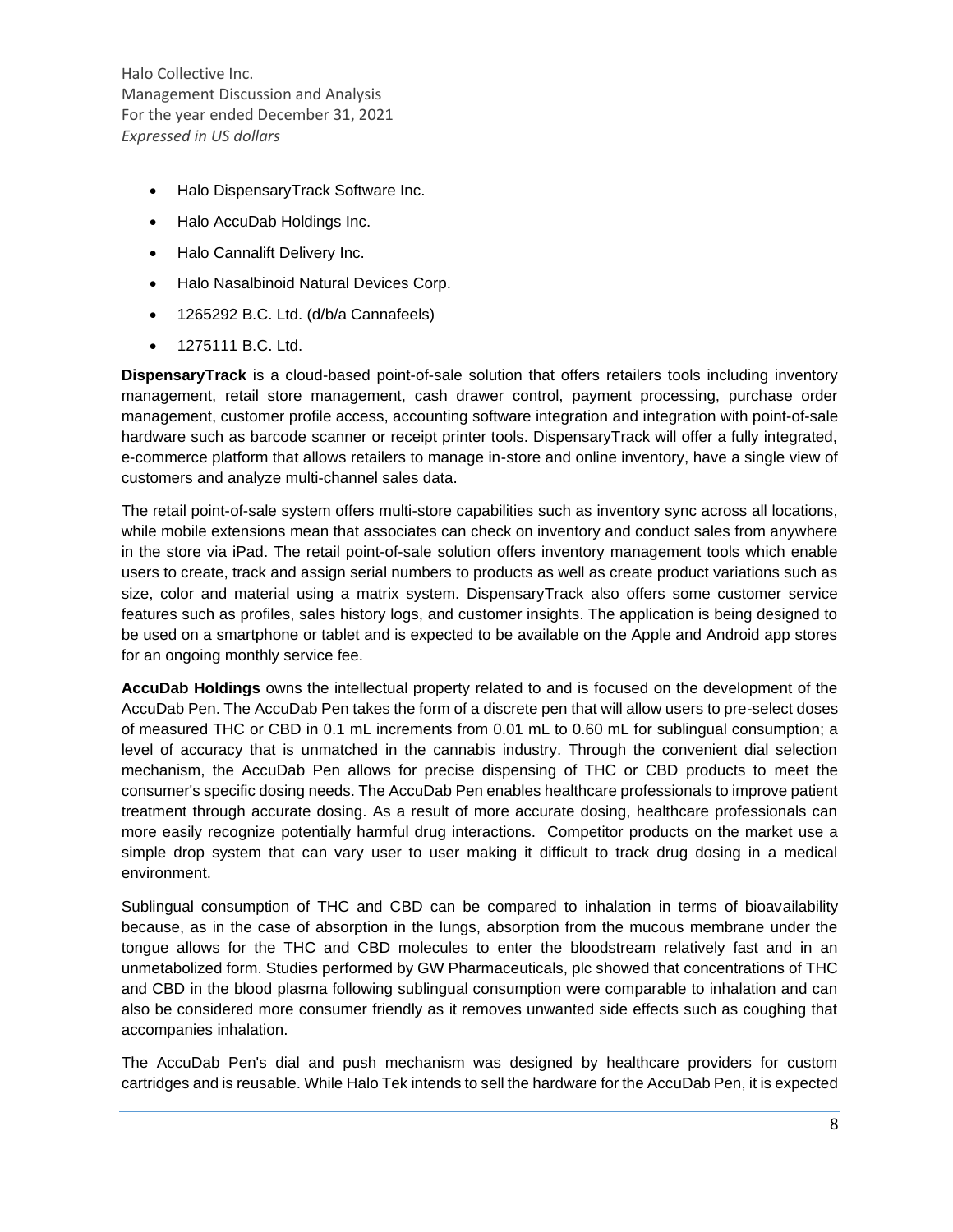that it will work with licensed processors and manufacturers to produce re-fillable cartridges, which will not be sold directly by AccuDab Holdings or Halo Tek. The AccuDab Pen is also re-fillable, meaning that consumers can choose to fill the product with their own choice of THC or CBD concentrate.

**Cannalift** is a web-based delivery application that, once developed, will provide consumers with a convenient method of obtaining cannabis products from their local dispensaries. Subject to local regulations in Canada, the application will enable customers to electronically interact with dispensaries, thereby reducing wait times and improving customer experience. The application is being designed to be used on a smartphone or tablet. Cannalift will not stock any cannabis supply, but rather act as an intermediary between dispensaries and consumers. Consumers will order through the Cannalift application which will connect the dispensary to the consumer and a dispensary affiliated or third-party service to deliver the product. The application is expected to offer up-to-date supply inventory from partnering dispensaries, allowing customers to accurately find their desired products. The Cannalift application enables users to connect through the platform to vendors that provide the service in the users' geographic area, resulting in an unparalleled user ability to search for their ideal product without having to canvas different businesses for the particular product.

**Nasalbinoid** is focused on the development of personal nasal inhalers infused with CBD oil, while plans include THC formulations. Nasal inhalation is the newest method of consumption in the cannabis market and differs greatly from the smoking and vaporizing verticals. Nasalbinoid used the expertise of organic chemists to develop a product line that can provide a dose of CBD without irritating the sensitive nasal lining of the nose. Halo Tek intends to sell the hardware for the Nasalbinoid inhaler but does not expect to produce or sell consumable product for use with the inhaler. Nasalbinoid is designed to be used with CBD oil and does not require the consumer to buy custom cartridges or capsules.

**Cannafeels** is an online database that helps cannabis consumers discover new strains and track their purchasing history to aid both new and previous users in selecting the right strain for their intended use. Cannafeels' mission is to demystify cannabis for users. The Cannafeels application gathers consumer and institutional backed data to help establish best practice insight and connect consumers with effective options for their individual needs. The Cannafeels application helps users navigate through CBD, THC, terpene, and cannabinoid profiles to provide three (3) strain options determined by whether the consumer requires a recreational or medicinal benefit. Additionally, the application provides subcategories which allow for further choices such as energy, relaxation, pain, or nausea. The Cannafeels application suggests the most effective strain, administration method and dose. Cannafeels collects and uses consumer selection habits and strain profiles and helps make tailored recommendations based on consumer needs. Cannafeels helps users discover different strains offered by licensed producers and, in the future, may allow targeted strain advertising based on user selection. Cannafeels allows users to track their sessions to determine the effect of the strain, whether there are any noticeable benefits and how they are feeling. The user can register, allowing the application to collect and store user data; alternatively, a session may be started without registration. Consumer data is recorded to better understand user experience with strains, producing insights that can be sold back to licensed producers and educational institutes. The strain database will be based on data provided by licensed producers and users will have the option to add strains themselves when not available on the platform.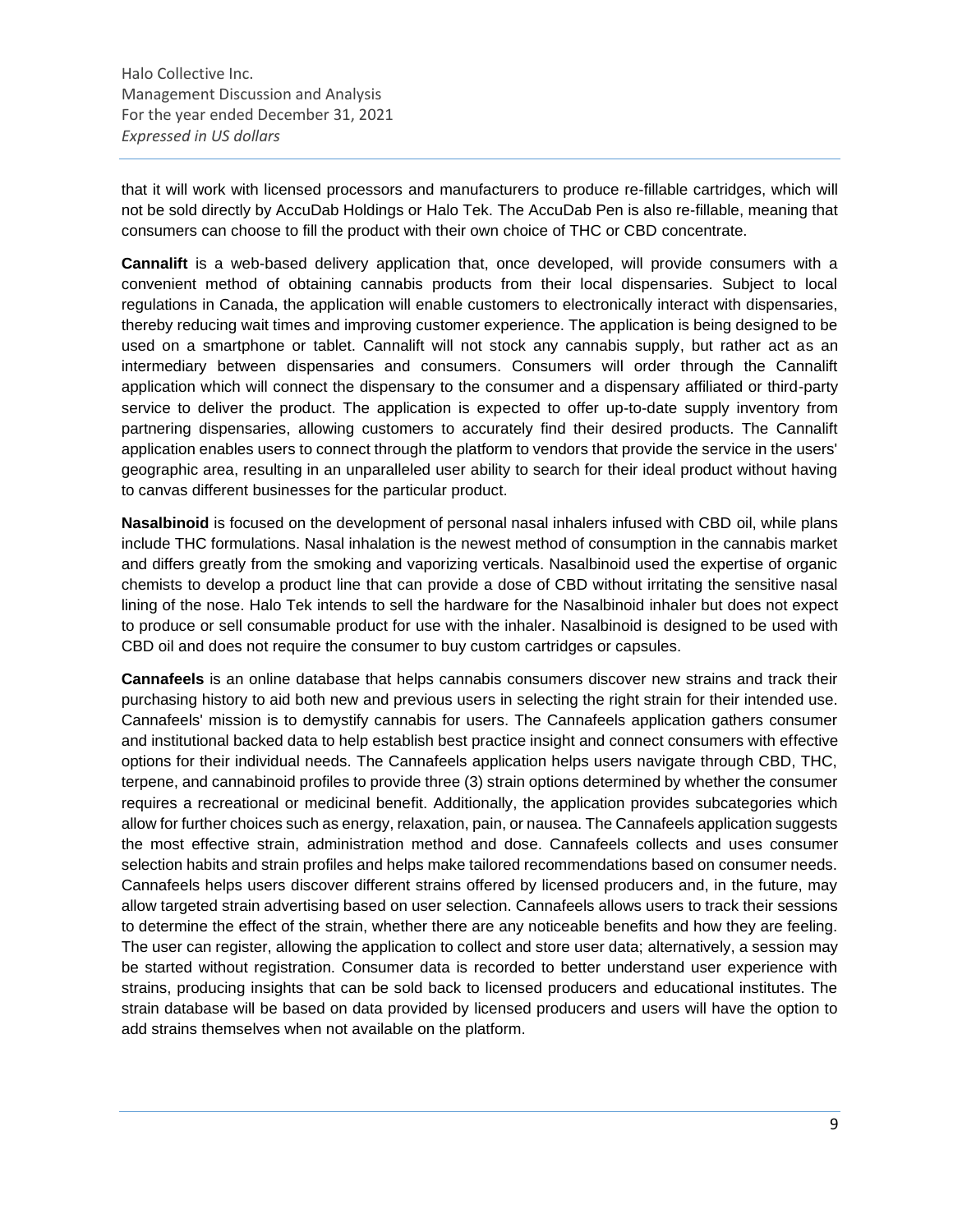Cannafeels will look to develop an application that can be used to link patients with physicians for untreated medical conditions. Cannafeels will enable physicians to make real life recommendations to patients based on user generated data collected through the application.

**1275111** is a Vancouver-based company that has developed a patent pending technology for cannabinoid filtration and purification technology, which Halo Tek intends to license to third party manufacturers and processors of cannabis products.

### *Specialized Skill and Knowledge*

Halo Tek utilizes a centralized hub and spoke management system that accommodates the technologies and their corresponding divisions. The management team is core and addresses each business vertical on its development, intellectual property, marketing, production, and supply chain. Rather than using six (6) different teams, one for each division, Halo Tek maintains a single team.

Halo Tek outsources the implementation and maintenance of technology. Halo Tek has engaged with a contractor who, once hired, will sub-contract further with programmers and developers to roll out websites and mobile applications. The contractor is a technology firm for global clients specializing in state-of-theart end-to-end design solutions in the domain of software engineering, machine learning, and managed information technology services. Its seasoned technology experts include software engineers (backend, frontend and mobile), solutions architects, data scientists, and business intelligence. The contractor is the technical and engineering partner for Halo Tek's core businesses.

The contractor's services include an e-commerce management platform that manages numerous products and listings with minimal overhead or costs. The contractor company will provide the online marketing funnel as follows: on-board product, digital content production, platform listings, account management, reporting and data insights and traffic flow optimizations.

The contractor will provide bespoke web development and digital media. The contractor company will subcontract the development of websites and mobile applications.

#### *Marketing and Sales/Distribution Channels*

Initially, Halo Tek expects to focus on the roll-out of the websites and applications associated with Cannalift, Cannafeels and DispensaryTrack, and the AccuDab Pen and Nasalbinoid inhaler in the California and Oregon markets, with an expected larger eventual roll-out in additional states and Canada.

To date, Halo Tek has not commenced sales or revenue generating operations. Halo Tek has created the infrastructure for:

- sales and marketing for each of the Subsidiaries with individual budgets managed at the corporate level;
- client relationships with dispensaries; and
- management and development of mobile applications and websites.

The following are key strategies for targeting and distributing Halo Tek's products and services: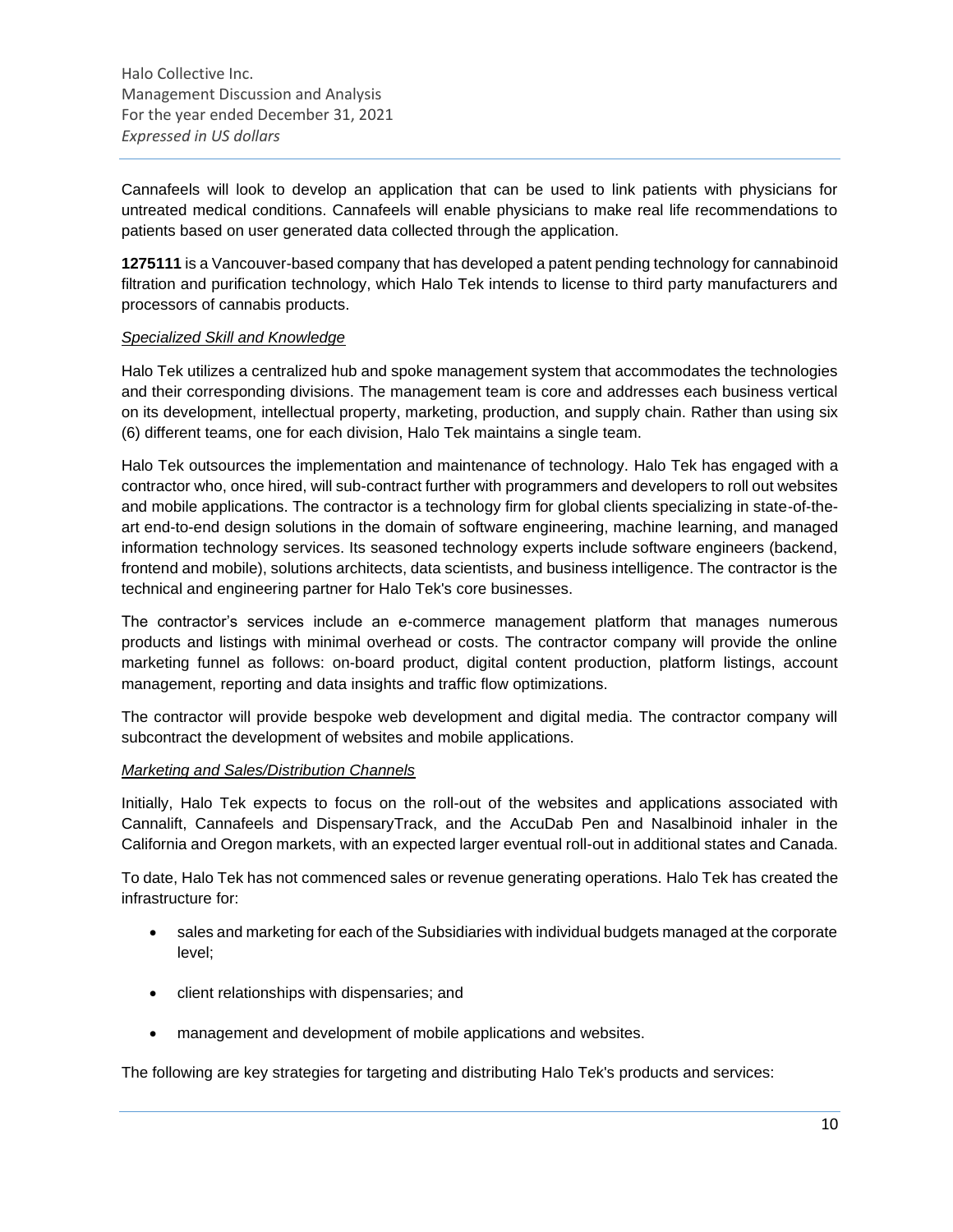- developing Halo Tek's e-commerce website, where products will be offered for sale to customers in the United States and Canada. Products will also be featured and advertised through the mobile application and linked for direct purchase via the e-commerce website. The e-commerce platform is expected to launch in August 2022, with the ability to fulfil direct sales to the United States and Canada;
- Halo Tek is working to establish and develop retail distribution agreements with dispensaries in the United States through Halo's network and will seek to establish retail distribution networks in Canada. Halo Tek will seek to gain market exposure and brand awareness. Halo Tek is affiliated with cannabis industry leaders and their professional networks within the cannabis industry. Promotions through established cannabis connoisseurs, reputable producers and leading cannabis retailers will help push growth through word-of-mouth;
- to drive revenue and awareness, Halo Tek plans to deploy a data-driven digital marketing strategy to promote the mobile applications, using a multi-layered and multi-channel approach, through social media, search, and the dispensary network, and;
- the product marketing program includes plans to engage in targeted advertising, influencer marketing and social media marketing. Additionally, Halo Tek intends to drive marketing campaigns through a variety of channels including targeted promotions and business development efforts; and
- Halo Tek will utilize the numerous trade shows that occur on a quarterly basis to meet new potential cannabis retailers and customers. Examples of trade shows are Lift & Co. Cannabis Expo, O'Cannabiz and The Cannabis Cup. By attending trade shows in different geographic locations, Halo Tek can further develop its expansion plan.

### *Intangible Properties*

Halo Tek's trade secrets are its most valuable intangible assets and are at the centre of Halo Tek's intellectual property strategy. Halo Tek's trade secrets are further protected because of copyright and trademark applications in connection with Halo Tek's public facing products and services.

### *Trade secrets*

Trade secret protection enables Halo Tek to protect its competitive advantage and to leverage intangible assets to advance a platform business model that connects diverse market participants to consumers. Halo Tek's trade secrets primarily include the software coding of the mobile applications for Cannafeels, Cannalift, DispensaryTrack, and SEO.

### *Patent protection*

1275111 has submitted a patent application for its filtration and purification technology. 1275111's patent will serve as further protection of its trade secret assets. The patent application was filed on December 17, 2020, and is pending.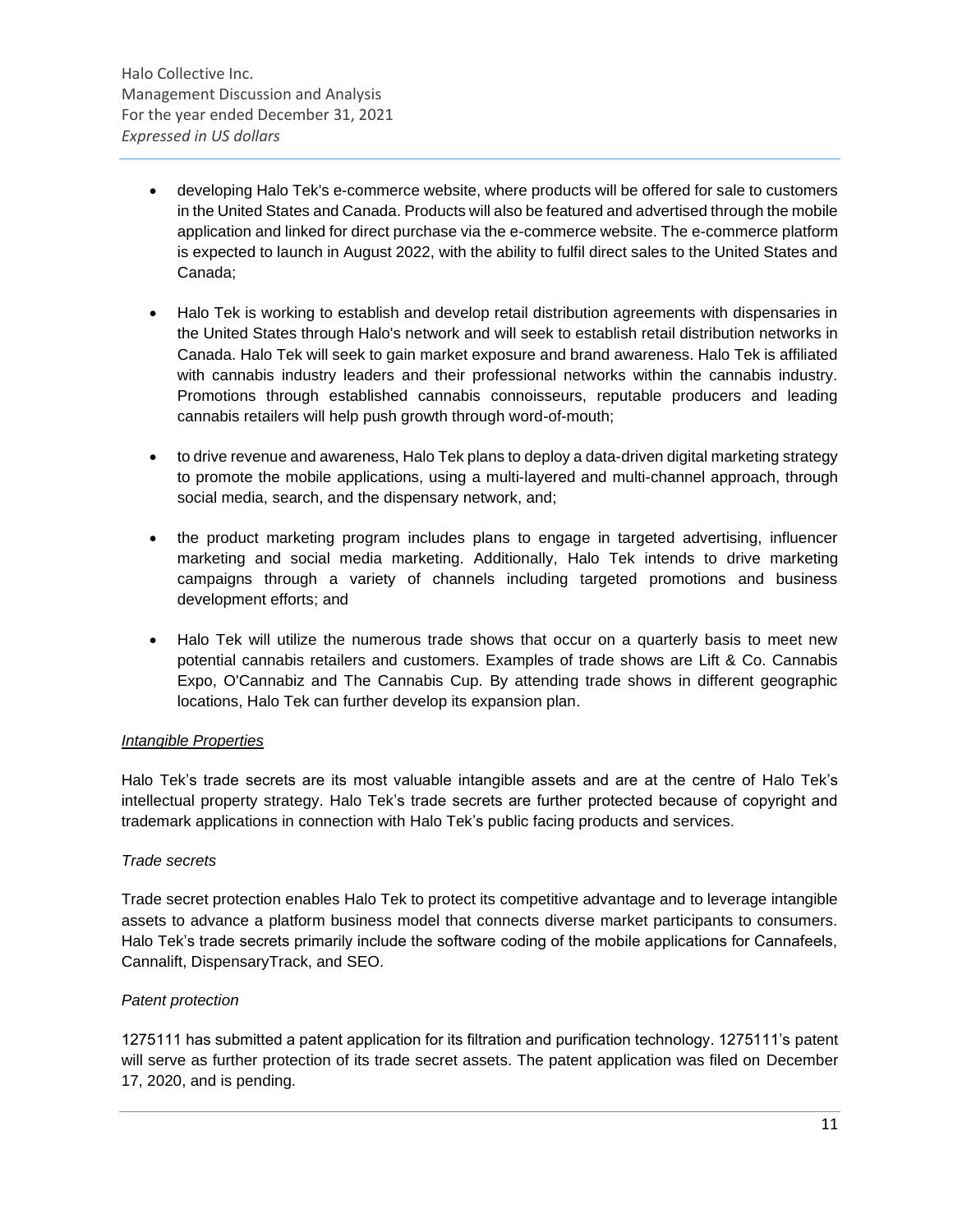### *Copyright*

Halo Tek intends to copyright their mobile application branding of Cannafeels, Cannalift and DispensaryTrack, the user interface/user experience, design, related marketing content and functionality. Halo Tek has not yet submitted applications for copyright protection.

### *Trademark registration*

Halo Tek intends to apply for trademark protection of product and service names and potentially other goto-market naming conventions with partners and other market participants, particularly in connection with Cannafeels, Cannalift, DispensaryTrack, AccuDab and Nasalbinoid. Trademarks are market facing and are intended to designate the origin of the product and service being offered. Halo Tek may enter into commercial agreements to display their trademarks on third party products or services. Halo Tek has not yet submitted applications for trademark registration.

### Akanda

On July 30, 2021, Akanda announced the engagement of Boustead Securities, LLC as Akanda's exclusive financial advisor to explore financing and acquisition opportunities as it seeked to scale the African cultivation assets it is proposing to acquire from Halo Collective Inc. Boustead Securities is an investment banking firm that advises clients on capital raises, mergers and acquisitions, and restructuring assignments in a wide array of industries and circumstances, including in the cannabis sector.

- Akanda plans to combine the scaled production capabilities of Bophelo, Halo's Lesotho -based cultivation and processing campus, located in the world's first Special Economic Zone (SEZ) containing a cannabis growth operation, with distribution and route-to-market through Canmart, Halo's UK-based fully approved pharmaceutical importer and distributor which supplies pharmacies and clinics within the UK. With a potential maximum licensed canopy area of 200 hectares, Bophelo has scalability that is unmatched in the world today;
- Prior to the completion of the sale of Bophelo and Canmart to Akanda (the "Transaction"), Akanda completed an internal reorganization, pursuant to which each Bophelo and Canmart became, directly or indirectly, wholly owned subsidiaries of Cannaheath Limited ("Cannahealth"), which will be a direct wholly owned subsidiary of Akanda (the "Reorganization"). In accordance with the terms of the agreement, Halo Collective will exchange 100% of the issued and outstanding shares of Cannahealth to Akanda in exchange for 13,129,212 common shares in the capital of Akanda, representing aggregate consideration of US\$13,129,212, which is equal to Halo's book value of Bophelo and Canmart;
- Halo funded Bophelo and Canmart for an amount of approximately \$6.6 million, which is converted into Akanda shares at the time of the listing of Akanda Corp. on the NASDAQ and concurrent initial public offering, scheduled for March 2022. Boustead Securities is serving as Lead Underwriter for Akanda Corp. and its \$16 million firm commitment Nasdaq IPO, priced at US\$4.00 per share. Following the listing of Akanda on NASDAQ, the value of Halo's investment in Akanda, is approximately \$52.5 million at the IPO price of \$4.00.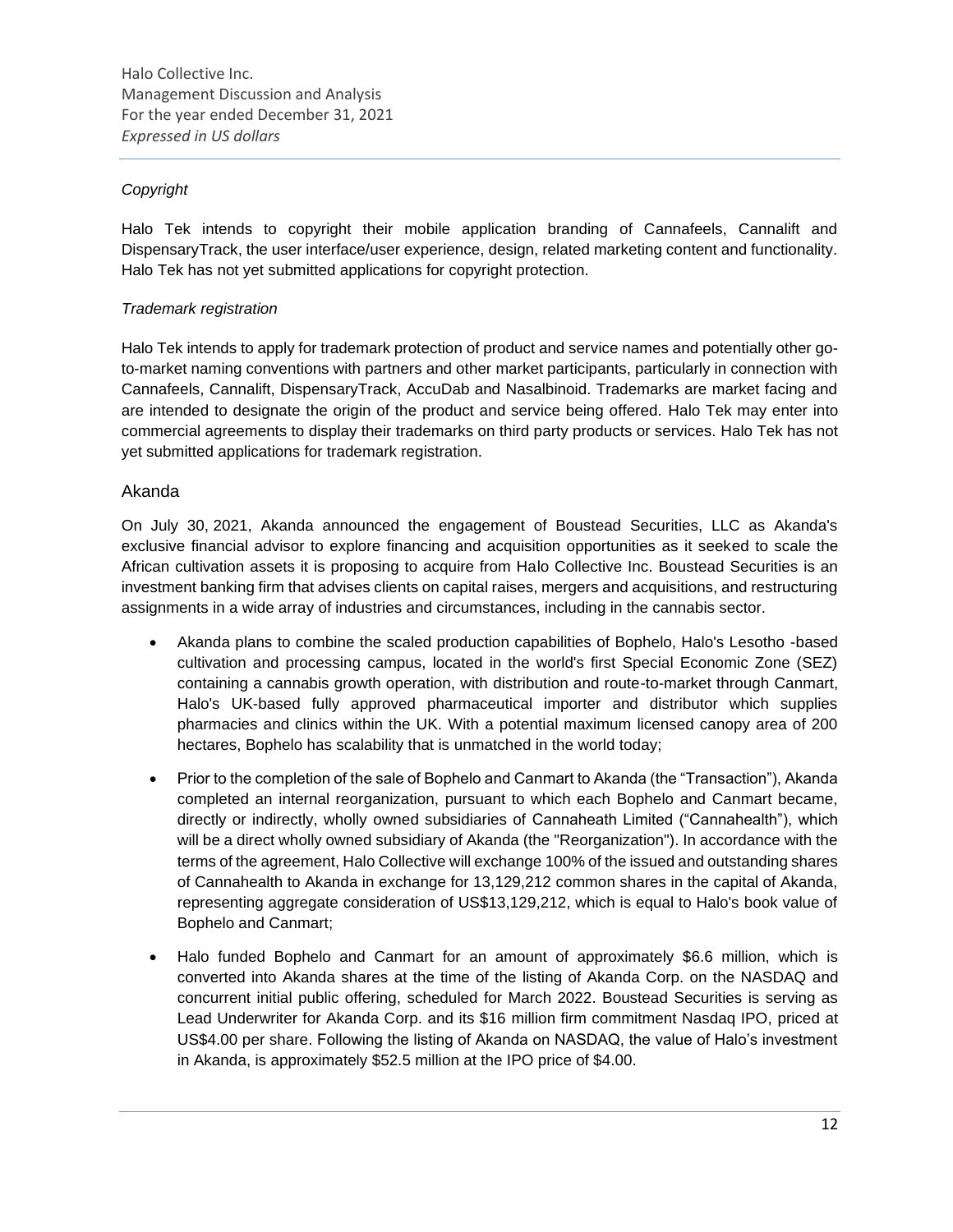## **Overall performance**

The following table summarizes the Company's results of operations for the period indicated:

**Summary consolidated statement of income - expressed in US dollars**

|                                                                            |                   | For the 3 months ended: |                   | For the year ended: |                   |  |  |
|----------------------------------------------------------------------------|-------------------|-------------------------|-------------------|---------------------|-------------------|--|--|
|                                                                            | December 31, 2021 | December 31, 2020       | December 31, 2021 |                     | December 31, 2020 |  |  |
|                                                                            |                   |                         |                   |                     |                   |  |  |
| Revenue                                                                    | \$<br>8,365,976   | \$<br>5,119,611         | \$<br>36,179,930  | \$                  | 21,641,452        |  |  |
| Reported gross profit                                                      | (1, 345, 783)     | (1, 171, 940)           | 4,451,661         |                     | 4,268,208         |  |  |
| Gross margin                                                               | $-16.1%$          | $-22.9%$                | 12.3%             |                     | 19.7%             |  |  |
| Unrealized fair value (gain) loss on growth of biological assets           | 617               | (208, 645)              | (1,062,874)       |                     | (2,225,647)       |  |  |
| Realized fair value (gain) loss included in the cost of inventory sold     | 181,208           | 991,248                 | 1,930,915         |                     | 991,248           |  |  |
| Impairments included in the cost of goods sold                             | 1,963,453         | 925,139                 | 1,963,453         |                     | 2,161,354         |  |  |
| Gross profit excluding biological assets and impairments                   | 799,495           | 535,802                 | 7,283,155         |                     | 5,195,163         |  |  |
| Gross margin                                                               | 9.6%              | 10.5%                   | 20.1%             |                     | 24.0%             |  |  |
| Net loss                                                                   | (66, 543, 691)    | (23, 138, 547)          | (96,908,560)      |                     | (41, 183, 772)    |  |  |
| Comprehensive loss                                                         | (65, 934, 795)    | (22, 255, 353)          | (97, 218, 795)    |                     | (40,069,869)      |  |  |
| Net loss per share (basic and diluted)                                     | \$<br>(2.44)      | \$<br>(4.09)            | \$<br>(4.22)      | \$                  | (7.27)            |  |  |
| Weighted average number of outstanding common shares, basic and<br>diluted | 27,228,800        | 5,653,375               | 22,973,815        |                     | 5,662,422         |  |  |

- Revenues in the three months ended December 31, of 2021 were \$8,365,976 net of intercompany eliminations, compared to \$5,119,611 in the three months ended December 31, of 2020, a 63.4% increase. On a like for like basis, excluding acquisitions, revenues were unchanged;
- Total sales were 12,971,391 grams (three months ended December 31, 2020: 2,912,963 grams), a 345.3% increase. Flower sales increased by 83.4% to 1,525,764 grams (three months ended December 31, 2020: 831,986 grams), sales of pre-rolls increased by 3.5% to 171,755 grams (three months ended December 31, 2020: 166,021 grams), trim and fresh frozen sales increased by 473.7% to 6,930,106 grams (three months ended December 31, 2020: 1,207,871 grams), oils and extract sales increased by 127.0% to 1,164,698 grams (three months ended December 31, 2020: 513,001 grams) and edibles sales decreased by 40.8% to 114,852 grams (three months ended December 31, 2020: 194,084 grams);
- ANM reported revenues of \$2,441,344 for the three months ended December 31, 2021 (three months ended December 31, 2020: \$4,126,701), a 40.8% decrease. MDT reported revenues of \$3,003,491 for the three months ended December 31, 2021 (three months ended December 31, 2020: \$1,472,268), an 104.0% increase, Coastal Harvest reported revenues of \$1,007,408 for the three months ended December 31, 2021 (three months ended December 31, 2020: reversal of \$115,762). Halo Winberry reported revenues of \$2,534,045 for the three months ended December 31, 2021. Halo Winberry was not included in the three months ended December 31, 2020, as the operation was acquired in 2021. Kushbar added revenues of \$713,888 in the three months ended December 31, 2021. Kushbar was consolidated in July of 2021;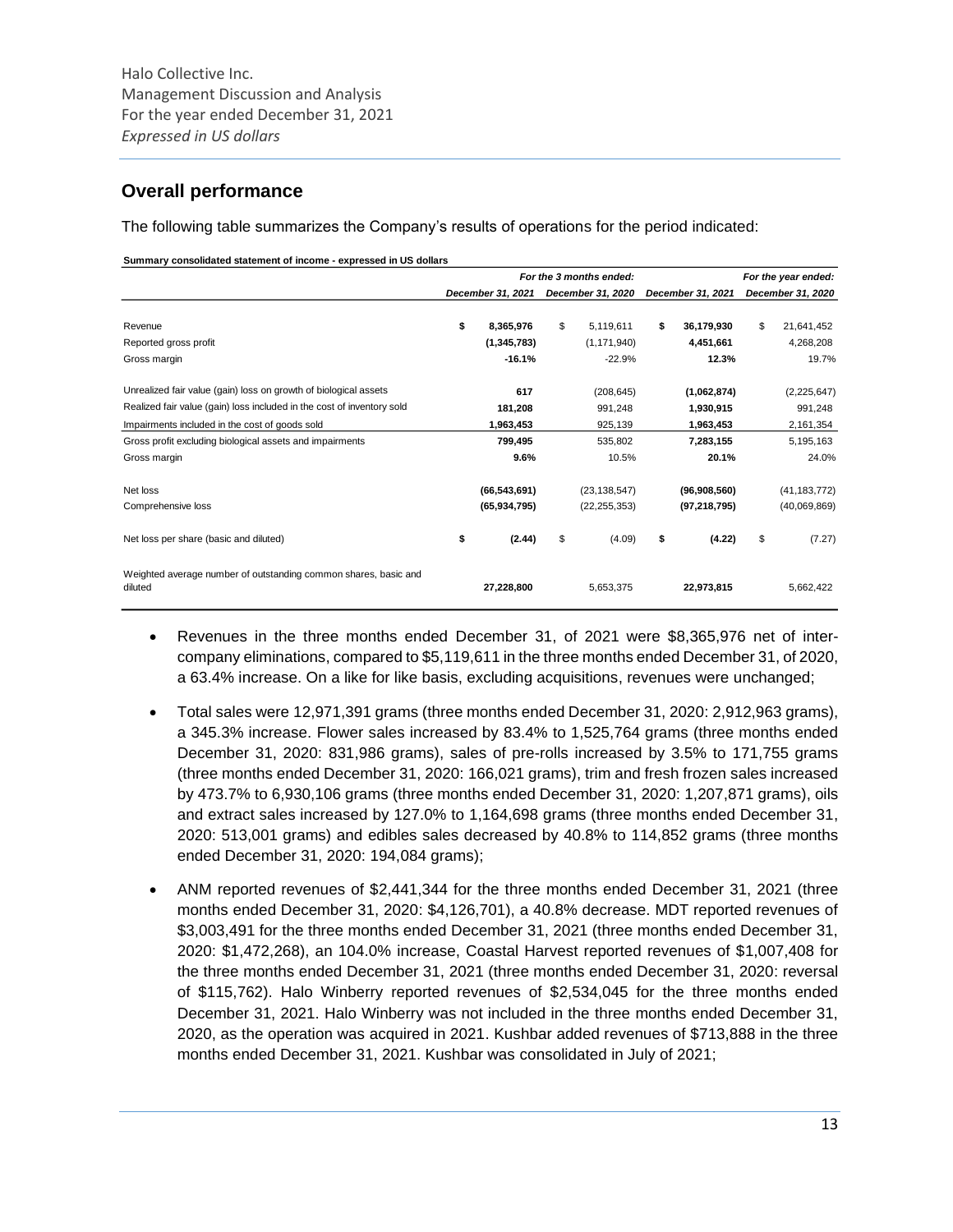- The Company reported a gross loss of \$1,345,783 (three months ended December 31, 2020: loss \$1,171,940). Adjusted for the loss on biological assets of \$181,208 and impairments of \$1,963,453 included in the costs of goods sold, the gross profit was \$799,495 (three months ended December 31, 2020: \$535,802);
- The reported gross margin was -16.1% (three months ended December 31, 2020: -22.9%). Adjusted for gains and losses on the value of biological assets and impairments charged to the cost of goods sold, the gross margin was 9.6% (three months ended December 31, 2020: 10.5%);
- In the three months ended December 31, 2021, the loss before income tax was \$66,487,278 (three months ended December 31, 2020; loss \$23,427,547). Operating expenditures were \$10,928,194 (three months ended December 31, 2020: \$7,635,608) and impairments were \$60,349,562 (three months ended December 31, 2020: \$11,625,188);
- In the year ended December 31, 2021, the Company raised \$32,579,661 from overnight and atthe-market public offerings and \$3,968,604 from debt financing. Net of a reduction in lease obligations and share issuance costs, total capital raised was \$33,179,694 (year ended December 31, 202: \$10,382,940). In the three months ended December 31, 2021, the Company did not raise capital. Cash outflow was \$1,841,241 in the year ended December 31, 2021 (year ended December 31, 2020: cash outflow \$2,388,549). Cash outflow was \$6,679,557 in the three months ended December 31, 2021 (three months ended December 31, 2020: cash inflow \$102,100);
- As at December 31, 2021, the Company had unrestricted cash available in the amount of \$1,711,677 and a working capital surplus of \$5,428,912.

### **Path to profitability**

### **Overheads**

Management has identified \$3.3 million of cash savings in overhead costs.

- In the three months ended December 31, 2021, G&A expenditure was \$2,153,445 (three months ended December 31, 2020: \$1,962,513). G&A expenses included \$235,788 in relation to Bophelo and Canmart and \$1,448,202 for the year until they were de-consolidated. The two companies were de-consolidated in November and vended into Akanda. Adjusted for Bophelo and Canmart, underlying G&A was \$2.3 million in the three months ended December 31, 2021;
- In the three months ended December 31, 2021, salaries were \$3,338,736 (three months ended December 31, 2020: \$1,516,941). Corporate salaries were \$2,182,127, of which non-cash salaries were \$1,171,587. Salaries paid at Bophelo and Canmart were \$124,525. The cash cost saving is \$1.3 million. In the three months ended December 31, 2021, the cash payment for salaries was \$2,217,149;
- In the three months ended December 31, 2021, professional expenses were \$2,950,450. This included \$1,628,838 of payments in shares to consultants. They are pre-dominantly in relation to M&A activity which has been reduced. Normalized expenditure at Bophelo and Canmart was \$264,331, and legal expenses were \$335,242. Expenditure at Bophelo and Canmart is no longer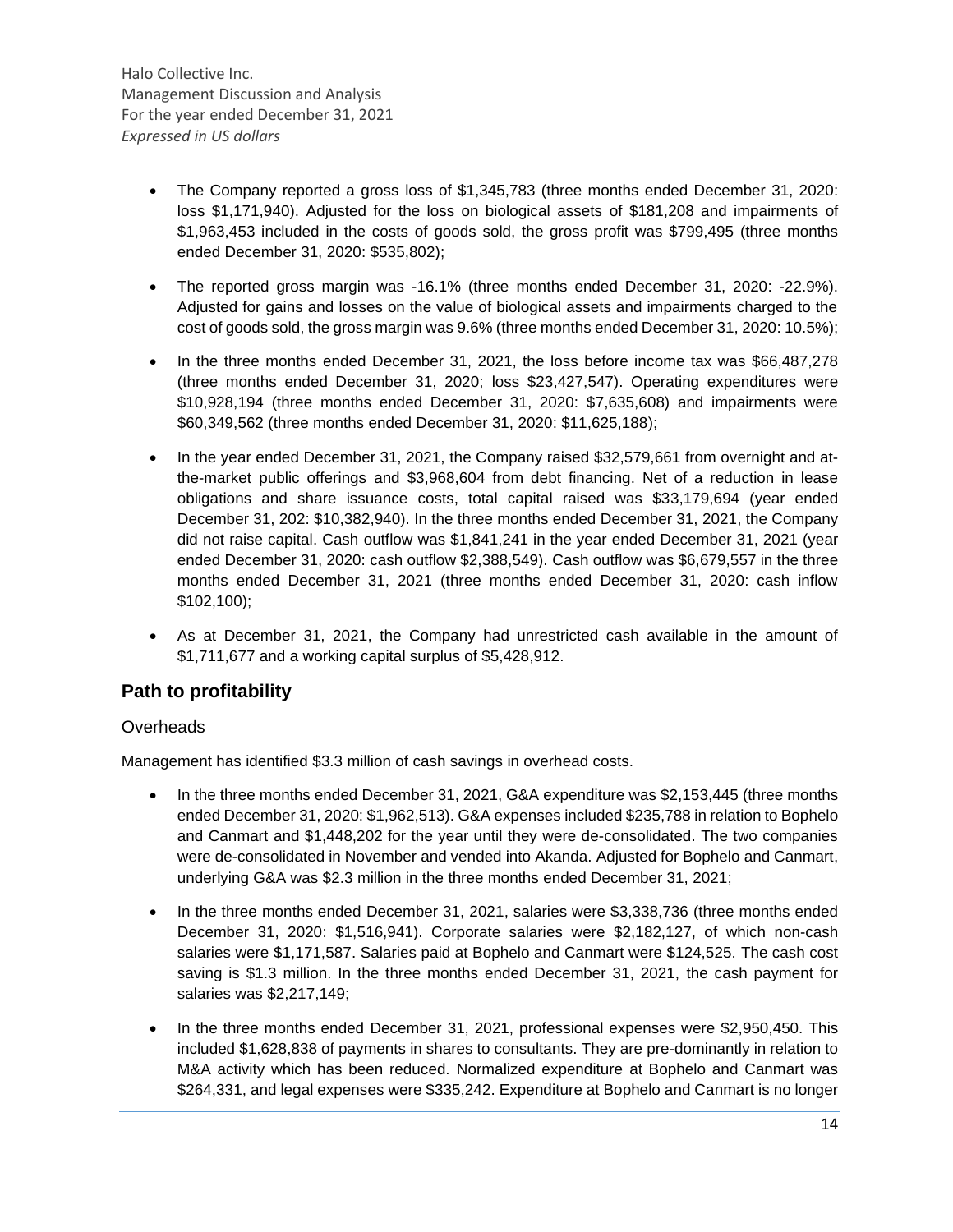covered by Halo, and with a recently appointed inhouse general counsel, legal expenses are expected to be reduced by 50%. As a result, professional fees paid in cash are projected at \$0.9 million, a saving of more than \$2 million.

### Production overheads

In Oregon, Halo is continuing to focus on reducing production overheads at ANM, East Evans Creek and Halo-Winberry. A reduction of production overheads will be driven through:

- Investment in capital equipment to automate manufacturing and packaging lines
- Reduction of farm labor at East Evans Creek;
- Further post-merger integration of management and supervisory teams;

Overall, management estimates that these cost reductions provide a total quarterly saving of \$573,168 starting December 2021 (20% saving). Overall, savings in the Oregon market amount to a 25% reduction in production overheads and a 12% improvement in the gross margin.

In California, production expansion at MDT and Coastal Harvest facilities will see a positive effect on the gross margin due to the impact of economies of scale on fixed production overheads. The growth of production units is due to the addition new white label clients/product lines and the expansion of existing owned SKUs. Coastal Harvest will continue to see an increase in volume output and a decrease in raw material costs driven through supply chain efficiencies, namely preferred raw material pricing in partnering with strategic farms. Coastal Harvest's business model has been modified to support the finished goods production at MDT by supplying all live resin and distillate needed for owned and white label manufacturing lines. The production at coastal harvest eliminates the need to source from external parties and contributes to a higher gross margin on all product lines.

### **Dispensaries**

The path to profitability for the dispensaries in California is subject to the timing of licenses being granted to operate the stores.

- The budget for the Westwood dispensary (ZXC11 LLC) is \$750,000, of which \$495,961 was spent as at December 31, 2021. The acquisition of the management company POI LLC was concurrent with the acquisition of ZXC11 LLC. A condition of the closing of the acquisition of the management company was a \$750,000 cash injection and Halo providing the additional capital. The first revenues are anticipated in March of 2022;
- The cash requirement to build out the Hollywood dispensary (SDF11 LLC) is \$1.4 million, of which \$218,658 was spent as at December 31, 2021. The acquisition of the management company B&C LLC was concurrent with the acquisition of SDF11 LLC. A condition of the closing of the acquisition of the management company was a \$750,000 cash injection and Halo providing the additional capital. The first revenues are anticipated in April of 2022;
- The cash requirement to build out the North Hollywood (LKJ11 LLC) dispensary is \$1 million, of which \$118,663 was spent as at December 31, 2021. The first revenues are anticipated in February of 2022.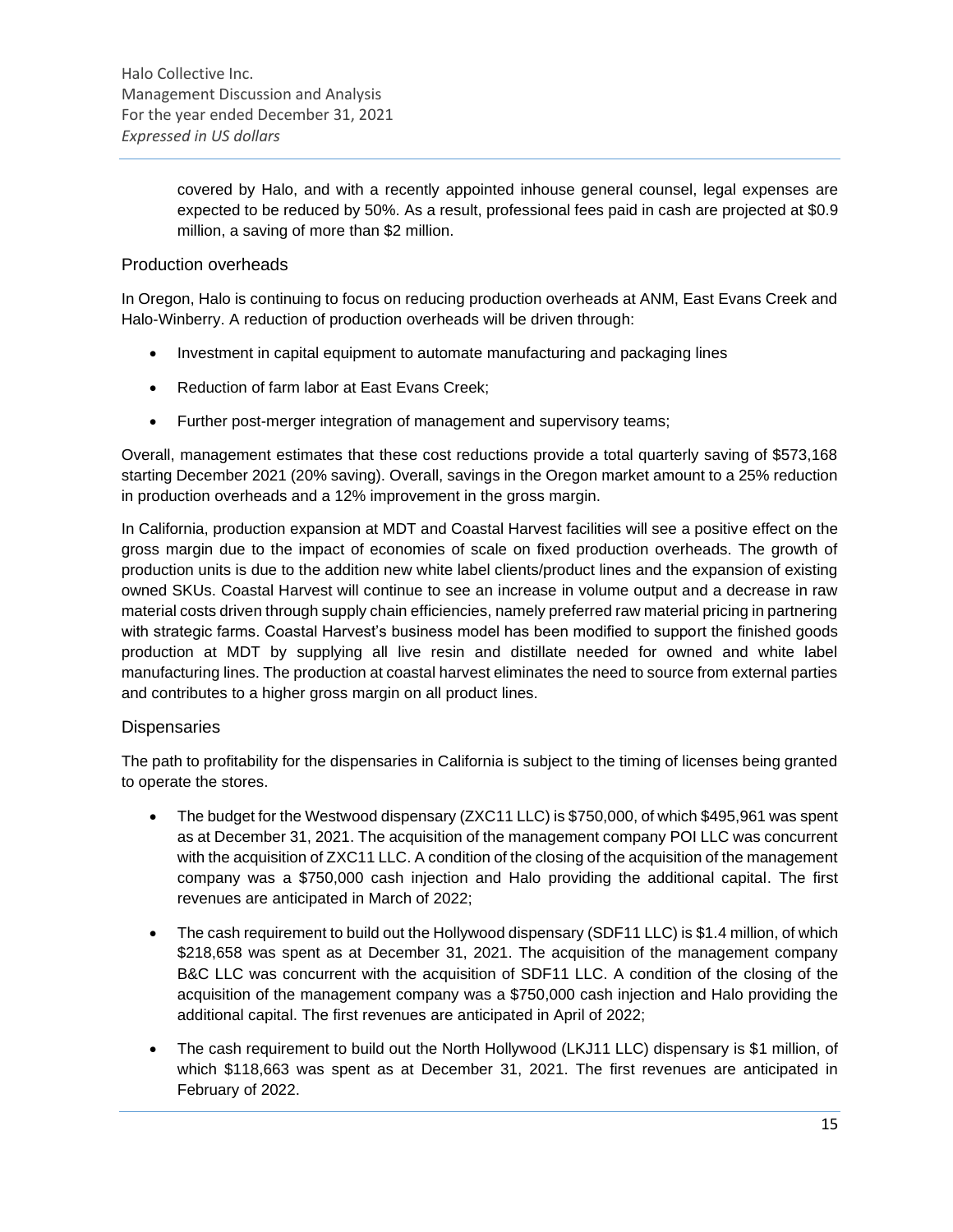On July 15, 2021, the Company announced the closing of the acquisition of three operating retail cannabis stores from Hight Tide in the province of Alberta, Canada. Concurrently with the closing, Halo KushBar Retail and High Tide entered into a retail management agreement under which High Tide substantially oversees all aspects of its retail cannabis operations with respect to the portfolio.

- Halo KushBar Retail was consolidated from August 1, 2021. For the four months ended December 31, 2021, revenues were \$1,247,433 and gross profit was \$371,497 at a gross margin of 29.8% of revenue;
- After operating expenses of \$336,208, Kushbar recorded positive cash flow from operations before working capital of \$35,289. KushBar's dispensaries have not reached their potential sales density.

### Halo Tek

For the year ended December 31, 2021, Halo Collective accrued \$344,408 for legal and audit expenses in relation to the subsidiaries that are consolidated in Halo Tek Inc. and distributed to Halo Collective shareholders. The distribution of Halo Tek to Halo Collective shareholders will be effectuated through a re-purchase of shares in Halo Collective in exchange for shares in Halo Tek. The subsidiaries are transferred to Halo Tek at book value, including all costs associated with acquiring them.

### Akanda

For the year ended December 31, 2021, Bophelo and Canmart did not contribute to revenues of the Company. Operating expenses were \$3,577,318 for the year ended December 31, 2021. Bophelo and Canmart were de-consolidated in November of 2021.

### **Corporate highlights in 2021**

### Herban Industries OR LLC

On November 18, 2020, the Company entered into a definitive debt purchase agreement with Halo Winberry Holdings, LLC, Evolution Trustees Limited, sole trustee of SP1 Credit Fund, Herban Industries OR LLC, and Herban Industries, Inc., to purchase certain secured debt of Herban OR owed to Evolution Trustees Limited, which was in default. Upon completion of the acquisition of the purchased debt, Halo Winberry, a wholly owned subsidiary of the Company, became the senior secured creditor of Herban OR. Halo issued 1,699,163 common shares of the Company to Evolution Trust Limited for a total consideration of \$7,972,022 and closing costs of \$401,025, in exchange for the purchased debt. Immediately following the closing of the acquisition of the purchased debt, Halo Winberry entered into an asset purchase agreement to acquire substantially all of the assets of Herban OR. Completion of the acquisition of the Herban OR assets under the APA was subject to receipt of regulatory approval from the Oregon Liquor Control Commission.

The Company acquired fixed assets of \$104,249 and working capital of \$1,354,707. Intangible assets of \$6,624,448 included the Herban OR licenses and Halo Winberry brands.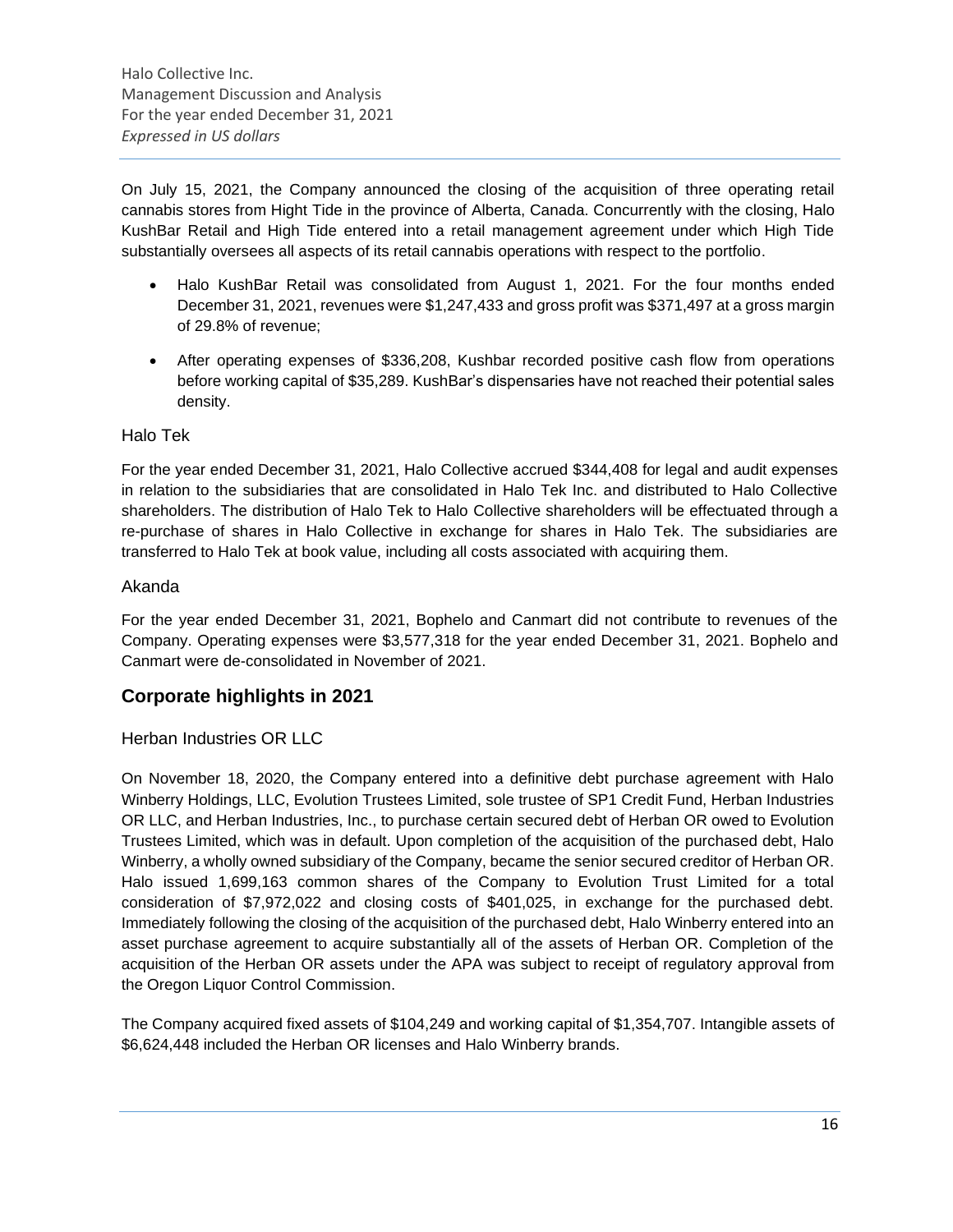### SDF11 LLC (Franklin Avenue)

On March 2, 2021, the Company issued 236,904 Halo common shares as a pre-closing non-refundable deposit in relation to the closing of the acquisition of SDF11 LLC, a dispensary license applicant on Franklin Avenue, LA. A subsidiary of Halo's subsidiary PSG Coastal Holdings LLC will merge with the limited liability company that owns 66 2/3% of SDF11. The SDF11 company majority member will survive, and PSG will then own 100% of the SDF11 company majority member. The remaining 33 1/3% of SDF11 will continue to be owned by the social equity applicant, as required under regulations issued by the Los Angeles Department of Cannabis Regulation (the "DCR"). The issuance of 153,865 Halo common shares is pending the closing of the acquisition. In addition, the issuance of 29,307 Halo common shares as a finders' fee is pending the closing of the acquisition.

As at December 31, 2021, a deposit of \$2,814,476 was recorded in relation to the pending acquisition of SDF11 LLC. (December 31, 2020: Nil).

### ZXC LLC (Santa Monica Blvd)

On March 2, 2021, the Company issued 236,903 Halo common shares as a pre-closing non-refundable deposit in relation to the closing of the acquisition of ZXC11 LLC, a dispensary license applicant on Santa Monica Blvd, LA. A subsidiary of Halo's subsidiary PSG Coastal Holdings LLC will merge with the limited liability company that owns 66 2/3% of ZXC11. The ZXC11 company majority member will survive, and PSG will then own 100% of the ZXC11 company majority member. The remaining 33 1/3% of ZXC11 will continue to be owned by the social equity applicant, as required under regulations issued by the Los Angeles Department of Cannabis Regulation (the "DCR"). The issuance of 153,865 Halo common shares is pending the closing of the acquisition. In addition, the issuance of 29,307 Halo common shares as a finders' fee is pending the closing of the acquisition.

As at December 31, 2021, a deposit of \$2,814,476 was recorded in relation to the pending acquisition of ZXC11 LLC (December 31, 2020: Nil).

### Black & Crimson LLC

On March 2, 2021, the Company issued 1,1512,395 Halo common shares for a consideration of \$17,413,607 which included a finders' fee of 88,988 shares valued at \$1,057,197 and closing costs of \$39,992 in relation to the closing of the merger between a subsidiary of PSG Coastal Harvest LLC and Black & Crimson LLC ("B&C"), with B&C as the surviving company. 186,503 shares are subject to a pooling agreement and 100,000 Halo common shares were issued in escrow. The escrowed shares are released to the approved designees of the selling member upon the DCR approval and lease milestone or returned to Halo if the DCR approval and lease milestone is not achieved within 18 months of the closing. The Company received cash of \$722,500, net of fees of \$27,500, and recorded intangible assets of \$16,691,107.

### POI11 LLC

On March 2, 2021, the Company issued 1,512,395 Halo common shares for a consideration of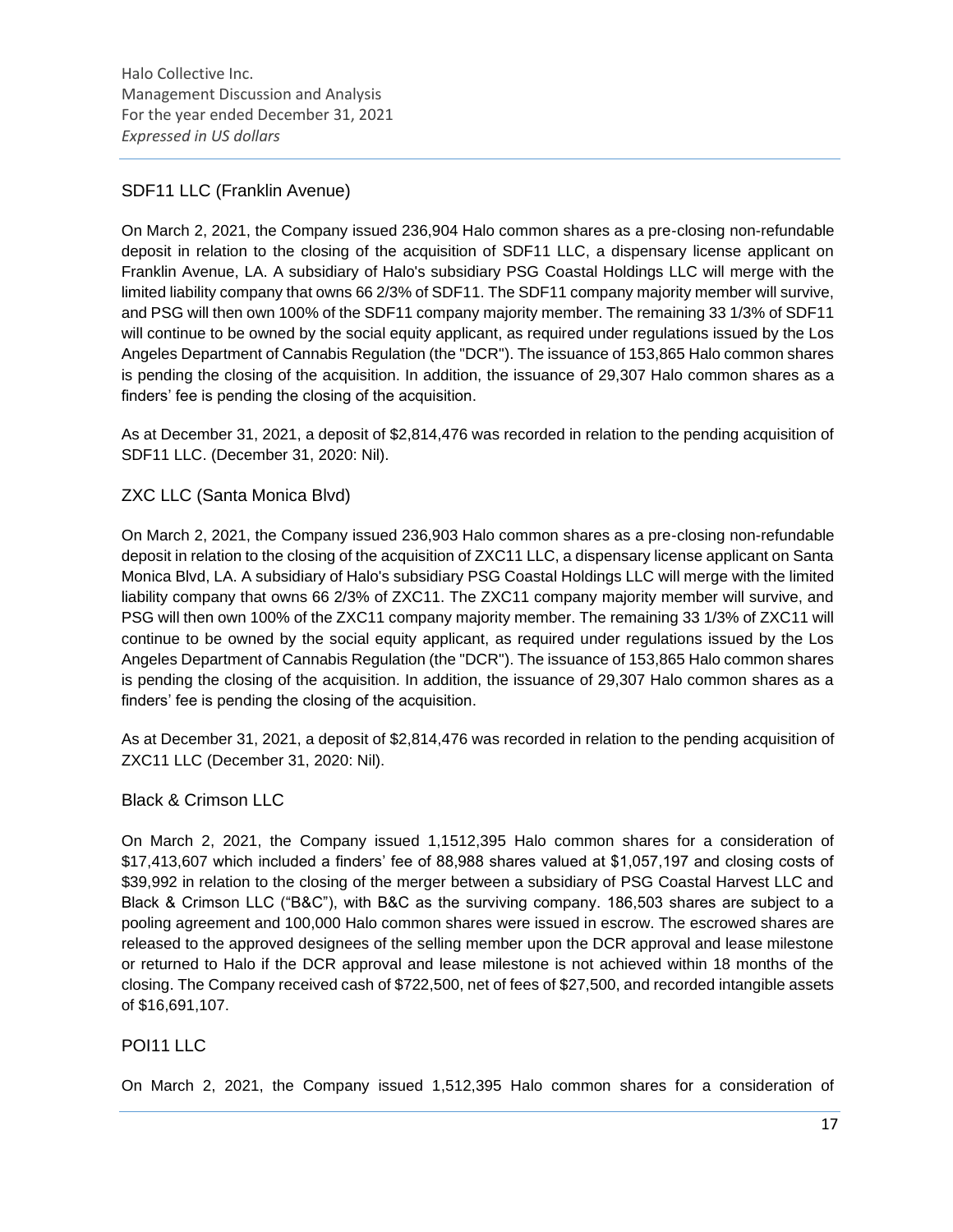\$17,413,607, which included a finders' fee of 88,988 shares valued at \$1,057,197 and closing costs of \$39,992 in relation to the closing of the merger between a subsidiary of PSG Coastal Harvest LLC and POI LLC ("POI"), with POI as the surviving company. 186,503 shares are subject to a pooling agreement and 100,000 Halo common shares were issued in escrow. The escrowed shares are released to the approved designees of the selling member upon the DCR approval and lease milestone or returned to Halo if the DCR approval and lease milestone is not achieved within 18 months of the closing. The Company received cash of \$722,500, net of fees of \$27,500, and recorded intangible assets of \$16,691,107.

### Nature's Best Resources LLC.

On April 20, 2021, the Company issued 460,262 for a total consideration of \$3,304,760, which included a finders' fee of 19,786 shares valued at \$149,093 and closing costs of \$33,918 in relation to the closing of the acquisition of Nature's Best Resources LLC ("Nature's Best"). The closing of the agreement was subject to certain closing conditions, including the contribution by the selling member to Nature's Best of \$250,000 and standard operating procedures detailing the manufacturing of rosin products by Nature's Best.

A total of 351,190 common shares were placed into escrow to be released to the selling member upon the satisfaction of certain predetermined milestones by Nature's Best. A total of 89,286 common shares has been released as at December 31, 2021, the selling member has repaid an outstanding \$250,000 owed to Nature's Best. A total of 142,857 additional common shares will be released on or before October 1, 2021, provided that specific equipment has been delivered to Nature's Best. The remaining 119,047 common shares will be released on or before March 1, 2022, provided that Nature's Best has produced and sold a batch of hash or hash rosin in each of Oregon and California, measuring 100 grams total. If any milestone is not satisfied by the date specified for its completion, the corresponding number of common shares will be returned to the Company.

An intangible asset of \$2,504,760 was recorded. The intangible asset is the intellectual property in relation to the manufacturing process.

### 1307296 B.C. Ltd.

On June 21, 2021, the Company issued 1,390,517 shares for a total consideration of \$7,304,909, which included a finders' fee of 97,013 shares valued at \$509,645 in relation to the closing of the acquisition of 100% of a subsidiary of Elegance Brands Inc., 1307296 B.C. Ltd.

1307296 B.C. Ltd. entered into a license agreement with Elegance whereby Elegance has provided 1307296 B.C. Ltd. with an exclusive license to the intellectual property rights for Elegance's THC brands and has agreed to provide support to 1307296 B.C. Ltd. on operations and manufacturing technology for the manufacture and sale of certain THC-infused beverage products in exchange for a 2% royalty on all sales generated from these brands. 1307296 B.C. Ltd. also holds manufacturing equipment custom-built for THC beverage production and 9,333,333 class A shares in the capital of Elegance, representing approximately 6% of the outstanding shares of Elegance on a fully diluted basis. In connection with the transaction, Elegance also issued class A share purchase warrants to Halo, which allow Halo to acquire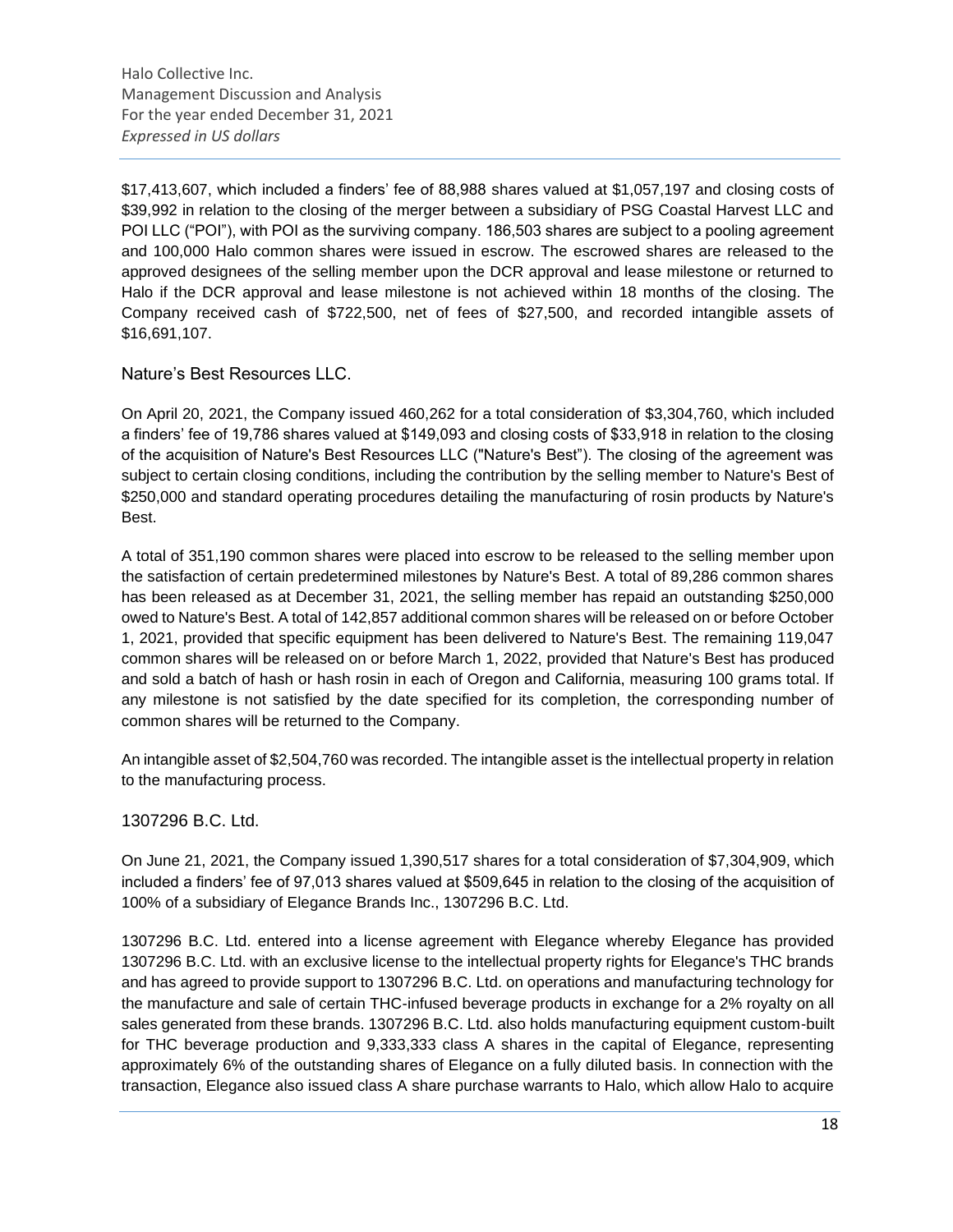up to 5,000,000 Elegance shares, with each warrant exercisable at a price of \$0.75 per Elegance share for a period of 18 months from the closing of the transaction. Elegance is not a related party and the shares issued to the Company are valued at the latest available transaction price of \$0.75 per share.

184,786 of the common shares issued to the vendor on closing are free-trading and not subject to contractual restrictions on transfer. The remaining 1,108,718 common shares issued to the vendor on closing are subject to contractual restrictions on transfer whereby 184,786 of such common shares in the case of the first release and 184,786 common shares thereafter will be released from such restrictions and become freely tradeable on the 21st day of each calendar month following closing until all of such common shares have been released.

In connection with the transaction, Halo issued 97,012 common shares to the finder as a finder's fee, being the number of common shares equal to 7.5% of the aggregate number of common shares issued to the vendor in connection with the transaction. No intangible assets were recorded.

### Halo KushBar Retail Inc.

On July 15, 2021, the Company announced the acquisition of three operating retail cannabis stores in the province of Alberta. In consideration for the purchase, the Company previously issued 134,615 common shares of the Company to High Tide as a deposit, and on closing issued a convertible promissory note to High Tide in the principal amount of \$1,438,274 (C\$1.8 million) with a conversion rate of C\$16 per Halo share. Under the terms of the purchase agreement, the Company has also agreed to issue a convertible promissory note on the 12-month anniversary of closing in the principal amount of \$400,000 with a conversion rate of \$16 per Halo Share, provided that certain revenue thresholds are met.

Concurrently with closing, Halo KushBar and High Tide entered into a retail management agreement under which Halo KushBar will continue to engage High Tide to substantially oversee all aspects of its retail cannabis operations with respect to the portfolio and will pay High Tide ongoing royalties for regulatory advisory services and retail management through blended monthly payments.

The transaction included intangible assets of \$1,094,834 and goodwill of \$2,030,529.

### Williams Wonder Farms LLC and Set Ventures LLC

On July 24, 2021, the Company entered into an asset purchase agreement, pursuant to which its wholly owned subsidiary ANM, Inc. will acquire the William's Wonder Farms cannabis cultivation business in Oregon, including all trademarks, light dep flower, licenses issued by the Oregon Liquor Control Commission ("OLCC") and subject to OLCC approvals, equipment, and related operating assets. ANM Williams Farm LLC, an indirect wholly owned subsidiary of Halo, will acquire three Tier II marijuana production licenses and related operating assets, including vegetative, cloning and other propagation equipment and shipping containers.

Upon closing of the Transaction, ANM Williams Farms LLC will acquire the OLCC licenses and related operating assets from the two entities doing business as William's Farms: William's Wonder Farms LLC and Set Ventures LLC. The consideration payable by Halo for the acquisition of the assets from William's Wonder Entities is US\$3.8 million, payable US\$2.8 million in cash and common shares of Halo. US\$500,000 of the purchase price will be placed into escrow to serve as a source for any potential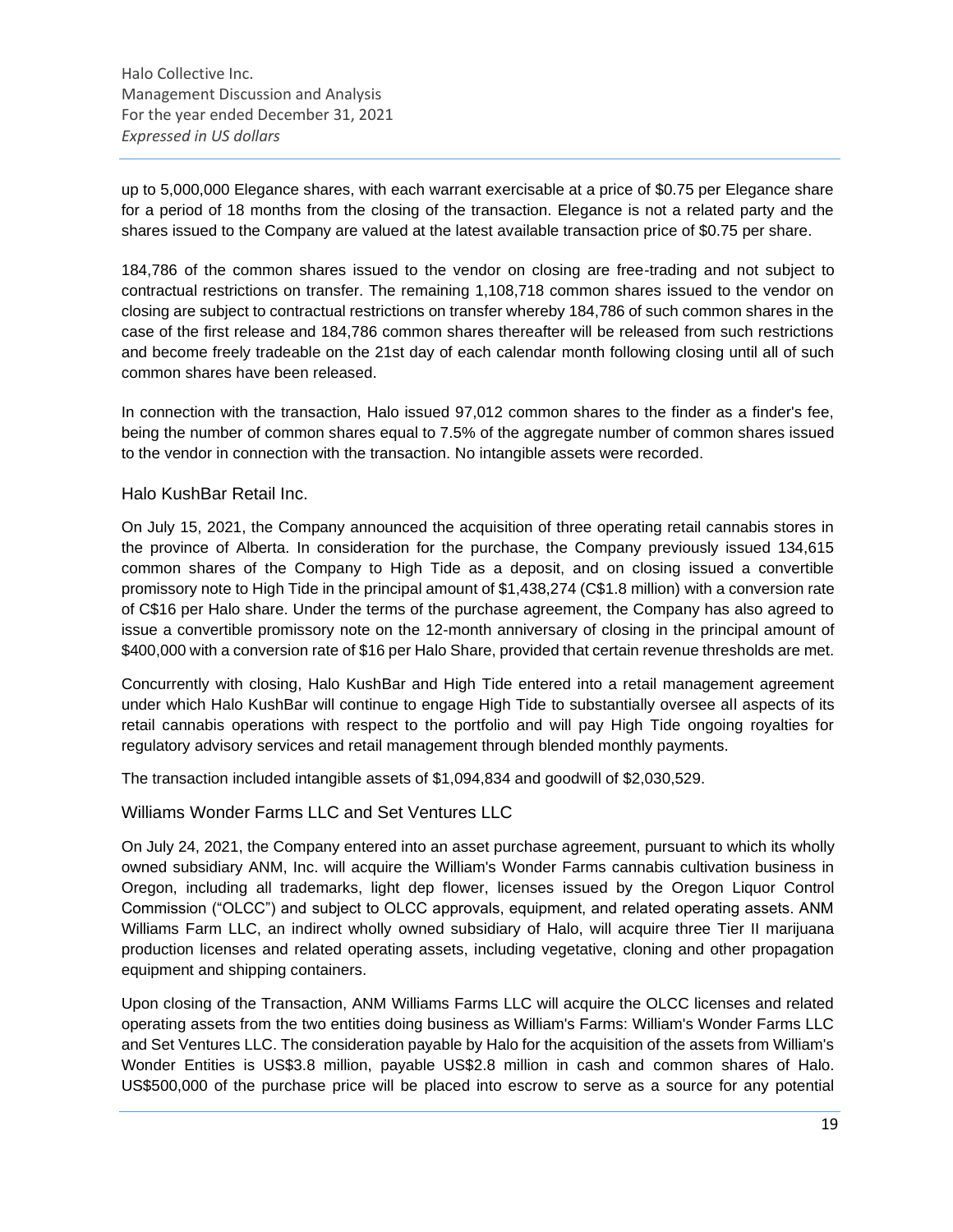indemnification claims against the selling parties. The closing of the transaction is subject to the approval of the NEO Exchange Inc. and the OLCC, as well as the satisfaction of other customary closing conditions.

Concurrently with signing the Asset Purchase Agreement, ANM and the William's Wonder Entities also entered into a Services Agreement pursuant to which ANM Williams Farms LLC will assist with the dayto-day operations of the business pending the closing of the acquisition. ANM Inc. also entered into an Offtake Agreement with the William's Wonder entities pursuant to which it will purchase 100% of the finished product produced at William's Wonder Farms pending the closing of the Transaction.

As at December 31, 2021, a deposit of \$680,000 was recorded in relation to the pending acquisition of William's Wonder Farms LLC (December 31, 2020: Nil).

### Food Concepts LLC

On September 1, 2021, the Company issued 2,581,565 shares for a total consideration of \$8,200,000 in relation to the closing of the acquisition of Food Concepts LLC, the master tenant of a 55,000 square foot indoor cannabis cultivation, processing and wholesaling facility in Portland, Oregon. In connection with the transaction, Halo issued 196,765 common shares to the finder as a finder's fee valued at \$625,000.

An intangible asset of \$6,397,834 was recorded in relation to the transaction.

Simply Sweet Gummy Ltd.

On November 30, 2021, the Company closed the acquisition of Simply Sweety Gummy Ltd. pursuant to the terms of a share exchange agreement to which the Company acquired all the issued and outstanding shares of Simply Sweet Gummy Ltd. in exchange for an aggregate of 2,700,000 Halo common shares valued at \$6,477,927. Costs in relation to closing the transaction in the amount of \$485,845 were capitalized. Under IFRS 3, the transaction did not meet the definition of a business combination.

Simply Sweet is a health-conscious, low-sugar cannabis infused alternative confectionery company based in Vancouver, British Columbia. Simply Sweet has a portfolio of proprietary recipes made from natural ingredients that are healthy, vegan, low-sugar and free from sugar-alcohols. All of its products will be free of soy, gluten, nuts, and genetically modified organisms making them appealing to a wide market.

The total consideration of the transaction was \$6,963,772 with \$5,963,772 attributed to intangible assets. The nature of the intangible asset is the intellectual property in relation to the manufacturing process.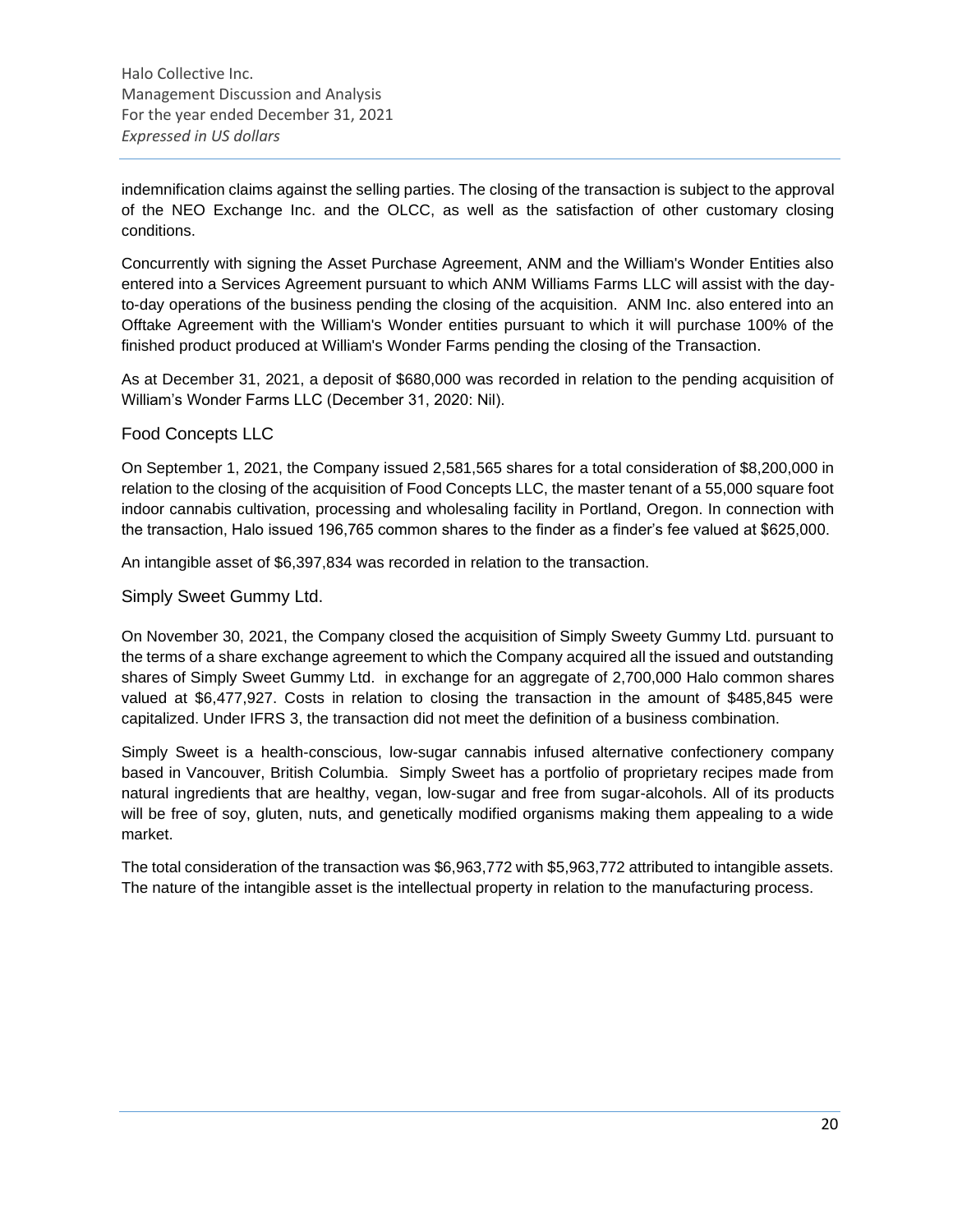### **Results of operations for the three months ended December 31, 2021**

|                                                                            |                   |               | For the 3 months ended: |
|----------------------------------------------------------------------------|-------------------|---------------|-------------------------|
|                                                                            | December 31, 2021 |               | December 31, 2020       |
| Revenue                                                                    | \$<br>8,365,976   | $\frac{1}{2}$ | 5,119,611               |
| Cost of finished cannabis inventory sold                                   | 9,529,934         |               | 5,508,948               |
| Gross profit ex change in FV biological assets                             | (1, 163, 958)     |               | (389, 337)              |
| Unrealized fair value (gain) loss on growth of biological assets           | 617               |               | (208, 645)              |
| Realized fair value (gain) loss included in the cost of inventory sold     | 181,208           |               | 991,248                 |
| Gross profit                                                               | (1, 345, 783)     |               | (1, 171, 940)           |
| Net loss                                                                   | (66, 543, 691)    |               | (23, 138, 547)          |
| Net comprehensive loss                                                     | (65, 934, 795)    |               | (22, 255, 353)          |
| Net loss per share, basic & diluted:                                       | \$<br>(2.44)      | \$            | (4.09)                  |
| Weighted average number of outstanding common shares, basic and<br>diluted | 27,228,800        |               | 5,653,375               |
| Total assets                                                               | 104,796,919       |               | 87,754,245              |
| Long-term financial liabilities                                            | 8,053,182         |               | 18,154,708              |

#### **Selected financial information - expressed in US dollars**

The following section provides details of the Company's financial performance for the three months ended December 31, 2021, compared to the three months ended December 31, 2020. The Company's Consolidated Financial Statements have been prepared in accordance with International Financial Reporting Standards ("IFRS") as are issued by the International Accounting Standards Board ("IASB"). The information in this MD&A is presented on the same basis as the Consolidated Financial Statements and should be read in conjunction with the Consolidated Financial Statements and the accompanying notes.

### Revenue

Revenues in the three months ended September 30, of 2021 were \$8,365,976 compared to \$5,119,611 in the three months ended September 30, of 2020, a 63.4% increase. Like for like revenues, revenues excluding acquisitions, were flat.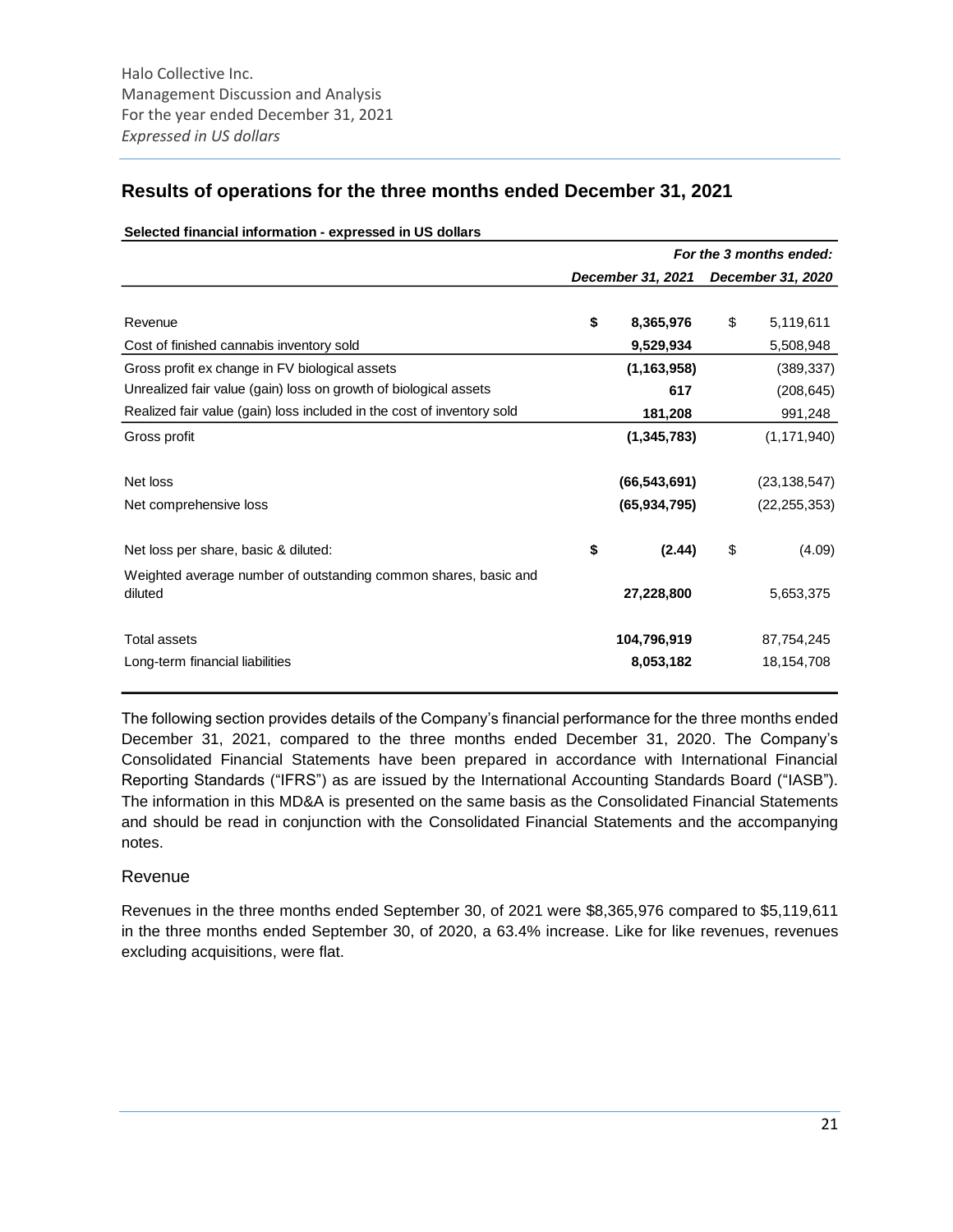| <b>KPI's</b> |           |     |          |           |        |                     |     |                 |           |            |          |    |          |
|--------------|-----------|-----|----------|-----------|--------|---------------------|-----|-----------------|-----------|------------|----------|----|----------|
|              | Flower    |     |          | Pre-rolls |        | Trim & fresh frozen |     | Oils & extracts |           | Edibles    |          |    |          |
|              | Volume    |     | Price    | Volume    | Price  | Volume              |     | Price           | Volume    | Price      | Volume   |    | Price    |
|              |           |     |          |           |        |                     |     |                 |           |            |          |    |          |
| Q4 2020      | 831,986   | S   | 1.32     | 166,021   | .97    | 1,207,871           | \$. | 0.11            | 513,001   | \$<br>8.11 | 194,084  | \$ | 3.14     |
| Q3 2021      | 1,362,669 | S   | 0.82     | 701,074   | l.82   | 4.976.897           | \$  | 0.23            | 1,056,062 | \$<br>6.09 | 537,424  | \$ | 0.91     |
| Q4 2021      | 1,525,764 | \$. | 0.90     | 171,755   | 4.32   | 6,930,106           | \$. | 0.05            | 1,164,698 | \$<br>5.26 | 114,852  | \$ | 1.48     |
|              |           |     |          |           |        |                     |     |                 |           |            |          |    |          |
| Change YoY   | 83.4%     |     | $-31.8%$ | 3.5%      | 118.6% | 473.7%              |     | $-51.9%$        | 127.0%    | $-35.2%$   | $-40.8%$ |    | $-52.9%$ |
| Change QoQ   | 12.0%     |     | 10.3%    | $-75.5%$  | 137.3% | 39.2%               |     | $-76.7%$        | 10.3%     | $-13.7%$   | $-78.6%$ |    | 61.9%    |
|              |           |     |          |           |        |                     |     |                 |           |            |          |    |          |

Total sales were 12,971,391 grams (three months ended December 31, 2020: 2,912,963 grams), a 345.3% increase. Flower sales increased by 83.4% to 1,525,764 grams (three months ended December 31, 2020: 831,986 grams), sales of pre-rolls increased by 3.5% to 171,755 grams (three months ended December 31, 2020: 166,021 grams), trim and fresh frozen sales increased by 473.7% to 6,930,106 grams (three months ended December 31, 2020: 1,207,871 grams), oils and extract sales increased by 127.0% to 1,164,698 grams (three months ended December 31, 2020: 513,001 grams) and edibles sales decreased by 40.8% to 114,852 grams (three months ended December 31, 2020: 194,084 grams);

ANM reported revenues of \$2,441,344 for the three months ended December 31, 2021 (three months ended December 31, 2020: \$4,126,701), a 40.8% decrease. MDT reported revenues of \$3,003,491 for the three months ended December 31, 2021 (three months ended December 31, 2020: \$1,472,268), a 104.0% increase, Coastal Harvest reported revenues of \$1,007,408 for the three months ended December 31, 2021 (three months ended December 31, 2020: reversal of \$115,762). Halo Winberry reported revenues of \$2,534,045 for the three months ended December 31, 2021. Halo Winberry was not included in the three months ended December 31, 2020, as the operation was acquired in 2021. Kushbar added revenues of \$713,888 in the three months ended December 31, 2021. Kushbar was consolidated in July of 2021.

|            | ANM - Three months ended December 31, 2021 |          |            |           |        |                     |       |                 |          |            |         |          |
|------------|--------------------------------------------|----------|------------|-----------|--------|---------------------|-------|-----------------|----------|------------|---------|----------|
|            | Flower                                     |          |            | Pre-rolls |        | Trim & fresh frozen |       | Oils & extracts |          |            | Edibles |          |
|            | Volume                                     | Price    | Volume     |           | Price  | Volume              | Price | Volume          | Price    | Volume     |         | Price    |
|            |                                            |          |            |           |        |                     |       |                 |          |            |         |          |
| Q4 2020    | 831,986 \$                                 | 1.32     | 161,187 \$ |           | 1.78   | $\sim$              |       | 322,127         | 7.29     | 123,042 \$ |         | 4.43     |
| Q3 2021    | 730,579 \$                                 | 0.85     | 605,757    | -S        | 0.77   |                     |       | 311.066         | 7.14     | 78,534 \$  |         | 4.31     |
| Q4 2021    | 504,233 \$                                 | 0.72     | 96,451 \$  |           | 1.85   | ۰.                  |       | 280,674         | 6.45     | 41,410 \$  |         | 2.17     |
| Change YoY | $-39.4%$                                   | $-45.7%$ | $-40.2%$   |           | 4.0%   | N/A                 | N/A   | $-12.9%$        | $-11.4%$ | $-66.3%$   |         | $-51.0%$ |
| Change QoQ | $-31.0%$                                   | $-16.0%$ | $-84.1%$   |           | 139.1% | N/A                 | N/A   | $-9.8%$         | $-9.6%$  | $-47.3%$   |         | $-49.7%$ |
|            |                                            |          |            |           |        |                     |       |                 |          |            |         |          |

In the three months ended December 31, 2021, ANM, the facility in Oregon, sold 922,767 grams of oil and extracts, flower, pre-rolls, trim and fresh frozen and edibles (three months ended December 31, 2020: 1,438,342 grams), a 35.8% decrease. Sales of oils and extracts were 280,674 grams (three months ended December 31, 2020: 322,127 grams), a 12.9% decrease. The wholesale price of oils and extracts decreased by 11.4% to \$6.45 per gram (three months ended December 31, 2020: \$7.29 per gram). Sales of edibles were 41,410 grams (three months ended December 31, 2020: 123,042 grams), a 66.3% decrease. The wholesale price of edibles decreased by 16.1% to \$2.17 per gram (three months ended December 31, 2020: \$4.43 per gram). Flower sales in the three months ended December 31, 2021, were 504,233 grams (three months ended December 31, 2020: 831,986 grams), a 39.4% decrease. The wholesale price of flower decreased by 45.7% to \$0.72 per gram (three months ended December 31, 2020: \$1.32 per gram). Pre-roll sales were 96,451 grams (three months ended December 31, 2020: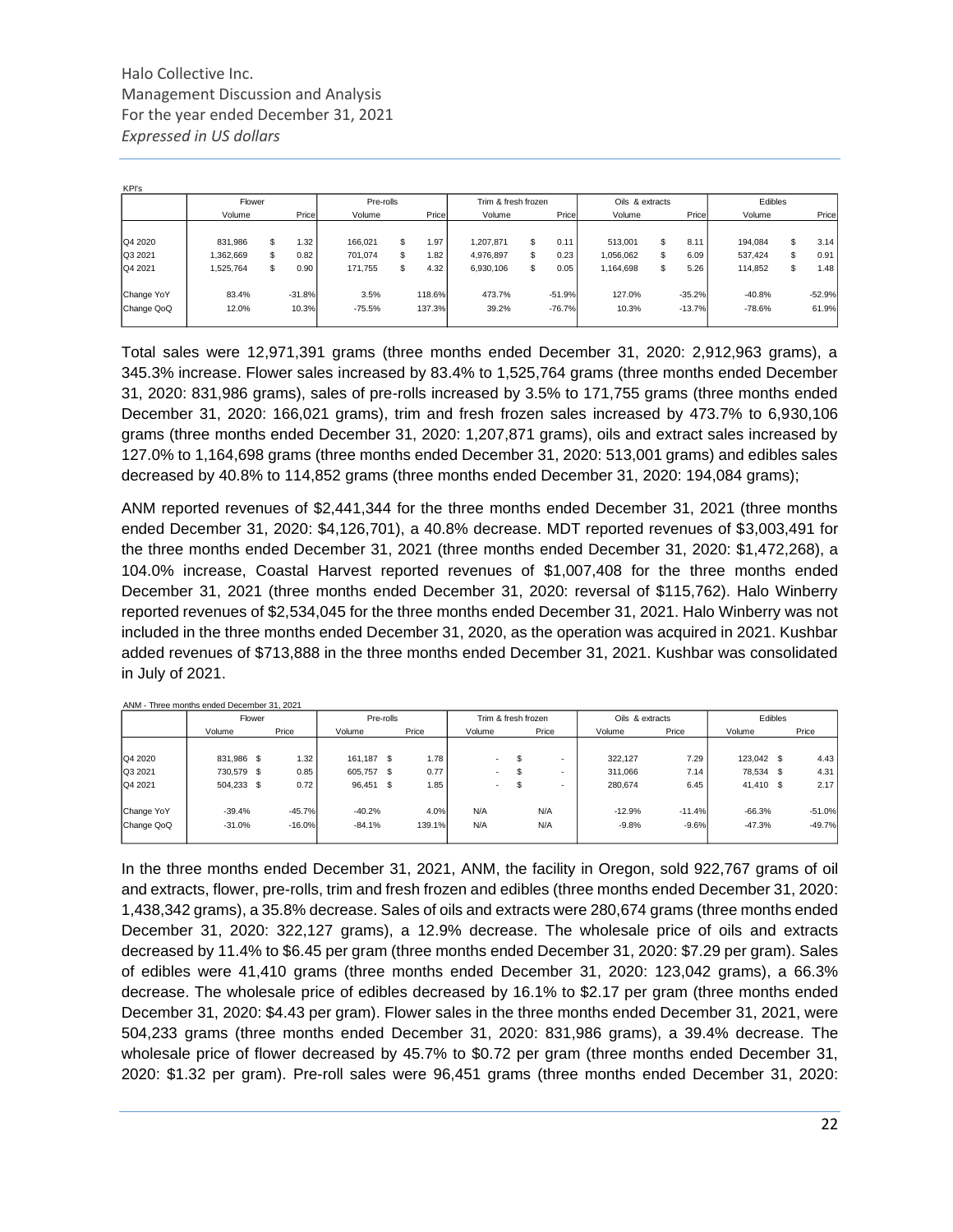161,187 grams), a 40.2% decrease. The wholesale price of pre-rolls increased by 4.0% to \$1.85 per gram (three months ended December 31, 2020: \$1.78 per gram). There were no trim and fresh frozen sales in the period under review.

|            | Flower  |       |         | Pre-rolls |          | Trim & fresh frozen |       |     | Oils & extracts |    |          | Edibles  |    |        |
|------------|---------|-------|---------|-----------|----------|---------------------|-------|-----|-----------------|----|----------|----------|----|--------|
|            | Volume  | Price |         | Volume    | Price    | Volume              | Price |     | Volume          |    | Price    | Volume   |    | Price  |
| Q4 2020    |         |       |         |           |          |                     |       |     |                 | ъ  |          |          | ж  |        |
| Q3 2021    | 632.091 | S.    | 0.77    | 75,055    | 9.60     |                     |       | -   | 548.791         | \$ | 3.26     | 448,713  | \$ | 0.24   |
| Q4 2021    | 995,118 | \$    | 0.76    | 67,486    | 7.74     |                     | \$    |     | 582,268         | \$ | 2.29     | 60,683   | \$ | 0.51   |
| Change YoY | N/A     |       | N/A     | N/A       | N/A      | N/A                 |       | N/A | N/A             |    | N/A      | N/A      |    | N/A    |
| Change QoQ | 57.4%   |       | $-2.0%$ | $-10.1%$  | $-19.4%$ | N/A                 |       | N/A | 6.1%            |    | $-29.7%$ | $-86.5%$ |    | 115.8% |

In the three months ended December 31, 2021, Halo Winberry sold 4,429,555 grams of flower, pre-rolls, oil and extracts and edibles. Halo Winberry was not consolidated in the three months ended December 31, 2020.

|            | MDT - Three months ended December 31, 2021 |       |           |          |                     |     |                 |         |            |          |     |          |
|------------|--------------------------------------------|-------|-----------|----------|---------------------|-----|-----------------|---------|------------|----------|-----|----------|
|            | Flower                                     |       | Pre-rolls |          | Trim & fresh frozen |     | Oils & extracts |         | Edibles    |          |     |          |
|            | Volume                                     | Price | Volume    | Price    | Volume              |     | Price           | Volume  | Price      | Volume   |     | Price    |
|            |                                            |       |           |          |                     |     |                 |         |            |          |     |          |
| Q4 2020    |                                            |       | 4,834     | 8.44     | 1,207,871           | S.  | 0.11            | 190,874 | \$<br>9.49 | 71.042   |     | 0.91     |
| Q3 2021    |                                            | ۰     | 20,262    | 4.22     | 4,976,897           | \$  | 0.23            | 196,205 | \$<br>8.74 | 10,177   | \$. | 4.44     |
| Q4 2021    | 26.413                                     | 9.77  | 7,819     | 5.16     | 6.930.106           | \$. | 0.05            | 301,755 | \$<br>6.76 | 12.759   | \$  | 3.81     |
| Change YoY | N/A                                        | N/A   | 61.7%     | $-38.9%$ | 473.7%              |     | $-51.9%$        | 58.1%   | $-28.8%$   | $-82.0%$ |     | 319.7%   |
| Change QoQ | N/A                                        | N/A   | $-61.4%$  | 22.4%    | 39.2%               |     | $-76.7%$        | 53.8%   | $-22.6%$   | 25.4%    |     | $-14.0%$ |
|            |                                            |       |           |          |                     |     |                 |         |            |          |     |          |

In the three months ended December 31, 2021, MDT, the facility in Ukiah, sold 7,278,852 grams of distillate, live resin, gummies and pre-rolls (three months ended December 31, 2020: 1,474,621 grams). MDT sold 26,413 grams of premium flower (three months ended December 31, 2020: Nil) at an average price of \$9.77 per gram, 7,819 grams of pre-rolls (three months ended December 31, 2020: 4,834 grams) at a price of \$5.16 (three months ended December 31, 2020: \$8.44 per gram), 6,930,106 grams of trim (three months ended December 31, 2020; 1,207,871 grams) at a price of \$0.05 per gram (three months ended December 31, 2020: \$0.11 per gram), 301,755 grams of oils and extracts (three months ended December 31, 2020; 190,874 grams) at a price of \$6.78 (three months ended December 31, 2020: \$9.49 gram) and 12,759 grams of concentrates in edibles (three months ended December 31, 2020: 71,042 grams) at a price of \$3.81 (three months ended December 31, 2020: \$0.91 per gram).

|  | Cathedral City - Three months ended December 31, 2021 |  |
|--|-------------------------------------------------------|--|

|        |       |                                    |                 | Pre-rolls |        | Trim & fresh frozen |            |        | Oils & extracts |    |                          | Edibles      |                 |            |     |
|--------|-------|------------------------------------|-----------------|-----------|--------|---------------------|------------|--------|-----------------|----|--------------------------|--------------|-----------------|------------|-----|
| Volume | Price |                                    | Price<br>Volume |           | Volume | Price               |            | Volume | Price           |    | Volume                   |              | Price           |            |     |
|        |       |                                    |                 |           |        |                     |            |        |                 |    |                          |              |                 |            |     |
|        |       |                                    |                 |           | ٠      |                     |            |        |                 |    | $\overline{\phantom{a}}$ |              |                 |            |     |
|        |       |                                    |                 |           |        |                     |            |        | 228,567         | \$ |                          |              |                 |            |     |
|        |       |                                    |                 |           |        |                     |            |        | 340,217         | \$ |                          |              |                 | а          |     |
| N/A    |       |                                    | N/A             |           |        | N/A                 |            | N/A    | N/A             |    |                          |              |                 |            | N/A |
| N/A    |       |                                    | N/A             |           |        | N/A                 |            | N/A    | 48.8%           |    |                          |              |                 |            | N/A |
|        |       | Flower<br>$\overline{\phantom{a}}$ | N/A<br>N/A      |           |        |                     | N/A<br>N/A |        |                 |    |                          | 3.08<br>2.75 | N/A<br>$-10.8%$ | N/A<br>N/A |     |

In the three months ended December 31, 2021, the facility in Coastal Harvest sold 340,217 grams of distillate and live resin (three months ended December 31, 2020: Nil) at a price of \$2.75.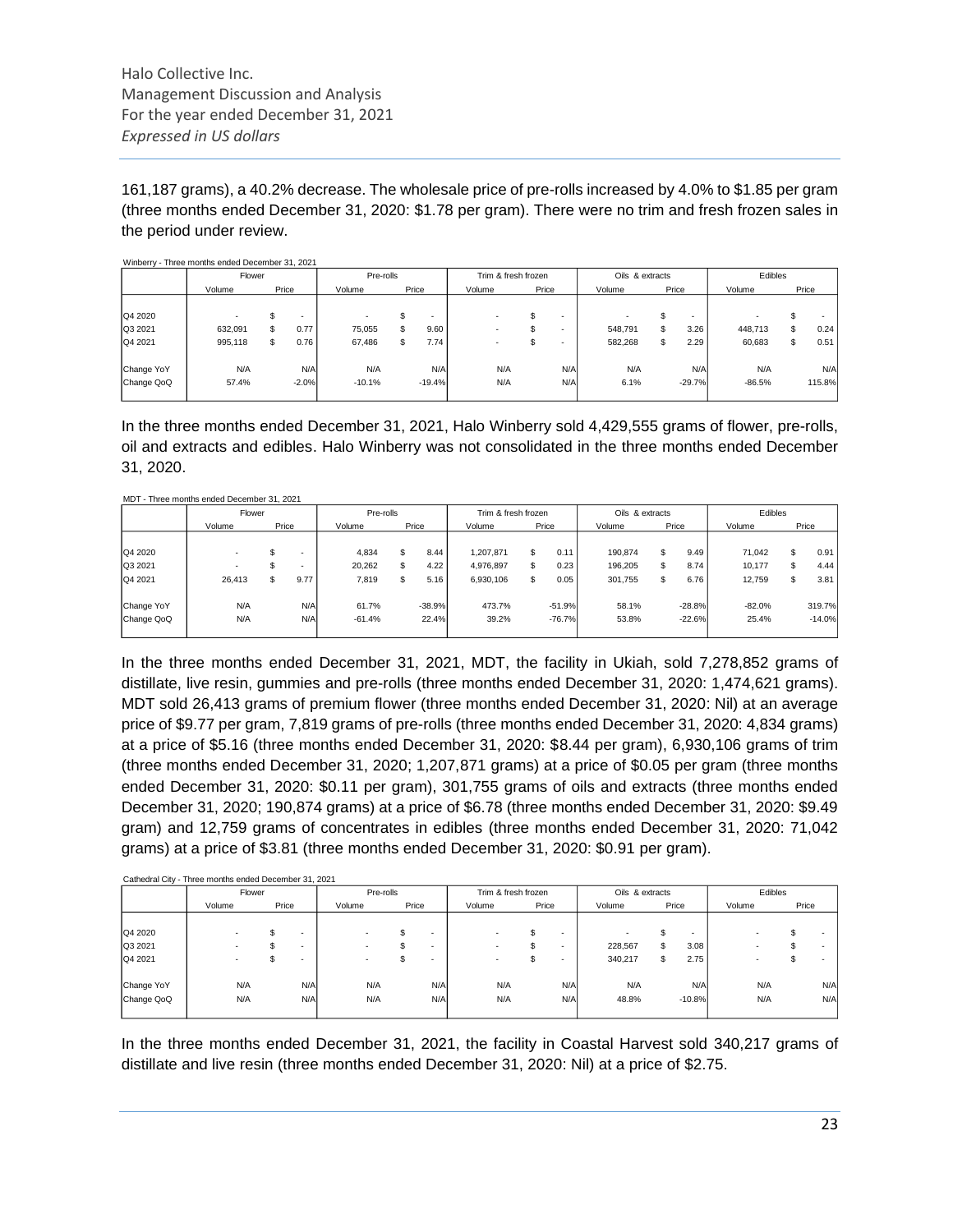### Gross profit and cost of goods sold

The cost of finished cannabis inventory sold was \$9,529,934 in the three months ended December 31, 2021 (three months ended December 31, 2020: \$5,508,948). The realized and unrealized loss in the value of biological assets was a loss of \$181,825 in the three months ended December 31, 2021 (three months ended December 31, 2020: loss of \$782,603). Impairments included in cost of goods sold were \$1,963,453 in the three months ended December 31, 2021 (three months ended December 31, 2020: impairment \$925,139).

The Company reported a gross loss of \$1,345,783 (three months ended December 31, 2020: loss \$1,171,940). The difference is pre-dominantly explained by the loss on the value of biological assets in the three months ended December 31, 2020, in comparison with the loss in the three months ended December 31, 2021. In addition, the achieved margin was lower in the three months ended December 31, 2021, in comparison with the three months ended December 31, 2020. Adjusted for the loss on biological assets and impairments included in the costs of goods sold, the gross profit was \$799,495 (three months ended December 31, 2020: gross profit \$535,802).

The reported gross margin was -16.1% (three months ended December 31, 2020: -22.9%). Adjusted for gains and losses on the value of biological assets and impairments charged to the cost of goods sold, the gross margin was 9.6% (three months ended December 31, 2020: 10.5%).

| Trim       |       |          |          |
|------------|-------|----------|----------|
|            |       | Trim     |          |
|            | Yield | Volume   | Price    |
|            |       |          |          |
| Q4 2020    | 9.1%  | 12,837   | \$<br>73 |
| Q3 2021    | 11.8% | 27,052   | \$<br>68 |
| Q4 2021    | 12.4% | 22,151   | \$<br>58 |
| Change YoY | 36.6% | 72.5%    | $-20.1%$ |
| Change QoQ | 4.7%  | $-18.1%$ | $-14.3%$ |
|            |       |          |          |

The trim run was 22,151 pounds at a yield of 12.4%, compared with a run of 12,837 pounds and a yield of 9.1% in the three months ended December 31, 2020. Trim, raw material input for extracts and oils, sold at \$58 per pound compared with \$73 per pound in the three months ended December 31, 2020, and \$68 per pound in the three months ended September 30, 2021. The 20.1% decrease in the price of trim was further supported by a 36.6% improvement in the yield. Trim is used at ANM's manufacturing facility. The average price of oils and extracts decreased by 11.4% to \$6.45 per gram (three months ended December 31, 2020: \$7.29 per gram). The improvement in yield and the decrease in the price of trim more than offset the price decrease in oils and extracts.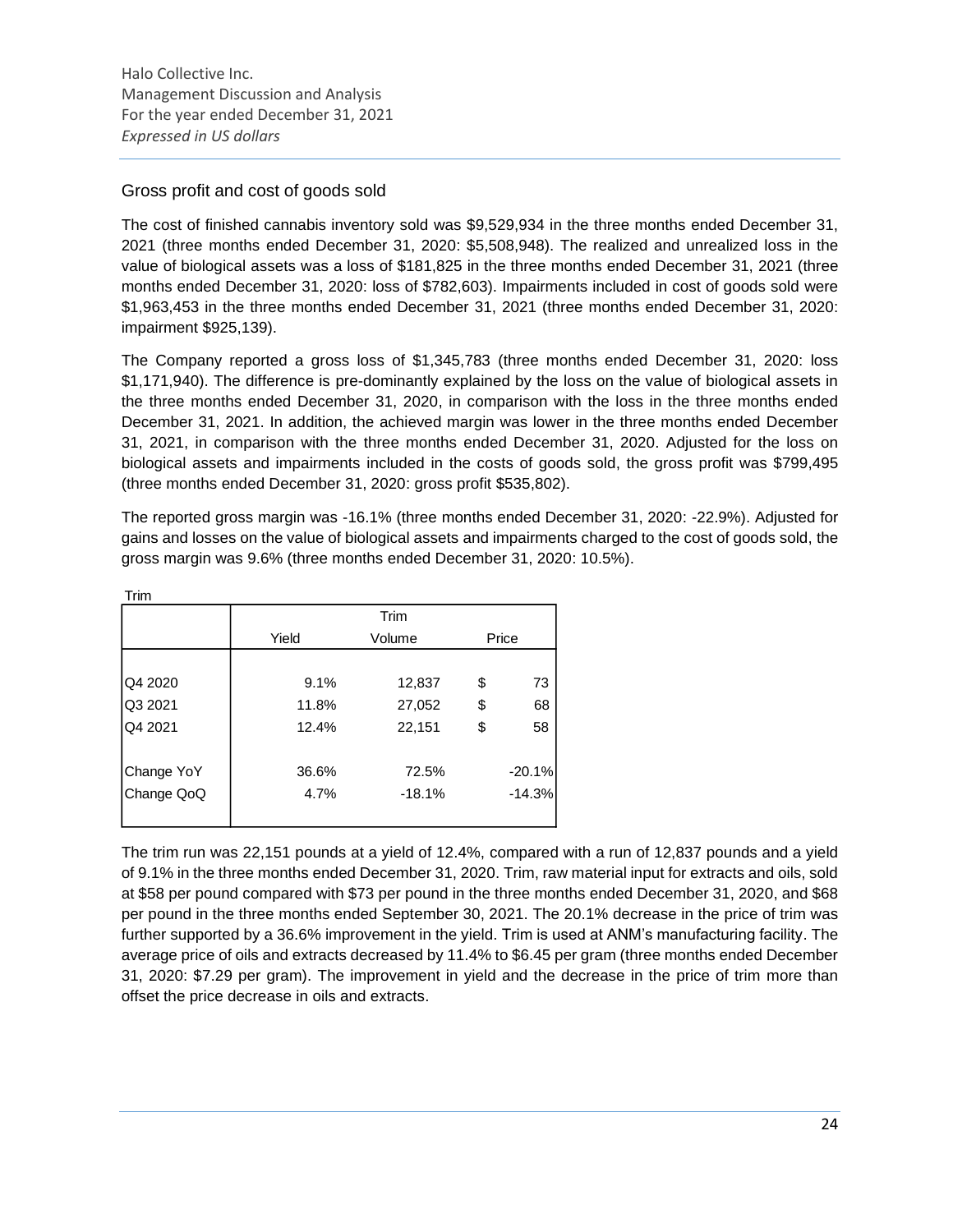### Operating expenses

#### **Operating expenses - expressed in US dollars**

|                                      |                   |    | For the 3 months ended: |
|--------------------------------------|-------------------|----|-------------------------|
|                                      | December 31, 2021 |    | December 31, 2020       |
| General and administration           | \$<br>2,282,520   | \$ | 1,962,513               |
| <b>Salaries</b>                      | 3,612,189         |    | 1,516,941               |
| Professional fees                    | 3,043,944         |    | 1,709,912               |
| Sales and marketing                  | 1,128,574         |    | 931,735                 |
| Investor relations                   | 250,489           |    | 92,258                  |
| Loss on settlements and contigencies | 15,240            |    | 109,459                 |
| Share-based compensation             | 595,238           |    | 1,312,790               |
| Total operating expenses             | 10,928,194        | S  | 7,635,608               |

The table sets forth operating expenses for the three months ended December 31, 2021, and 2020. In the three months ended December 31, 2021, operating expenses increased to \$10,928,194 (three months ended December 31, 2020: \$7,635,608).

Acquisitions which were consolidated since the fourth quarter in 2020 include UVI, Canmart, Bophelo, Winberry, Bar-X, Halo KushBar Retail, Elegance, Nature's Best, POI11, Black & Crimson and Food Concepts. Acquisitions added \$3,396,193 to operating expenses.

To reduce the cash burn, there has been a drive to reduce overhead expenses at the corporate center. In addition, operating expenses in relation to Bophelo and Canmart decreased when they were deconsolidated:

- In the three months ended December 31, 2021, G&A expenses increased by 19.3% and compared with the three months ended September 30, 2021, G&A decreased by 18.0%. Excluding acquisitions, G&A expenses decreased by 35.8%. The larger amounts included G&A of \$366,820 at ANM, \$195,915 at Coastal Harvest, \$158,041 at Winberry, a reversal of \$146,215 at MDT, \$715,896 at Bar X, \$234,045 at Bophelo and \$568,867 for corporate. Bophelo and Canmart were de-consolidated in November of 2021;
- In the three months ended December 31, 2021, salaries increased by 138.1% and compared with the three months ended September 30, 2021, salaries decreased by 3.4%. On a like for like basis, salaries increased by 91.9%, and compared with the three months ended September 30, 2021, salaries decreased by 14.8%. For the three months ended December 31, 2021, salaries at Bophelo and Canmart were \$124,525, compared with \$895,331 in the three months ended September 30, 2021. This is explained by the de-consolidation in November of 2021. Corporate salaries were \$2,182,127. Of corporate salaries, \$1,171,587 was paid in shares;
- In the three months ended December 31, 2021, professional expenses increased by 78.0%, and compared with the three months ended September 30, 2021, professional fees increased by 6.3%. Like for like, professional expenses increased by 54.1%. For the three months ended December 31, 2021, corporate legal fees were \$335,242 and consulting fees were \$1,722,650,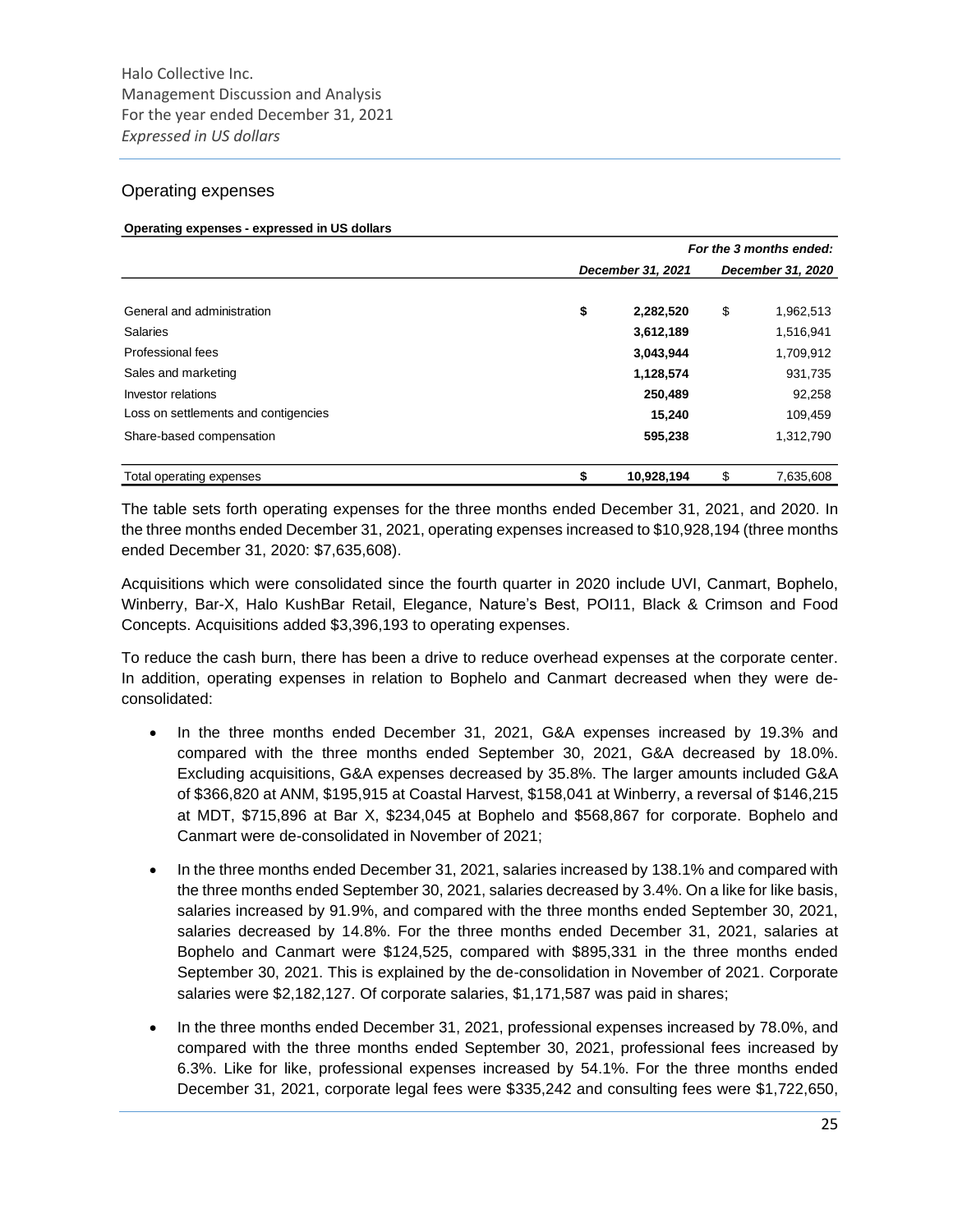of which \$1,628,838 was paid in shares;

- In the three months ended December 31, 2021, sales and marketing expenses were \$1,128,574 (three months ended December 31, 2020: \$931,735), a 21.1% increase. In comparison with the three months ended September 30, 2021, sales and marketing expenditure decreased by 14.3%. Excluding acquisitions, sales and marketing expenditure declined by 16.3% in comparison with the three months ended December 31, 2020. In comparison with the three months ended September 30, 2021, sales and marketing expenditure excluding acquisitions decreased by 11.6%;
- In the three months ended December 31, 2021, investor relations expenditure was \$250,489 (three months ended December 31, 2020: \$92,258);
- In the three months ended December 31, 2021, the loss on settlements and contingencies was \$15,240 (three months ended December 31, 202: \$109,459). They constitute the difference between fair market value and deemed value on share-based payments to staff, executives, directors, and consultants; and
- In the three months ended December 31, 2021, share-based compensation was \$595,238 (three months ended December 31, 2020; \$1,312,790). They constitute the share-based compensation to staff, executives, and directors. Although it increased, it is a non-cash item.

### **Biological assets**

While the Company's biological assets are within the scope of IAS 41 Agriculture, the direct and indirect costs of biological assets are determined using an approach that is like the capitalization criteria outlined in IAS 2 Inventories. They include the direct cost of seeds and growing materials as well as other indirect costs such as utilities and supplies and labor used in the growing process.

Biological assets are measured at their fair value less costs to sell ("FVLCS") in the Consolidated Statement of Financial Position. The Company's method of accounting for biological assets attributes value accretion on a straight-line basis throughout the life of the biological asset from initial cloning to the point of harvest. All direct and indirect costs of biological assets are capitalized as they are incurred, and they are all subsequently recorded within the line item 'cost of finished cannabis inventory sold' on the Consolidated Statement of Loss and Comprehensive Loss in the period that the related product is sold. Unrealized fair value gains/losses on the growth of biological assets are recorded in a separate line in the Consolidated Statement of Loss and Comprehensive Loss.

Under IFRS 13 Fair Value Measurement, fair value is defined as the price that would be received to sell an asset in an orderly transaction between market participants at the measurement date. The measurement of the fair value of the asset must take into the condition of the asset as well as any restrictions on the sale of the asset. When applying IFRS 13 Fair Value Measurement to non-financial assets, in this case the biological asset and produce, the fair value considers a market participant's ability to use that asset in its highest and best use. The highest and best use considers the use of the asset that is physically possible, legally permissible and financially feasible, either, in combination with other assets or on a standalone basis.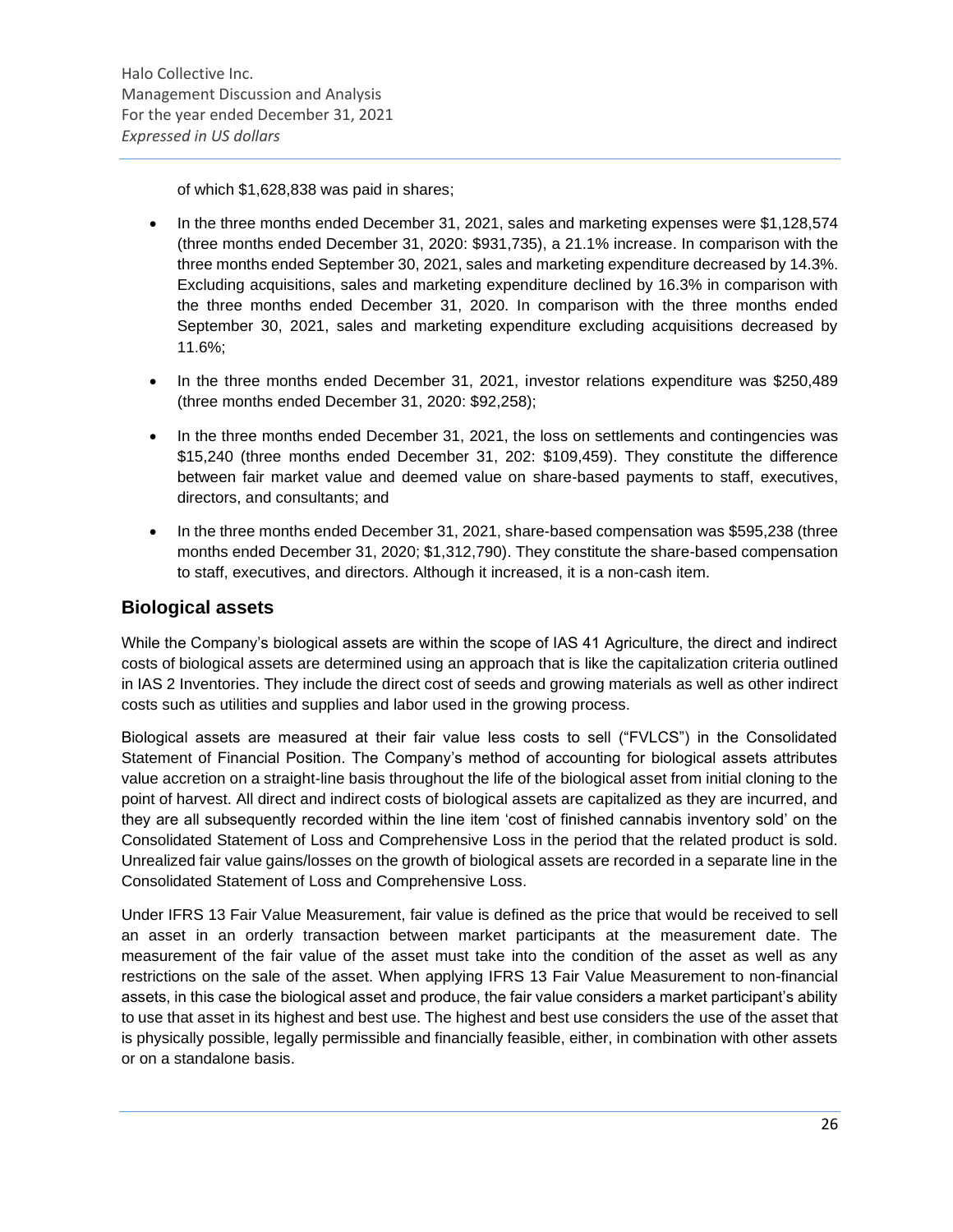#### **Biological assets East Evans Creek**

| Balance at December 31, 2019                       | \$          |
|----------------------------------------------------|-------------|
| Fair value change due to biological transformation | 2,225,647   |
| Production costs capitalized                       | 2,310,176   |
| Transferred to investory upon harvest              | (4,535,823) |
| Balance at December 31, 2020                       |             |
| Fair value change due to biological transformation | 787,043     |
| Production costs capitalized                       | 1,919,200   |
| Transferred to investory upon harvest              | (2,706,243) |
| Balance at December 31, 2021                       | \$          |

In the year ended December 31, 2021, at East Evans Creek, the fair value change due to biological assets transformation in the cannabis plants model was \$787,043 and capitalized production costs were \$1,919,200.

#### **Assumptions utilized in cannabis plant model - East Evans Creek**

|                                                    |          |               |          |              |          | Harvest season 2021 | Harvest season 2020 |                      |          |              |  |               |             |  |  |
|----------------------------------------------------|----------|---------------|----------|--------------|----------|---------------------|---------------------|----------------------|----------|--------------|--|---------------|-------------|--|--|
|                                                    |          | <b>Flower</b> |          |              |          |                     |                     | Trim<br>Fresh frozen |          |              |  | <b>Flower</b> | <b>Trim</b> |  |  |
| Ratio flower vs. trim                              |          | 31.0%         |          | 49.0%        |          | 20.0%               |                     | 16.0%                |          | 84.0%        |  |               |             |  |  |
| Yield - pounds                                     |          | 6,396         |          | 10,030       |          | 4,142               |                     | 2,546                |          | 13,364       |  |               |             |  |  |
| Yield per plant - pounds                           |          | 1.74          |          | 0.97         |          | 1.61                |                     | 0.99                 |          | 5.20         |  |               |             |  |  |
| Selling price - \$ per gram<br>FVLCS - \$ per gram | \$<br>\$ | 0.66<br>0.32  | \$<br>\$ | 0.06<br>0.03 | \$<br>\$ | 0.04<br>0.02        | \$<br>\$            | 0.99<br>0.77         | \$<br>\$ | 0.20<br>0.16 |  |               |             |  |  |
|                                                    |          |               |          |              |          |                     |                     |                      |          |              |  |               |             |  |  |

The valuation model for East Evans Creek includes the following estimates, all of which are Level 3 inputs in the fair value hierarchy:

- Number of weeks in the growing cycle (from propagation to harvest) is 14 weeks;
- Number of plants harvested 9,233. Dry flower yield is 1.74 pounds, trim yield is 0.97 pounds, fresh frozen yield is 1.61 pounds;
- Total yield estimate is 20,568 pounds of biomass;
- Ratio of flower, trim and fresh frozen is 31% 49% 20%
- Wholesale price per gram is \$0.66 for flower, \$0.06 for trim and \$0.04 for fresh frozen, based on historical and expected future sales;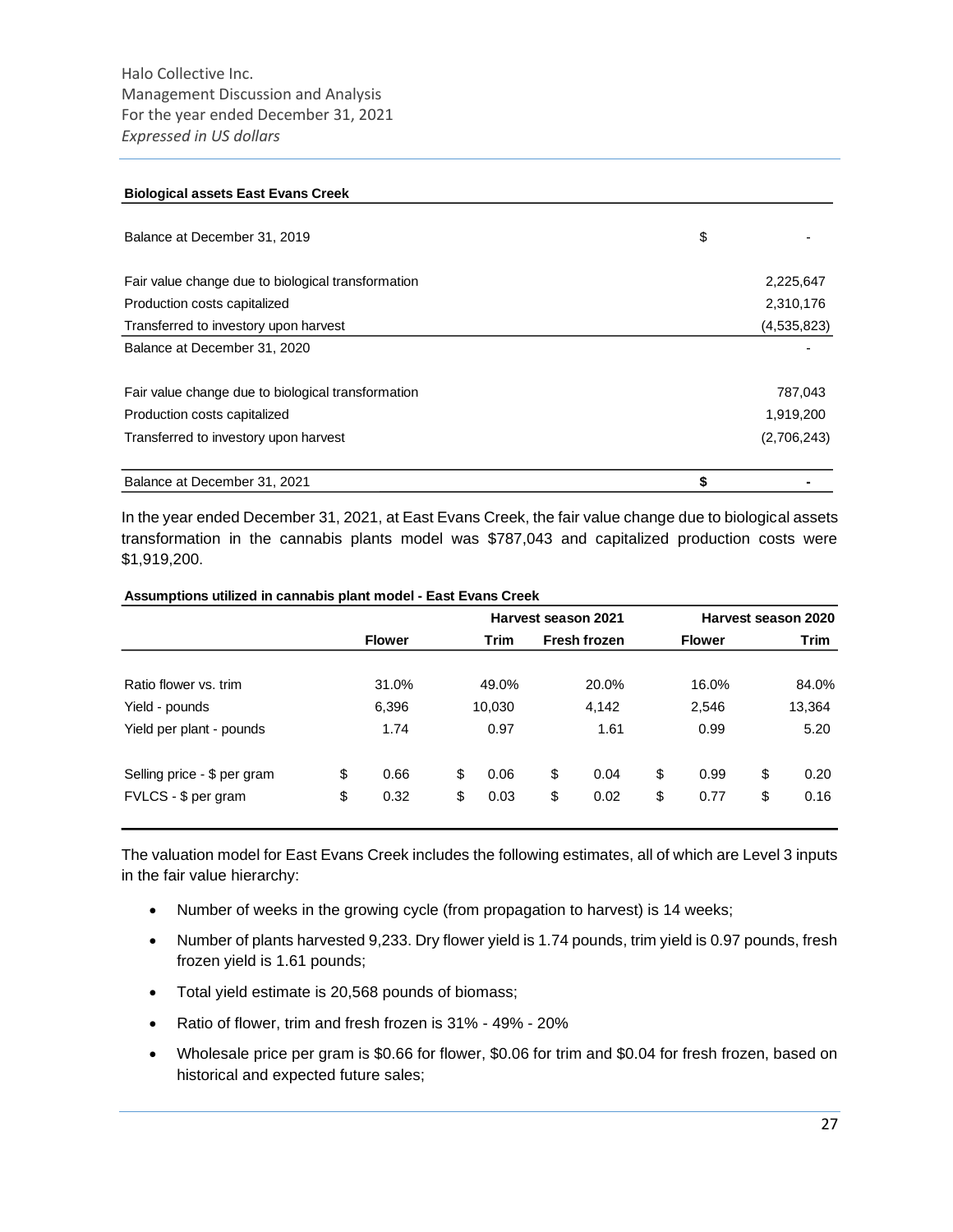- Costs to complete and sell is \$0.34 per gram for flower, \$0.03 for trim and \$0.02 for fresh frozen;
- FVLCS of dry cannabis is \$0.32 per gram for flower, \$0.03 for trim and \$0.02 for fresh frozen.

The inputs in the biological assets model are subject to volatility and uncontrollable factors which could significantly affect the fair value of biological assets in future periods. Management has quantified the sensitivity of the inputs on the calculation of the fair value of the biological assets as follows:

| <b>Assumption:</b>                                                                                            | <b>Input</b> |                       | 10% Change    |
|---------------------------------------------------------------------------------------------------------------|--------------|-----------------------|---------------|
| Expected yields for cannabis plants (average pounds per plant)                                                |              |                       |               |
| Dry flower                                                                                                    |              | 1.74 pounds per plant | \$<br>259,476 |
| Trim                                                                                                          |              | 0.97 pounds per plant |               |
| Weighted average number of growing weeks completed as a<br>percentage of total growing weeks as at period end |              | 94%                   | \$<br>167,976 |
| Estimated selling price (per pound)                                                                           |              |                       |               |
| Dry flower                                                                                                    | \$           | 311                   | \$<br>547,703 |
| Trim                                                                                                          | \$           | 51                    |               |
| After harvest cost to complete and sell (per pound)                                                           |              |                       |               |
| Dry flower                                                                                                    | \$           | 166                   | \$<br>288,227 |
| Trim                                                                                                          | S            | 25                    |               |

|  | Effect of a 10% change in the value of biological assets |  |  |  |
|--|----------------------------------------------------------|--|--|--|
|--|----------------------------------------------------------|--|--|--|

The estimated selling price for dry flower represents the expected average selling price of flower.

The estimated selling price for trim represents the expected selling price of trim.

The impact on the fair value of a 10% change in the cannabis yield or a 10% change in the FVLCS includes East Evans Creek, based on the assumptions used in the cannabis plant model.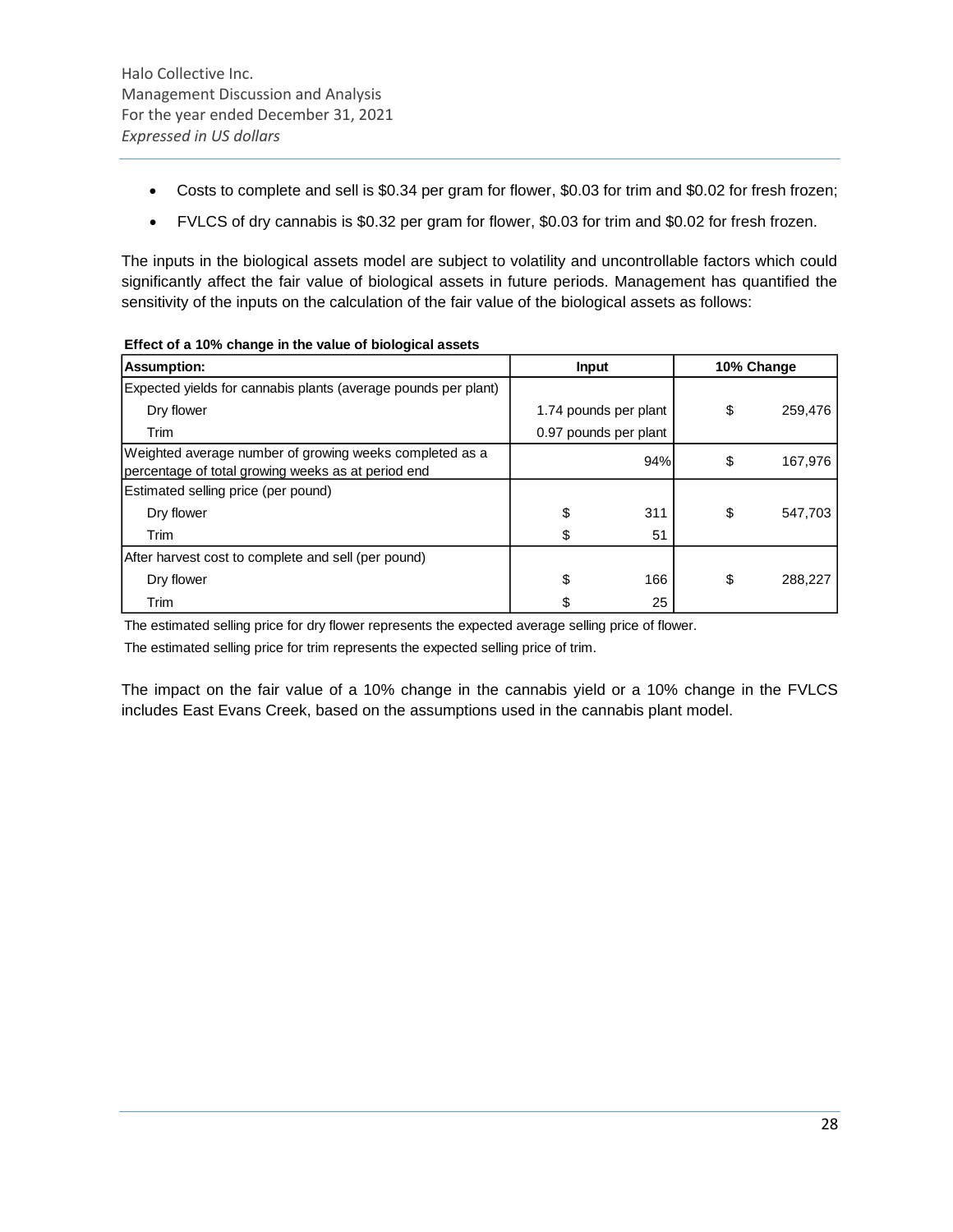### **Results of operations for the year ended December 31, 2021**

|                                                                            |                   | For the year ended: |                   |
|----------------------------------------------------------------------------|-------------------|---------------------|-------------------|
|                                                                            | December 31, 2021 | December 31, 2020   | December 31, 2019 |
|                                                                            |                   |                     |                   |
| Revenue                                                                    | \$<br>36,179,930  | \$<br>21,641,452    | 28,148,488        |
| Cost of finished cannabis inventory sold                                   | 30,860,228        | 18,607,643          | 25,262,113        |
| Gross profit ex change in FV biological assets                             | 5,319,702         | 3,033,809           | 2,886,375         |
| Unrealized fair value (gain) loss on growth of biological assets           | (1,062,874)       | (2,225,647)         | (737, 971)        |
| Realized fair value (gain) loss included in the cost of inventory sold     | 1,930,915         | 991,248             | 515,305           |
| Gross profit                                                               | 4,451,661         | 4,268,208           | 3,109,041         |
| Net loss                                                                   | (96,908,560)      | (41, 183, 772)      | (27,617,135)      |
| Net comprehensive loss                                                     | (97, 218, 795)    | (40,069,869)        | (28, 278, 678)    |
| Net loss per share, basic & diluted:                                       | \$<br>(4.22)      | \$<br>(7.27)        | \$<br>(14.06)     |
| Weighted average number of outstanding common shares, basic and<br>diluted | 22,973,815        | 5,662,422           | 1,964,916         |
| Total assets                                                               | 104,796,919       | 87,754,245          | 41,988,522        |
| Long-term financial liabilities                                            | 8,053,182         | 18,154,708          | 8,845,633         |

#### **Selected financial information - expressed in US dollars**

### Revenue

KPI's - year ended December 31, 2021

|            | Flower    |           | Pre-rolls |        | Trim & fresh frozen |       | Oils & extracts |          | Edibles   |          |
|------------|-----------|-----------|-----------|--------|---------------------|-------|-----------------|----------|-----------|----------|
|            | Volume    | Price     | Volume    | Price  | Volume              | Price | Volume          | Price    | Volume    | Price    |
|            |           |           |           |        |                     |       |                 |          |           |          |
| 2020       | 2,160,067 | .17       | 535.627   | .57    | 1.207.871           | 0.11  | 2,246,422       | 7.43     | 603,069   | 4.47     |
| 2021       | 6,431,625 | 0.88<br>S | 1,286,307 | 3.39   | 16,489,211          | 0.12  | 7,282,015       | 3.31     | 1,031,179 | 1.93     |
| Change YoY | 197.8%    | $-25.2%$  | 140.1%    | 116.6% | 1265.1%             | 3.3%  | 224.2%          | $-55.4%$ | 71.0%     | $-56.8%$ |

For the year ended December 31, 2021, revenues were \$36,179,930 (year ended December 31, 2020: \$21,641,452), a 67.2% increase. Excluding acquisitions revenues increased by 3.2%. The Company sold 32,520,336 grams of flower, pre-rolls, oils and extracts, trim and edibles, a 381.0% increase compared with the year ended December 31, 2020. Oils and extracts include lotions and creams, which were acquired with the acquisition of Winberry. The acquisition of Winberry also had an impact on the productmix of edibles and the achieved price per gram equivalent.

|              |          |         | Pre-rolls |            | Trim & fresh frozen | Oils & extracts |       | Edibles  |                                     |
|--------------|----------|---------|-----------|------------|---------------------|-----------------|-------|----------|-------------------------------------|
| Volume       | Price    | Volume  | Price     | Volume     | Price               | Volume          | Price | Volume   | Price                               |
|              |          |         |           |            |                     |                 |       |          |                                     |
| 2,160,067 \$ | 1.17     |         |           |            | S                   | 1,512,837       | 6.99  |          | 4.94                                |
| 2,443,259 \$ | 1.01     | 907,368 | 1.22      | $\sim$     | S                   | 1,351,550       | 6.92  |          | 4.45                                |
|              |          |         |           |            |                     |                 |       |          |                                     |
| 13.1%        | $-14.0%$ | 70.9%   |           | N/A        | N/A                 | $-10.7%$        |       | $-35.3%$ | $-9.9%$                             |
|              |          |         |           | 530,793 \$ | 1.50<br>$-19.0%$    |                 |       |          | 532,027 \$<br>344,420 \$<br>$-1.0%$ |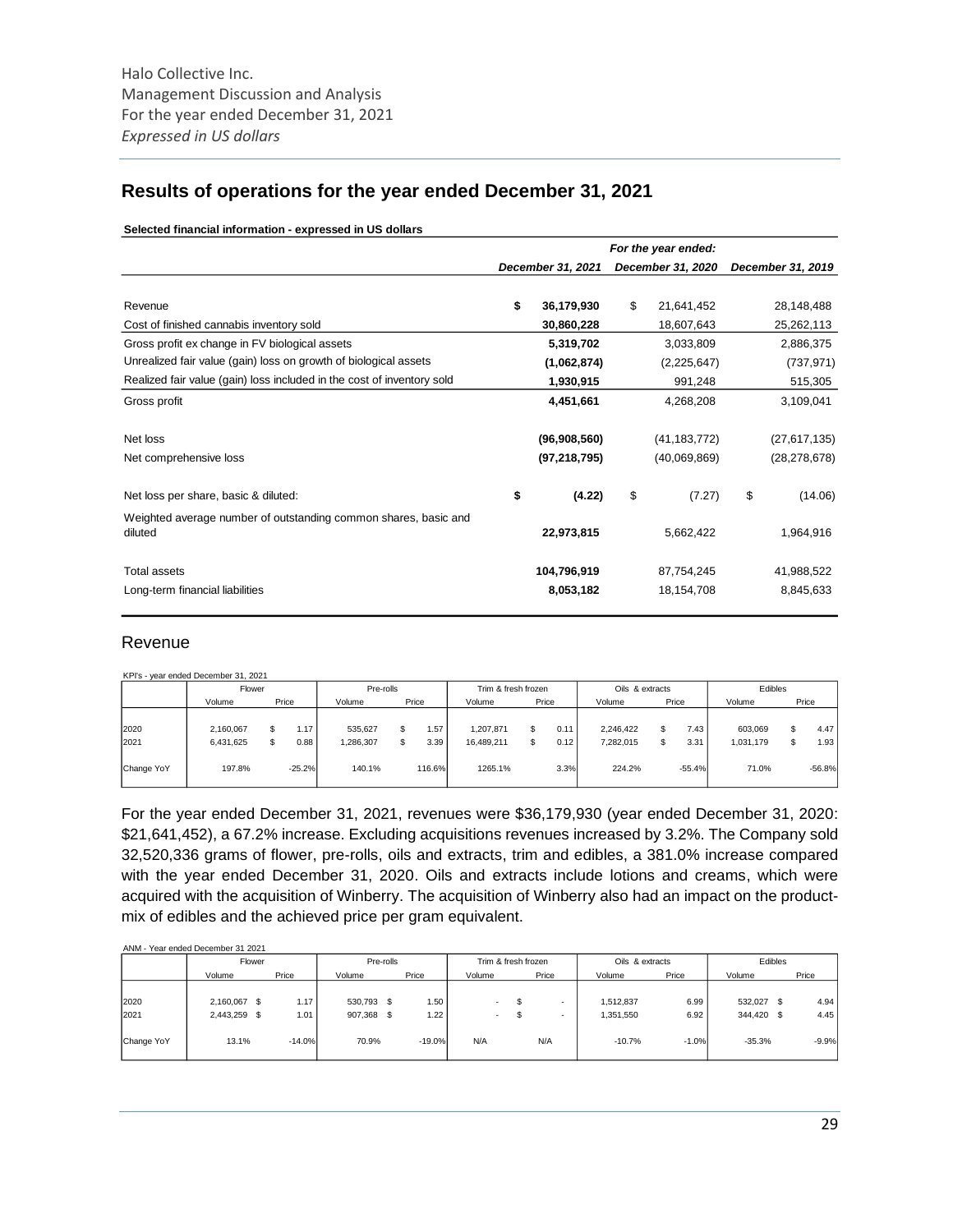In the year ended December 31, 2021, ANM sold 5,048,46,597 grams of flower, pre-rolls, trim and fresh frozen, oils and extracts and edibles, a 6.6% increase compared with the year ended December 31, 2020.

|            | Winberry - Year ended December 31, 2021 |       |                          |           |       |                     |       |                          |                 |    |                          |         |       |
|------------|-----------------------------------------|-------|--------------------------|-----------|-------|---------------------|-------|--------------------------|-----------------|----|--------------------------|---------|-------|
|            | Flower                                  |       |                          | Pre-rolls |       | Trim & fresh frozen |       |                          | Oils & extracts |    |                          | Edibles |       |
|            | Volume                                  | Price |                          | Volume    | Price | Volume              | Price |                          | Volume          |    | Price                    | Volume  | Price |
|            |                                         |       |                          |           |       |                     |       |                          |                 |    |                          |         |       |
| 2020       |                                         |       | $\overline{\phantom{a}}$ |           |       |                     |       | $\overline{\phantom{a}}$ |                 |    | $\overline{\phantom{a}}$ |         |       |
| 2021       | 2,464,698                               |       | 1.07                     | 307,828   | 9.27  | 3,170,255           |       | 0.02                     | 4,441,434       | S. | i .56                    | 637,183 | 0.36  |
|            |                                         |       |                          |           |       |                     |       |                          |                 |    |                          |         |       |
| Change YoY | N/A                                     |       | N/A                      | N/A       | N/A   | N/A                 |       | N/A                      | N/A             |    | N/A                      | N/A     | N/A   |
|            |                                         |       |                          |           |       |                     |       |                          |                 |    |                          |         |       |

In the year ended December 31, 2021, Winberry sold 11,021,398 grams of flower, pre-rolls, oils and extracts and edibles. Winberry was first consolidated in the year 2021.

MDT - Year ended December 31, 2021

|            | Flower |       |      | Pre-rolls |          | Trim & fresh frozen |       | Oils & extracts |          | Edibles  |        |
|------------|--------|-------|------|-----------|----------|---------------------|-------|-----------------|----------|----------|--------|
|            | Volume | Price |      | Volume    | Price    | Volume              | Price | Volume          | Price    | Volume   | Price  |
|            |        |       |      |           |          |                     |       |                 |          |          |        |
| 2020       |        |       |      | 4,834     | 8.44     | 1,207,871           | 0.11  | 527,905         | 10.25    | 71,042   | 0.91   |
| 2021       | 49,929 |       | 7.04 | 71,112    | 5.69     | 13,318,956          | 0.14  | 789,564         | 8.66     | 49,575   | 4.50   |
| Change YoY | N/A    |       | N/A  | 1370.9%   | $-32.6%$ | 1002.7%             | 23.4% | 49.6%           | $-15.5%$ | $-30.2%$ | 394.8% |

In the year ended December 31, 2021, MDT sold 14,279,138 grams of flower, pre-rolls, trim, fresh frozen, oils and extracts and edibles This compares with 1,811,652 grams sold in the year ended December 31, 2020.

#### Cathedral City - Year ended December 31, 2021

|            | Flower    |       |      | Pre-rolls |       |                          | Trim & fresh frozen |       | Oils & extracts |    |          |        | Edibles |       |     |
|------------|-----------|-------|------|-----------|-------|--------------------------|---------------------|-------|-----------------|----|----------|--------|---------|-------|-----|
|            | Volume    | Price |      | Volume    | Price |                          | Volume              | Price | Volume          |    | Price    | Volume |         | Price |     |
|            |           |       |      |           |       |                          |                     |       |                 |    |          |        |         |       |     |
| 2020       |           |       |      |           |       | $\overline{\phantom{a}}$ |                     |       | 205,680         | £. | 3.49     |        |         |       |     |
| 2021       | 1,473,738 |       | 0.14 |           |       | $\overline{\phantom{a}}$ |                     |       | 699,466         |    | 1.45     |        |         |       |     |
| Change YoY | N/A       |       | N/A  | N/A       |       | N/A                      | N/A                 | N/A   | 240.1%          |    | $-58.5%$ |        | N/A     |       | N/A |
|            |           |       |      |           |       |                          |                     |       |                 |    |          |        |         |       |     |

Cathedral City was mothballed for most of the year 2020. In the year ended December 31, 2021, sales of flower, live resin and distillate were ramped up. Cathedral City sold 2,173,205 grams of flower, distillate and live resin. This compares with 205,680 grams of distillate sold in the year ended December 31, 2020.

#### Gross profit and cost of goods sold

For the year ended December 31, 2021, the cost of finished cannabis inventory sold was \$30,860,228 (year ended September 30, 202: \$18,607,643).

Reported gross profits were \$4,451,661 in the year ended December 31, 2021 (year ended December 31, 2020: \$4,268,208) and the reported gross margin was 12.3% (year ended December 31, 2020: 19.7%).

Adjusted for the gain or loss in the value of biological assets, gross profit was \$5,319,702 (year ended December 31, 2020: \$3,033,809). The cost of goods sold included \$1,963,453 of inventory impairments. Adjusted for the loss in the value of biological assets of \$868,041 (year ended December 31, 2020: gain \$1,234,399) and impairments of \$1,963,453 (year ended December 31, 2020: \$2,161,354). The adjusted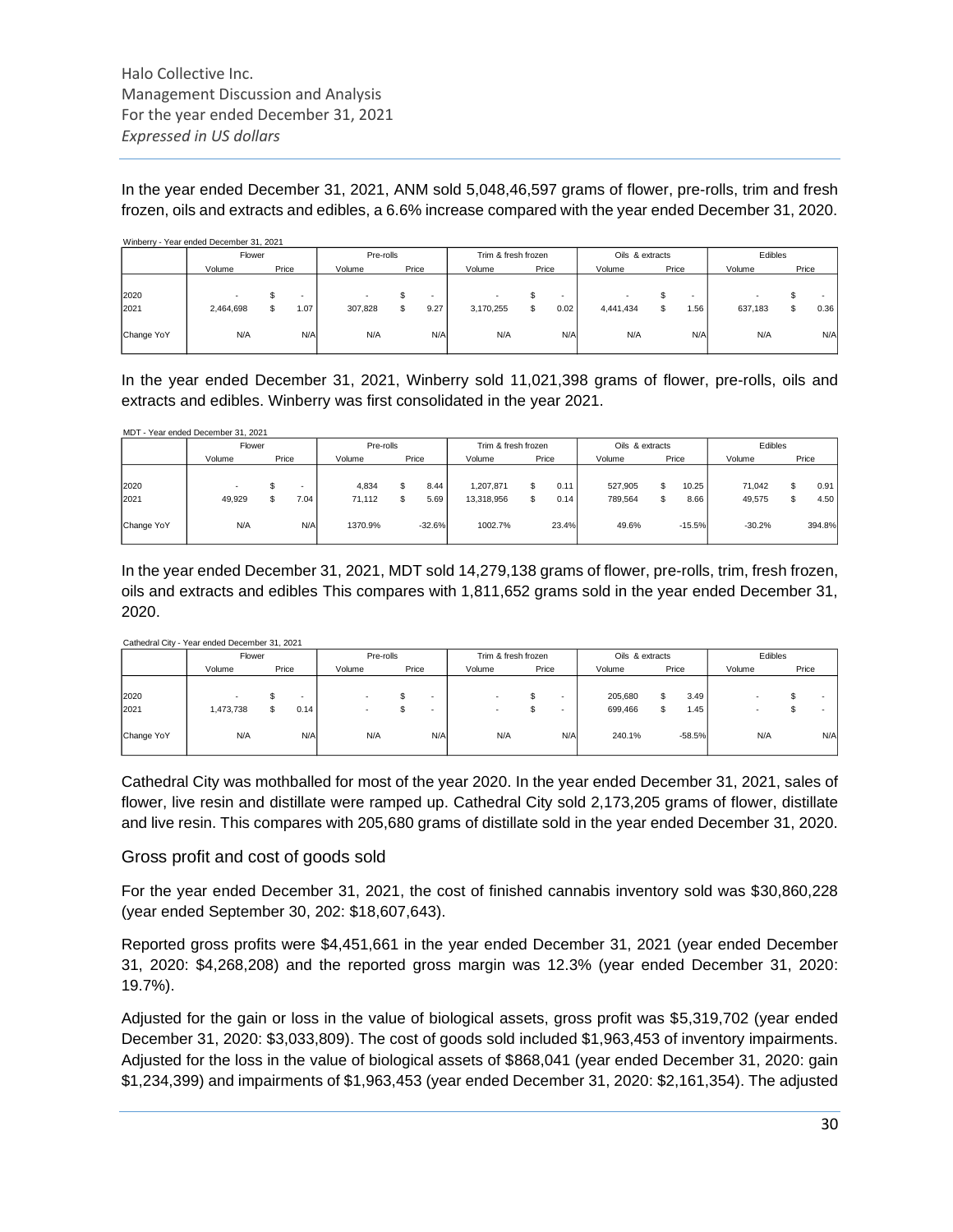gross profit excluding biological assets and impairments was \$7,283,155 (year ended December 31, 2020: \$5,195,163). The gross margin was 20.1% (year ended December 31, 2020: 24.0%).

#### Operating expenses

#### **Operating expenses - expressed in US dollars**

|                                      |                   | For the year ended: |
|--------------------------------------|-------------------|---------------------|
|                                      | December 31, 2021 | December 31, 2020   |
|                                      |                   |                     |
| General and administration           | 8,840,841         | 3,975,208           |
| <b>Salaries</b>                      | 12,751,919        | 4,782,228           |
| Professional fees                    | 10,284,828        | 7,424,091           |
| Sales and marketing                  | 5,398,514         | 3,538,445           |
| Investor relations                   | 766,085           | 996,499             |
| Loss on settlements and contigencies | (69, 388)         | 325,816             |
| Share-based compensation             | 5,146,605         | 2,483,001           |
| Total operating expenses             | 43,119,404 \$     | 23,525,288          |

The table sets forth the development of operating expenses in the year ended December 31, 2021, and 2020.

In the year ended December 31, 2021, operating expenses were \$43,119,404 (year ended December 31, 2020: \$23,525,288). In the year under review, acquisitions added \$12,989,104 to operating expenses.

In the year ended December 31, 2021, G&A expenditure included \$2,254,877 from acquisitions completed in the year ended December 31, 2021.

In the year ended December 31, 2021, salaries were \$12,751,919 (year ended December 31, 2020: \$4,782,228), of which \$1,717,969 were paid in shares. Salaries included \$1,790,274 from acquisitions completed in the year ended December 31, 2021.

Professional expenditure included \$5,089,970 from acquisitions, mostly related to consulting fees. In the year ended December 31, 2021, legal expenses, mostly in relation to M&A were \$1,272,123. Consulting fees were \$4,566,820, of which \$3,207,930 were paid in shares.

Sales and marketing expenditure included \$2,827,418 from acquisition completed in the year ended December 31, 2021.

For the year ended December 31, 2021, total operating expenses for Bophelo and Canmart were \$3,571,562 (year ended December 31, 2020: \$588,999). Bophelo and Canmart were transferred to Akanda in November of 2021 and going forward those costs are no longer covered by Halo.

#### Impairments in 2021

Annual impairment testing involves determining the recoverable amount of the cash generating unit ("CGU") to which goodwill is allocated and comparing this to the carrying value of the CGU. The impairment is first allocated to reduce the carrying amount of the goodwill, with the remaining losses then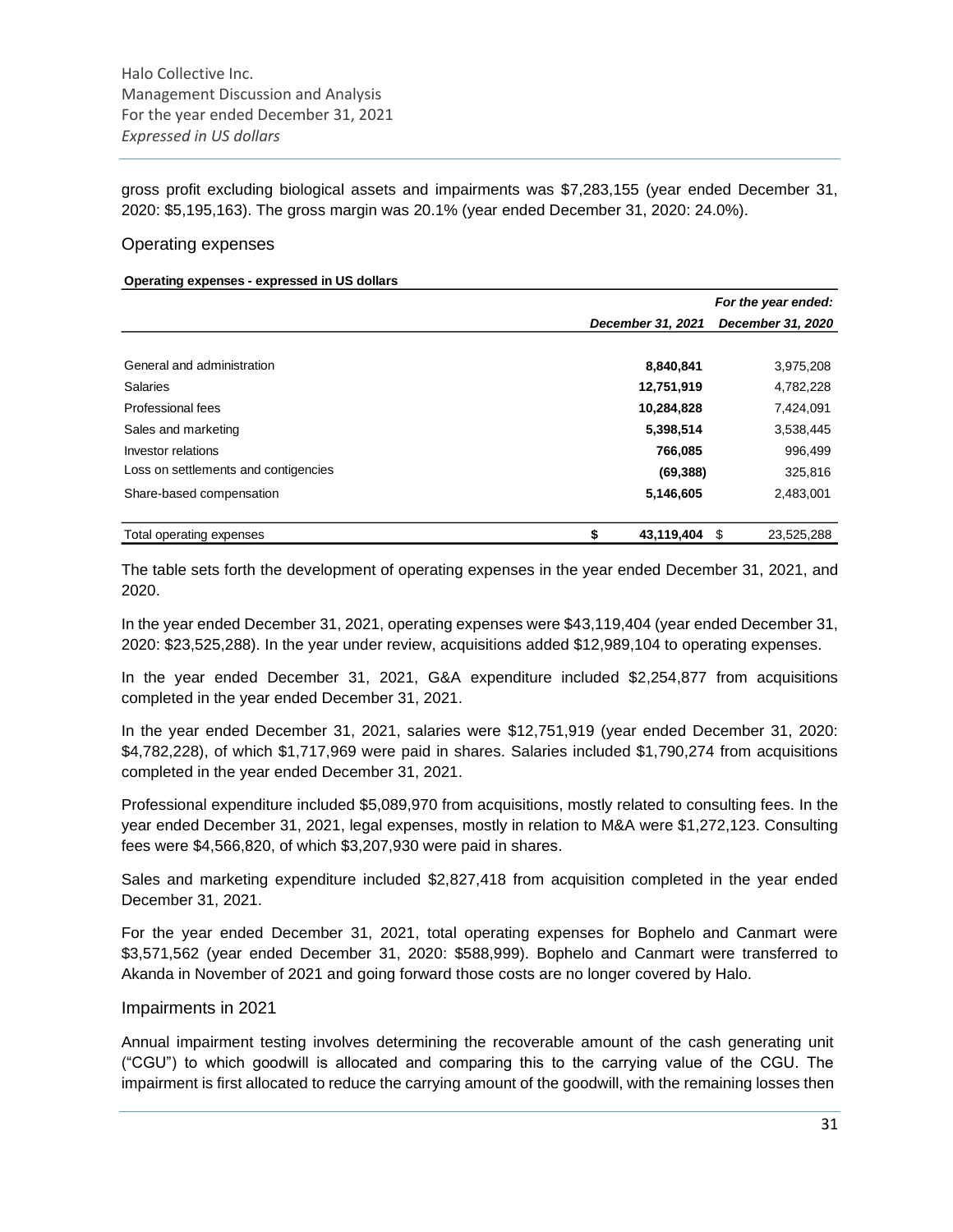allocated to other assets in accordance with IAS 36 Impairment of Assets. The Company's CGUs to which goodwill has been allocated include Mendo Distribution and Transportation, LLC, Ukiah Ventures, Inc, and Halo Kushbar Retail Inc.

To estimate the recoverable amount of each CGU, management calculated the fair value less cost of disposal using an income approach. The key assumptions used in the calculation of the recoverable amount included detailed management's projection of future cash flows for one year period followed by three to five years of projections based on expected growth rate of revenues and cost categories with a terminal value thereafter and discount rates of 26.7% for OGC and 30% for Ukiah Ventures Inc. against risk adjusted cash flows.

For the year ended December 31, 2021, annual impairment tests were also conducted on the intangible assets, consisting of those acquired with:

- HLO Ventures (NV) LLC,
- Mendo Distribution & Transportation LLC,
- Ukiah Ventures Inc.,
- POI11 LLC,
- Black & Crimson LLC,
- Nature's Best Resources LLC,
- Food Concepts LLC,
- Simply Sweet Gummy Ltd., and
- Halo Kushbar Retail Inc.

Using discounted-cash-flow model based on the agreed upon royalty fee structure for Black & Crimson LLC and POI11 LLC, relief of royalty method for Nature's Best Resources LLC and Simply Sweet Gummy Ltd., management estimated that the carrying value of the intangible assets were higher than the recoverable amount for the year ended December 31, 2021.

At year ended December 31, 2021, the Company recorded total impairments of \$52,885,669 (year ended December 31, 2020: \$15,582,663).

- Impairments of intangible assets were \$40,149,626 (year ended December 31, 2020: \$5,367,939);
- Goodwill impairments were \$12,736,043 (year ended December 2020: \$10,214,724);

Impairments attributed to licenses were \$29,379,899 (year ended December 31, 2020: \$5,367,939) and to intellectual property \$10,769,727 was attributed (year ended December 31, 2020: Nil).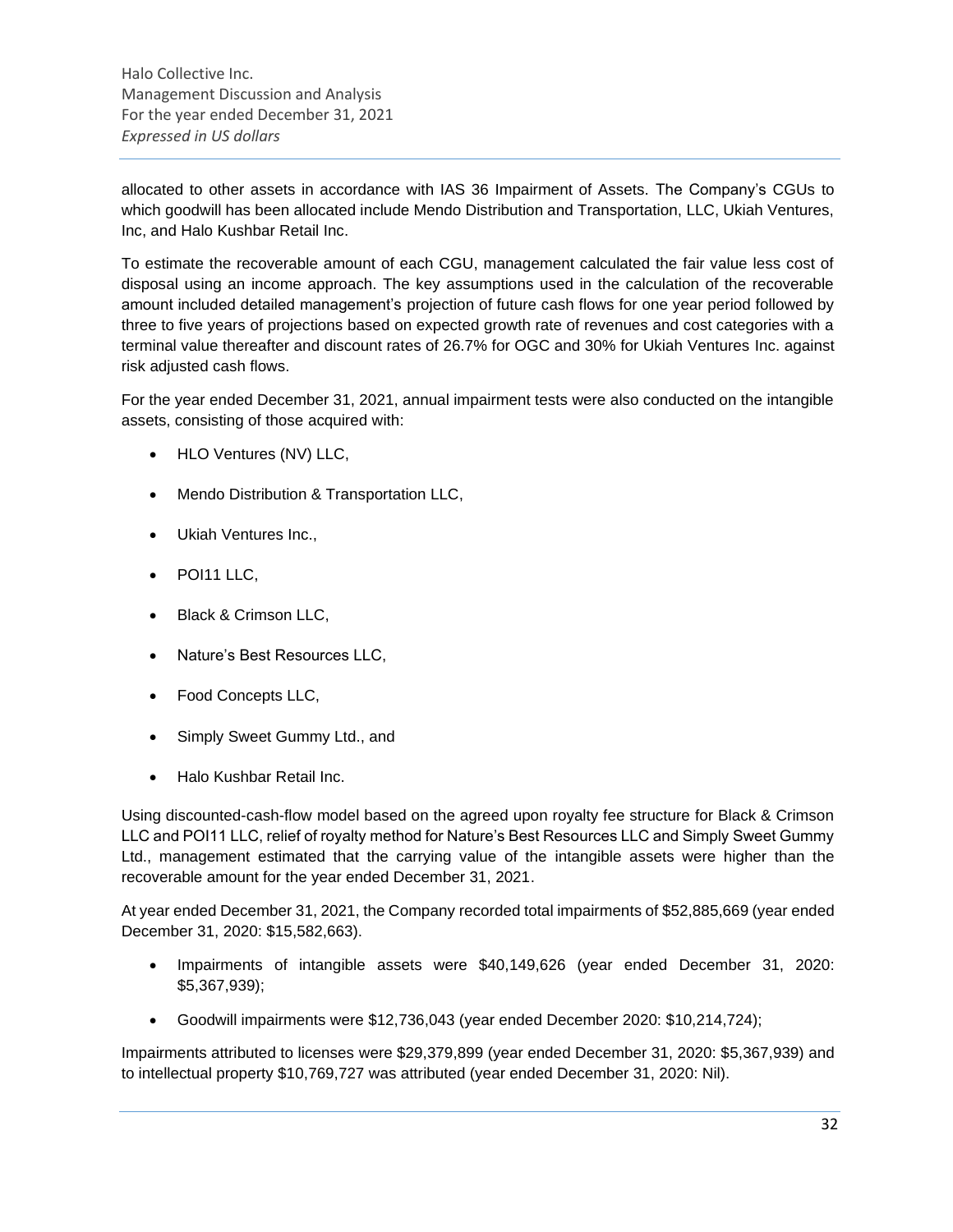The table below is a summary of the impairments of intangible assets and goodwill in the year ended December 31, 2021.

| Intangibles and goodwill impairments in the year ended December 31, 2021 |                                 |             |          |                          |                  |               |
|--------------------------------------------------------------------------|---------------------------------|-------------|----------|--------------------------|------------------|---------------|
| Subsidiary                                                               | Licenses and<br>facility option | Brand names | Software | Intellectual<br>property | Goodwiil         | Total         |
| <b>HLO Ventures</b>                                                      | 330,072                         |             |          |                          |                  | \$<br>330,072 |
| <b>MDT</b>                                                               | 1,296,565                       |             |          |                          | 867,415          | 2,163,980     |
| UVI                                                                      |                                 |             |          |                          | 1,588,346        | 1,588,346     |
| B&C                                                                      | 13,876,631                      |             |          |                          |                  | 13,876,631    |
| <b>POI11</b>                                                             | 13,876,631                      |             |          |                          |                  | 13,876,631    |
| Nature's Best                                                            |                                 |             |          | 2,504,760                |                  | 2,504,760     |
| <b>Food Concepts</b>                                                     |                                 |             |          |                          | 6,397,834        | 6,397,834     |
| Winberry                                                                 |                                 |             |          |                          | 3,882,448        | 3,882,448     |
| <b>Simply Sweet</b>                                                      |                                 |             |          | 5,963,772                |                  | 5,963,772     |
| Nasalbinoid                                                              |                                 |             |          |                          |                  |               |
| Cannafeels                                                               |                                 |             |          | 2,301,195                |                  | 2,301,195     |
| Total                                                                    | \$<br>29,379,899                | \$          | \$       | \$<br>10,769,727         | \$<br>12,736,043 | \$52,885,669  |

There were also impairments of \$7,463,893 for acquisitions that had not yet closed and were recorded as deposits. The impairments included \$5,628,952 for SDF11 LC and ZXC11 LLC, \$1,772,183 was in relation to leasehold improvements advanced by Halo Collective, and \$62,758 was in relation to cash advances to SDF11 and ZXC11.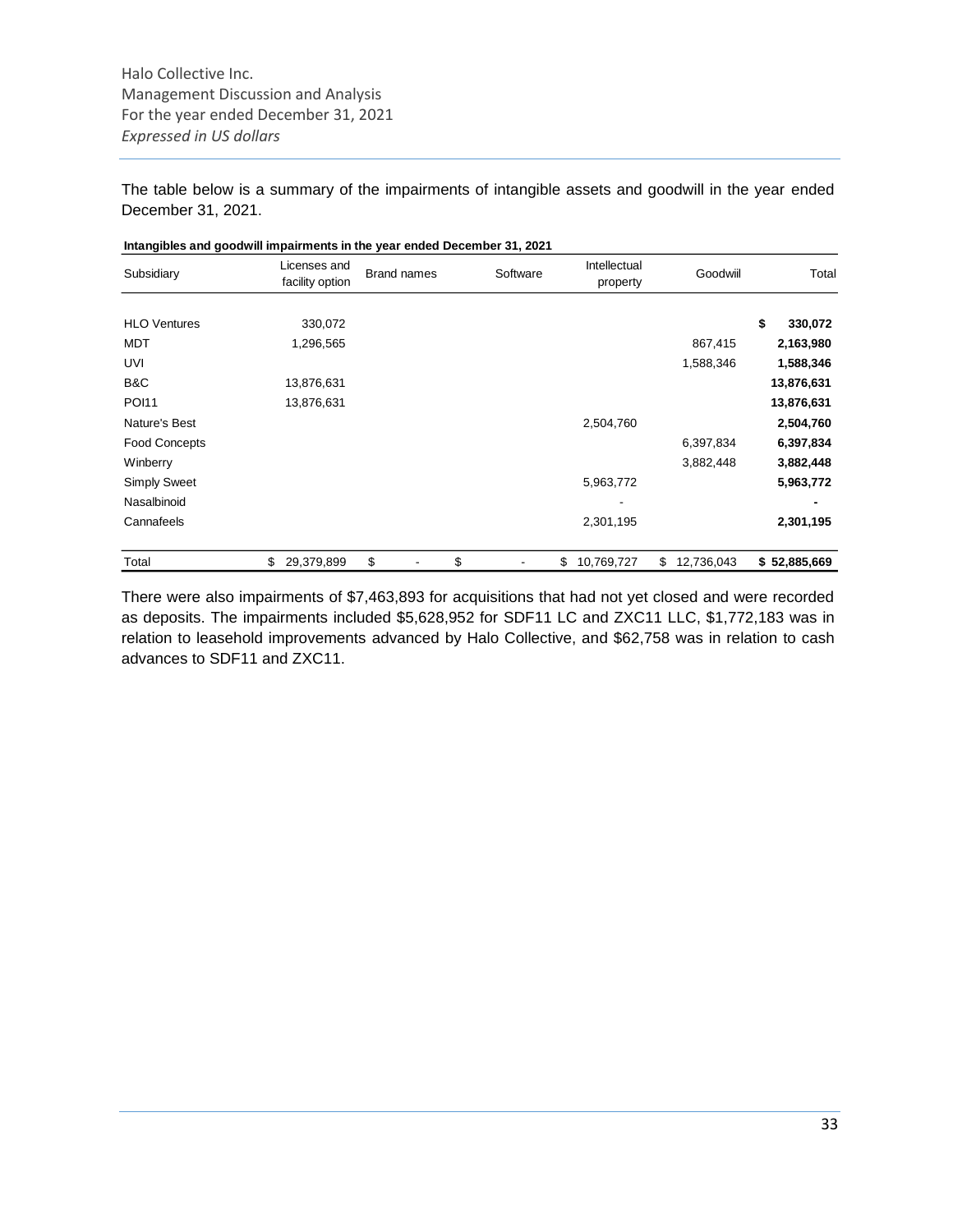### **Summary of quarterly results**

| Summary of quarterly results                                               |                  |      |               |                 |    |                |    |               |    |                |    |               |     |                |
|----------------------------------------------------------------------------|------------------|------|---------------|-----------------|----|----------------|----|---------------|----|----------------|----|---------------|-----|----------------|
| For three months to:                                                       | Mar-20           |      | <b>Jun-20</b> | Sep-20          |    | <b>Dec-20</b>  |    | <b>Mar-21</b> |    | <b>Jun-21</b>  |    | Sep-21        |     | <b>Dec-21</b>  |
|                                                                            |                  |      |               |                 |    |                |    |               |    |                |    |               |     |                |
| Revenue                                                                    | \$<br>4,449,098  | \$   | 5,242,961     | \$<br>6,829,782 | \$ | 5,119,611      | S  | 9,939,103     | \$ | 9,135,887      | S  | 8,738,964     | \$. | 8,365,976      |
| Cost of Cannabis inventory sold                                            | 4,331,725        |      | 4,091,160     | 4,675,810       |    | 5,508,948      |    | 7,738,533     |    | 6,595,342      |    | 6,996,419     |     | 9,529,934      |
| Gross profit excluding FV changes                                          | 117,373          |      | 1,151,801     | 2,153,972       |    | (389, 337)     |    | 2,200,570     |    | 2,540,545      |    | 1,742,545     |     | (1, 163, 958)  |
| Realized and unrealized (gain) loss on biological assets                   | 289,553          |      | 124,926       | (2,431,481)     |    | 782,603        |    | 244,794       |    | 338,073        |    | 103,349       |     | 181,825        |
| Gross profit / (loss)                                                      | (172, 180)       |      | 1,026,875     | 4,585,453       |    | (1, 171, 940)  |    | 1,955,776     |    | 2,202,472      |    | 1,639,196     |     | (1,345,783)    |
| Gross margin                                                               | $-3.9%$          |      | 19.6%         | 67.1%           |    | $-22.9%$       |    | 19.7%         |    | 24.1%          |    | 18.8%         |     | $-16.1%$       |
| Net loss                                                                   | (8,609,704)      |      | (6, 268, 465) | (3, 167, 055)   |    | (23, 138, 547) |    | (9,067,681)   |    | (11, 251, 079) |    | (10,046,109)  |     | (66, 543, 691) |
| Net loss per share                                                         | \$<br>(3.10)     | - \$ | (1.46)        | \$<br>(0.56)    | S  | (2.45)         | \$ | (0.56)        | S  | (0.57)         | \$ | (0.40)        | \$  | (2.44)         |
| Weighted average number of outstanding common<br>shares, basic and diluted | 2,774,186        |      | 4,296,100     | 5,653,375       |    | 9,453,702      |    | 16,100,994    |    | 19,723,440     |    | 24,918,579    |     | 27,228,800     |
| <b>Total assets</b>                                                        | \$<br>47,508,892 |      | \$48,016,022  | \$ 80,407,689   |    | \$ 87,754,245  |    | \$133,903,098 |    | \$144,074,887  |    | \$160,987,162 |     | \$104,796,919  |

The Company's Consolidated Financial Statements have been prepared in accordance with International Financial Reporting Standards as are issued by the International Accounting Standards Board and are reported in U.S. dollars. The above quarterly information is presented on the same basis as the Consolidated Financial Statements and should be read in conjunction with the statements and the accompanying notes. The fluctuation in the gross margin is explained by the timing of inventory movements, a change in the value of biological assets, and value adjustments of inventory.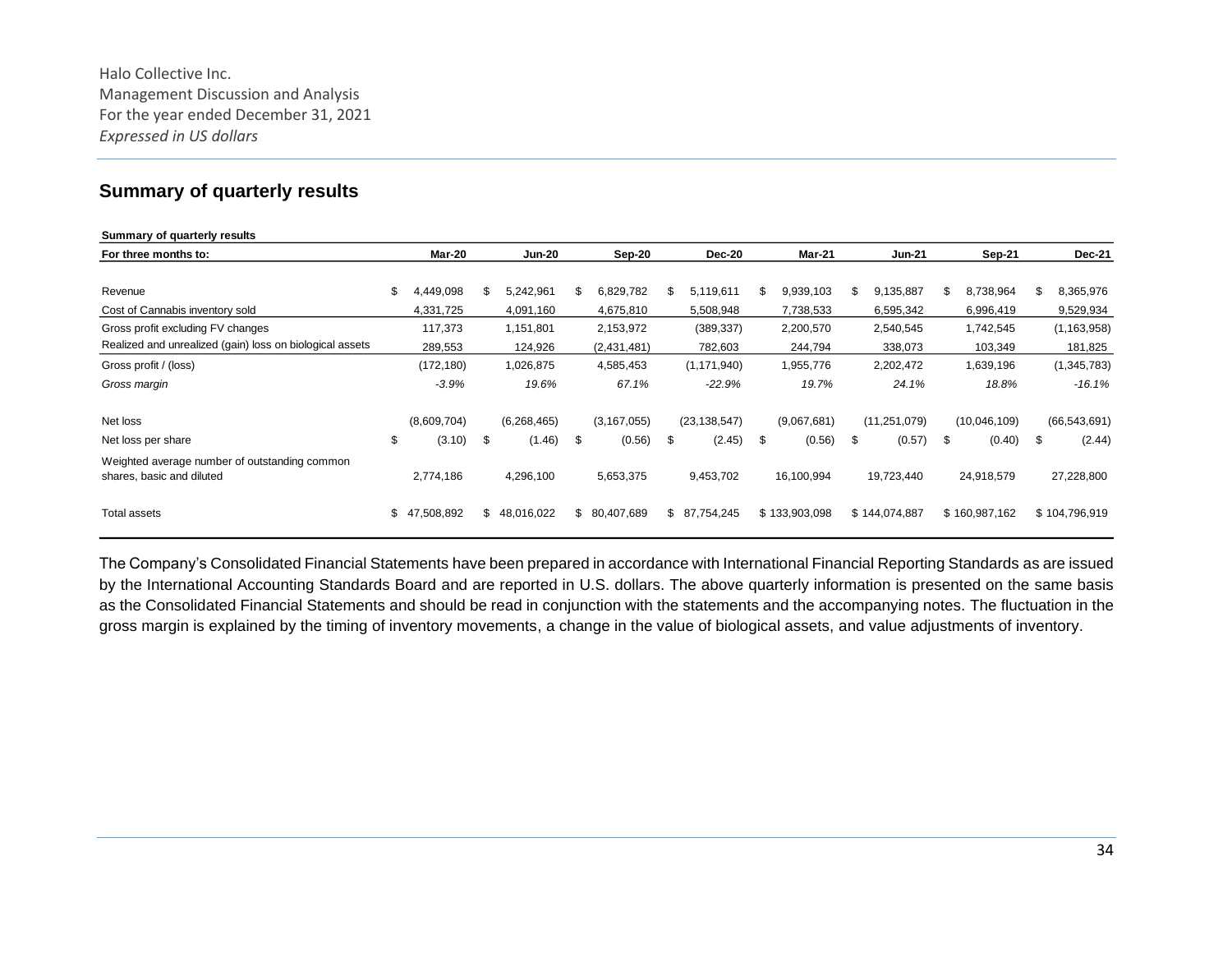### **Non-IFRS measures**

| Income (loss) before interest, tax, depraciation & amortization ("EBITDA") |                   |                         |                    |                      |
|----------------------------------------------------------------------------|-------------------|-------------------------|--------------------|----------------------|
|                                                                            |                   | For the 3 months ended: |                    | For the year ended:  |
|                                                                            | December 31, 2021 | December 31, 2020       | December 31, 2021  | December 31, 2020    |
| <b>EBITDA</b>                                                              | (12, 273, 977)    | \$<br>(8,807,548)       | \$<br>(38,667,743) | \$<br>(19, 257, 080) |
| Depreciation included in COGS                                              | 468,574           | 235,274                 | 1,429,225          | 989,349              |
| Impairments included in COGS                                               | 1,963,453         | 925.139                 | 1,963,453          | 2,161,354            |
| Share-based compensation for staff                                         | 595.238           | 1,312,790               | 5,146,605          | 2,483,001            |
| Share-based payments for goods and services                                | 1,948,416         | 1,825,719               | 5,670,403          | 7,959,715            |
| (Gain) loss on the value of biological assets                              | 181,825           | 782,603                 | 868,041            | (1,234,399)          |
| <b>Adjusted EBITDA</b>                                                     | (7, 116, 471)     | (3,726,023)             | (23,590,016)       | (6,898,060)          |

Management evaluates the Company's performance using a variety of measures. The non-IFRS measures should not be considered as an alternative to or to be more meaningful than net revenue or net loss. These measures do not have any standardized meaning prescribed by IFRS and may not be comparable to similar measures presented by other companies.

Income or loss before undernoted items as reported is what is also known earnings before interest, tax, depreciation and amortization ("EBITDA"). Adjusted EBITDA is calculated as described above, adjusted for specific items that are significant but not reflective of the Company's underlying operations. Adjustment of these specific items is subjective; however, management uses its judgment and informed decisionmaking when identifying items for adjustment.

Adjusted EBITDA is provided to assist management and investors in determining the Company's operating performance before income taxes, depreciation and amortization, and certain other income and expenses. Income taxes, depreciation and amortization are excluded from the EBITDA calculation, as they do not represent cash expenditures that are directly affected by operations. Management believes that presentation of this non-IFRS measure provides useful information to investors and shareholders as it provides predictive value and assists in the evaluation of performance trends. Management uses adjusted EBITDA to compare financial results among reporting periods and to evaluate the Company's operating performance and ability to generate funds from operating activities. In calculating Adjusted EBITDA, certain non-cash and nonrecurring transactions are excluded. Adjusted EBITDA excludes noncash expenses related to share-based compensation and foreign exchange gains and losses.

### **Liquidity and capital resources**

The Company's objectives when managing its liquidity and capital structure are to generate sufficient cash to fund operating and organic growth requirements.

The Consolidated Financial Statements have been prepared on a going concern basis, which assume that the Company will be able to continue its operations and will be able to realize its assets and discharge its liabilities in the normal course of business for the foreseeable future. The ability of the Company to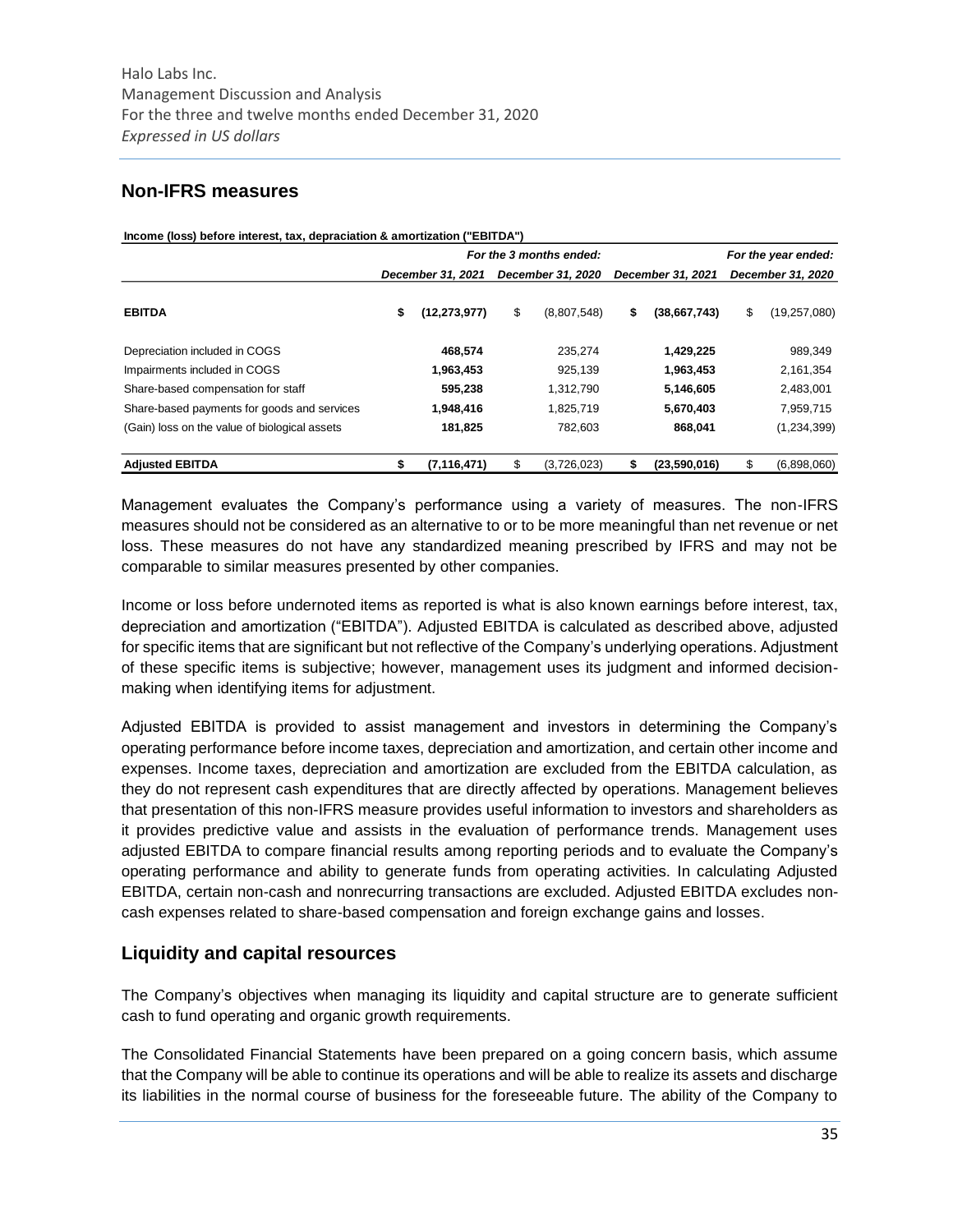continue as a going concern is dependent on generating profitable operations, raising additional financing, and continuing to manufacture its products. Having been prepared giving effect to the going concern assumption, these financial statements do not reflect any adjustments to the carrying values of assets and liabilities and the reported amounts of expenses and balance sheet classifications that would be necessary if the going concern assumption was not appropriate. Such adjustments could be material.

Historically, management has been successful in obtaining enough funding for operating and capital requirements.

- On March 10, 2020, the Company closed a private placement concurrent with the acquisition of Cannalift, raising total gross proceeds of \$510,856 (C\$700,000);
- On April 17, 2020, the Company closed a private placement concurrent with the acquisition of Nasalbinoid, raising total gross proceeds of \$301,070 (C\$425,000);
- On September 16, 2020, the Company established an at-the-market equity program (the "ATM Program") that allows the Company to issue and sell up to C\$7,000,000 of common shares in the capital of the Company from treasury to the public, from time to time, at the Company's discretion. All Common Shares sold under the ATM Program will be sold through the Neo Exchange Inc. or another marketplace (as defined in National Instrument 21-101 - Marketplace Operation) upon which the common shares are listed, quoted or otherwise traded, at the prevailing market price at the time of sale.
- Between September 17, 2020, and December 17, 2020, a total of 1,344,526 shares were issued in connection to the ATM public offering for gross proceeds of \$5,337,955 (C\$7,000,000) (Note 17);
- On December 29, 2020, the Company closed a non-brokered private placement concurrent with the acquisition 1275111 B.C. Ltd, raising total gross proceeds of \$1,764,567 (C\$2,250,000) (Note 17);
- On February 2, 2021, the Company closed an overnight marketed public offering of units of the Company for aggregate gross proceeds of \$8,227,061 (C\$9,217,699) (Note 17);
- On February 19, 2021, the Company closed an overnight marketed public offering of units of the Company for aggregate gross proceeds of \$9,115,649 (C\$11,500,029) (Note 17);
- Between May 26, 2021, and September 20, 2021, a total of 4,334,260 shares were issued in connection to the ATM public offering for gross proceeds of \$15,673,736 (C\$20,000,000) (Note 17).

As at December 31, 2021, the Company had continued losses and an accumulated deficit. There is no assurance that the Company will generate profits from operations or that additional future funding will be available to the Company, or that such funding will be both adequate to cover its obligations and available on terms which are acceptable to the management of the Company over the long term.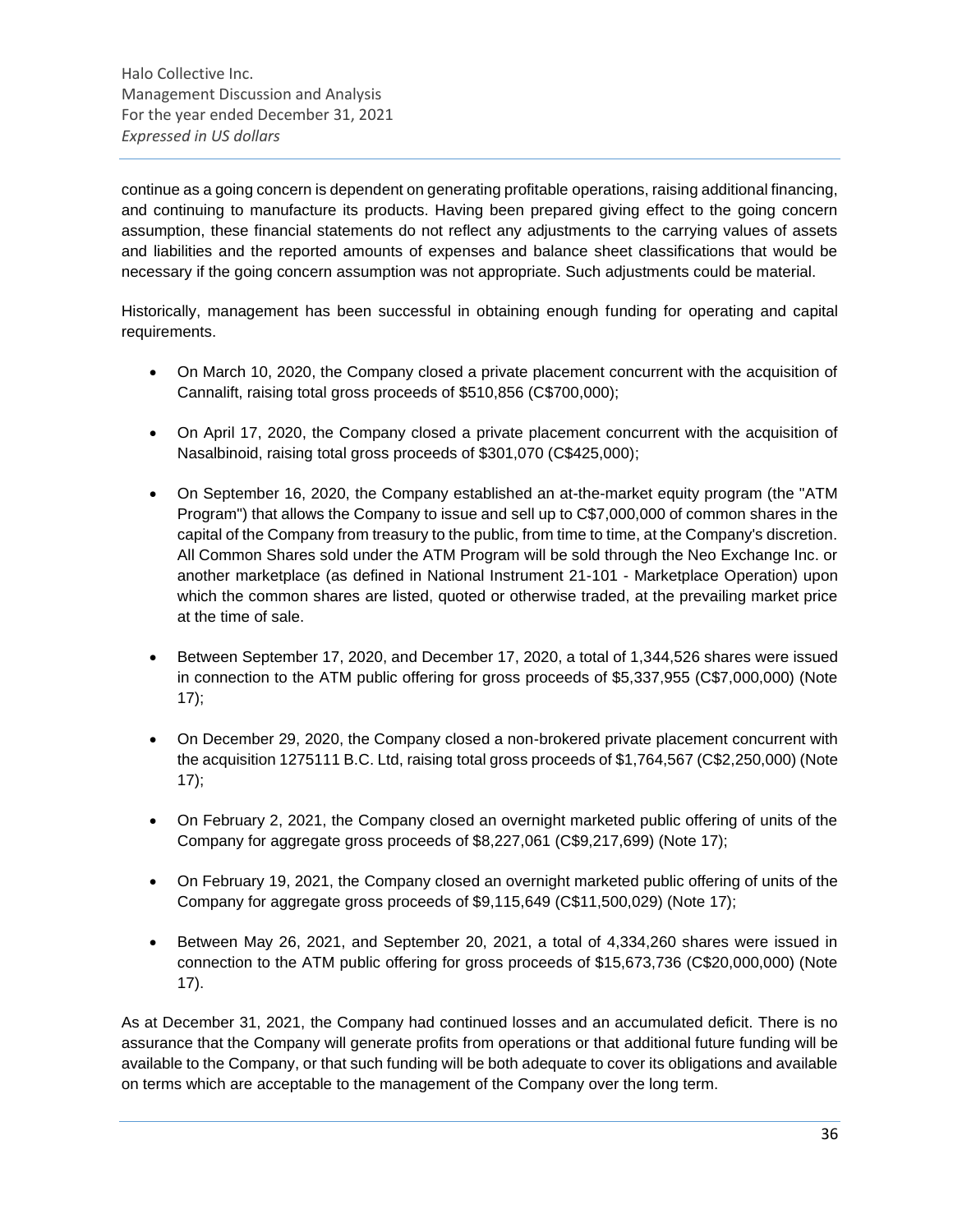In March 2020 the World Health Organization declared coronavirus COVID-19 a global pandemic. This contagious disease outbreak, which has continued to spread, and any related adverse public health developments, has adversely affected workforces, economies, and financial markets globally. It is not possible for the Company to predict the duration or magnitude of the adverse results of the outbreak and its effects on the Company's business or ability to raise funds.

In the United States, 36 states and the U.S. territories of the U.S. Virgin Islands and Puerto Rico allow the use of medical cannabis. 15 states and the U.S. territories of Guam and the Northern Mariana Islands have legalized the sale and adult-use of recreational cannabis. The District of Columbia and Vermont have legalized adult-use of recreational cannabis, but do not allow the sale of recreational cannabis.

At the federal level, however, cannabis currently remains a Schedule I controlled substance under the Federal Controlled Substances Act of 1970 ("Federal CSA"). Under U.S. federal law, a Schedule I drug or substance has a high potential for abuse, no accepted medical use in the United States, and a lack of accepted safety for the use of the drug under medical supervision. As such, even in those states in which marijuana is legalized under state law, the manufacture, importation, possession, use or distribution of cannabis remains illegal under U.S. federal law. This has created a dichotomy between state and federal law, whereby many states have elected to regulate and remove state-level penalties regarding a substance which is still illegal at the federal level.

There remains uncertainty about the US federal government's position on cannabis with respect to cannabis-legal states. A change in its enforcement policies could impact the ability of the Company to continue as a going concern.

As at December 31, 2021, the Company had available cash in the amount of \$1,711,677 and restricted cash in the amount of \$126,947. As at December 31, 2021, the Company had continued losses, an accumulated deficit, and a working capital surplus of \$5,428,912.

The Company's working capital consists of current assets including cash, minus current liabilities including short term loans and the current portion of long-term debt. The table below sets forth the cash and working capital position of the Company as at December 31, 2021.

| Cash and working capital position - expressed in US dollars |                        |   |                         |  |  |  |  |  |
|-------------------------------------------------------------|------------------------|---|-------------------------|--|--|--|--|--|
| December 31, 2021                                           |                        |   |                         |  |  |  |  |  |
|                                                             | 1,838,624<br>5,428,912 | S | 3.679.865<br>18,714,311 |  |  |  |  |  |
|                                                             |                        |   | December 31, 2020       |  |  |  |  |  |

The table below sets forth the Company's cash flows for the year ended December 31, 2021.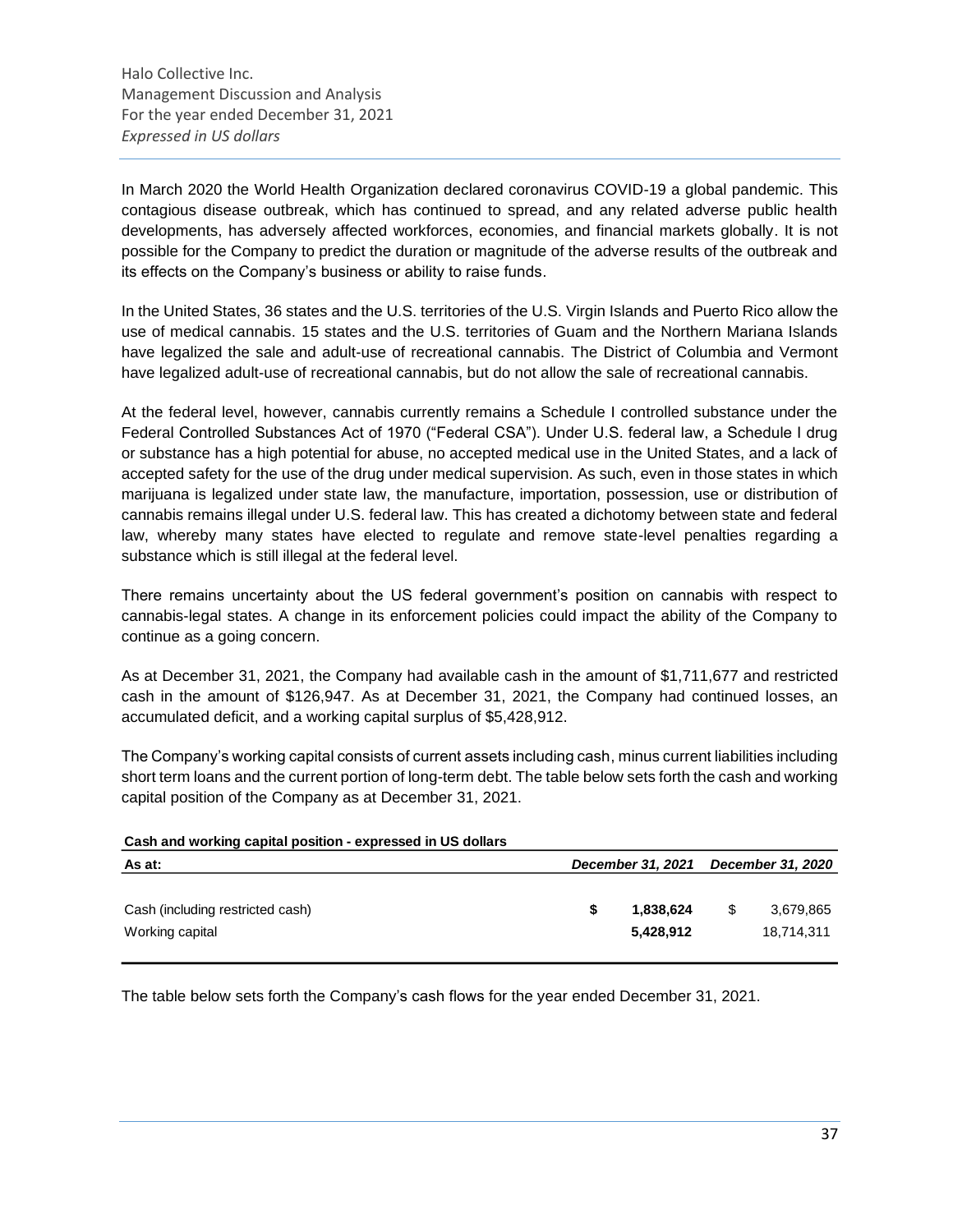| Cash flow - expressed in US dollars |                     |                |   |                   |  |  |  |  |
|-------------------------------------|---------------------|----------------|---|-------------------|--|--|--|--|
|                                     | For the year ended: |                |   |                   |  |  |  |  |
| Cash provided by (used in):         | December 31, 2021   |                |   | December 31, 2020 |  |  |  |  |
|                                     |                     |                |   |                   |  |  |  |  |
| Operating activities                |                     | (35, 229, 941) | S | (10,044,230)      |  |  |  |  |
| <b>Finance activities</b>           |                     | 33,179,694     |   | 10,382,940        |  |  |  |  |
| Investing activities                |                     | 209,006        |   | (2,727,259)       |  |  |  |  |
|                                     |                     |                |   |                   |  |  |  |  |

### Cash used in operating activities

In the year ended December 31, 2021, cash used in operating activities was \$35,229,941 (year ended December 31, 2020: \$10,044,230).

The cash used in operating activities was due to a net loss of \$96,308,560 (year ended December 31, 2020: net loss \$41,183,772), an increase in working capital of \$7,646,684 (year ended December 31, 2020: decrease \$1,876,696), and non-cash items in the amount of \$69,325,303 (year ended December 31, 2020: \$29,262,846).

For the three months ended December 31, 2021, cash used in operating activities was \$6,983,421 (three months ended December 31, 2020: cash used \$6,657,592).

Cash used in operating activities was due to a net loss of \$66,543,691 (three months ended December 31, 2020: net loss \$23,138,547), a decrease in working capital by \$2,898,090 (three months ended December 31, 2020: decrease \$624,371), and non-cash items of \$56,662,180 (three months ended December 31, 2020: \$15,856,584).

For the three months ended December 31, 2021, the cash burn in operations was \$6,983,421 (three months ended December 31, 2020: \$6,657,592).

#### Cash used in investing activities

In the year ended December 31, 2021, cash provided by investing activities was \$209,006 (year ended December 31, 2020: cash used \$2,727,259). The Company received \$3,399,293 in cash in relation to acquisitions. There was an increase in property, plant and equipment by \$2,600,522 (year ended December 31, 2020: \$3,573,149) and \$589,765 was added to intangible assets (year ended December 31, 2020: Nil). The details are disclosed in Notes 13 and 14 in the Consolidated Financial Statements for the year ended December 31, 2021.

In the year ended December 31, 2021, an amount of \$10,318,628 was added to property, plant and equipment (year ended December 31, 2020: \$10,851,952).

Production equipment increased by \$2,282,724 (year ended December 31, 2020: \$944,788).

An amount of \$559,600 was added for land and buildings (year ended December 31, 2020: \$6,714,150).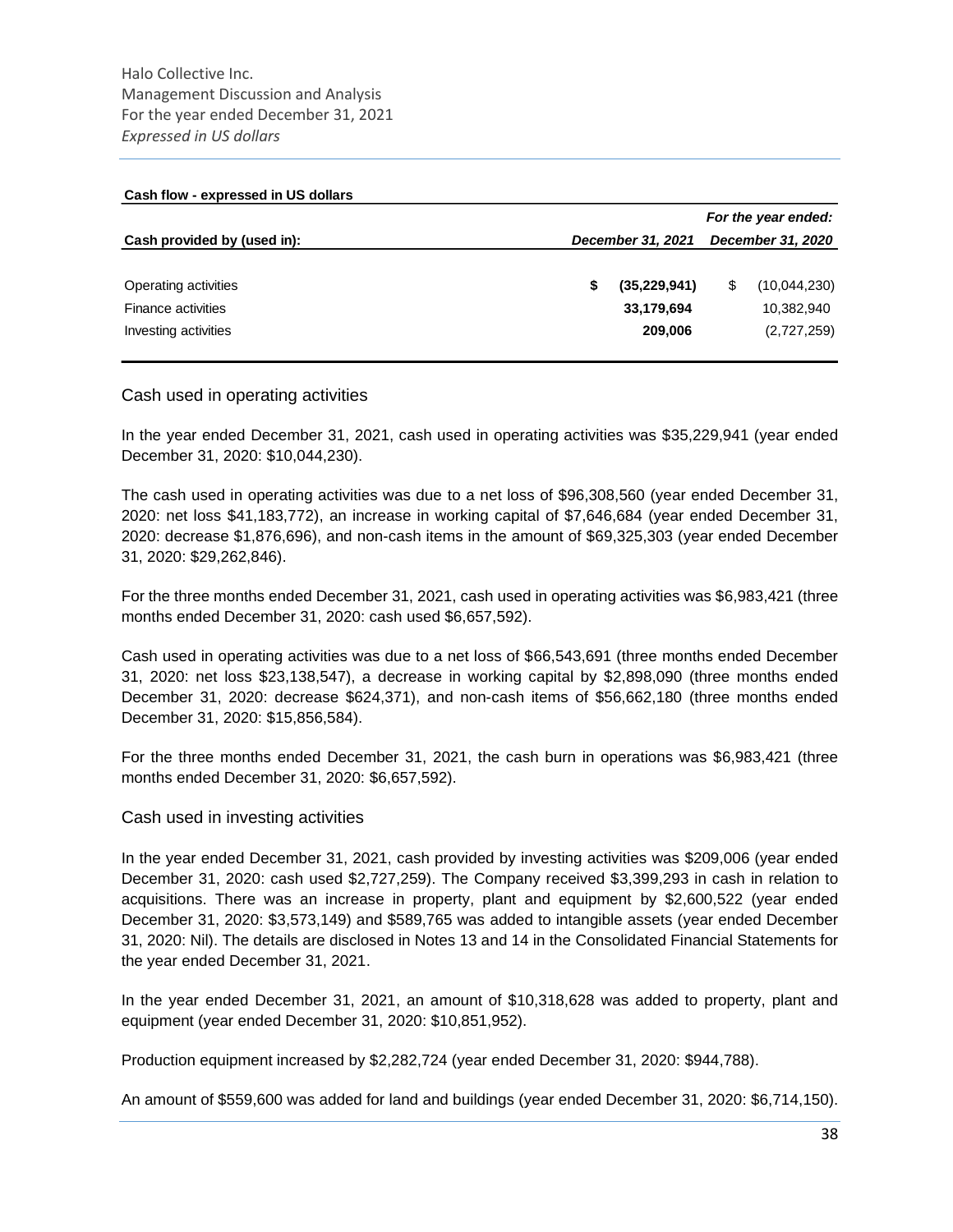An amount of \$599,312 was added for leasehold improvements (year ended December 31, 2020: 1,166,763).

Leased assets of \$6,250,293 were added (year ended December 31, 2020: \$1,996,769). In the year ended December 31, 2021, leases were acquired on consolidation of Halo Winberry, Food Concepts LLC, Halo KushBar Retail Inc., and there were lease renewals at 130 Clark Street and East Evans Creek.

In the three months ended December 31, 2021, \$4,057,925 was de-consolidated from tangible fixed assets in relation to the de-consolidation of Bophelo and Canmart. An amount of \$9,612,612 was deconsolidated from intangible fixed assets in relation to the de-consolidation of Bophelo and Canmart.

### Cash provided by financing activities

In the year ended December 31, 2021, cash generated from financing activities was \$33,179,694 (year ended December 31, 2020: \$10,382,940). The cash flow from financing activities in the year ended December 31, 2021, was comprised of net proceeds from issuance of common shares in the amount of \$32,579,661 (year ended December 31, 2020: \$7,878,962). The details are disclosed in Note 17 in the Consolidated Financial Statements for the year ended December 31, 2021. In addition, there was an increase in loans in the amount of \$3,968,604 (year ended December 31, 2020: \$3,509,919). The details are disclosed in Note 18 in the Consolidated Financial Statements for the year ended December 31, 2021. Furthermore, payments in relation to lease liabilities were \$1,621,092 (year ended December 31, 2020; \$853,300). The details are disclosed in Note 7 in the Consolidated Financial Statements for the year ended December 31, 2021. An amount of \$1,747,479 was paid as share issuance costs (year ended December 31, 2020: \$152,641). The details are disclosed in Note 17 in the Consolidated Financial Statements for the year ended December 31, 2021.

In the year ended December 31, 2021, cash outflow was \$1,841,241 (year ended December 31, 2020: cash outflow \$2,388,549).

In the three months ended December 31, 2021, cash outflow was \$6,679,557 (three months ended December 31, 2020: cash inflow \$102,100).

### Share capital

During the year ended December 31, 2021, the Company issued 18,889,752 common shares. The Company issued 6,013,824 shares in conjunction with two overnight public offerings and the ATM, 9,862,360 shares pursuant to acquisitions, 694,040 shares in relation to finders' fees, 125,000 shares to retire debt, 1,014,181 in lieu of services, 637,472 in lieu of share-based compensation for staff, 499,554 on conversion of promissory notes and 42,860 on exercise of warrants and options. The details are disclosed in Note 17 of the Consolidated Financial Statements for the year ended December 31, 2021.

Use of proceeds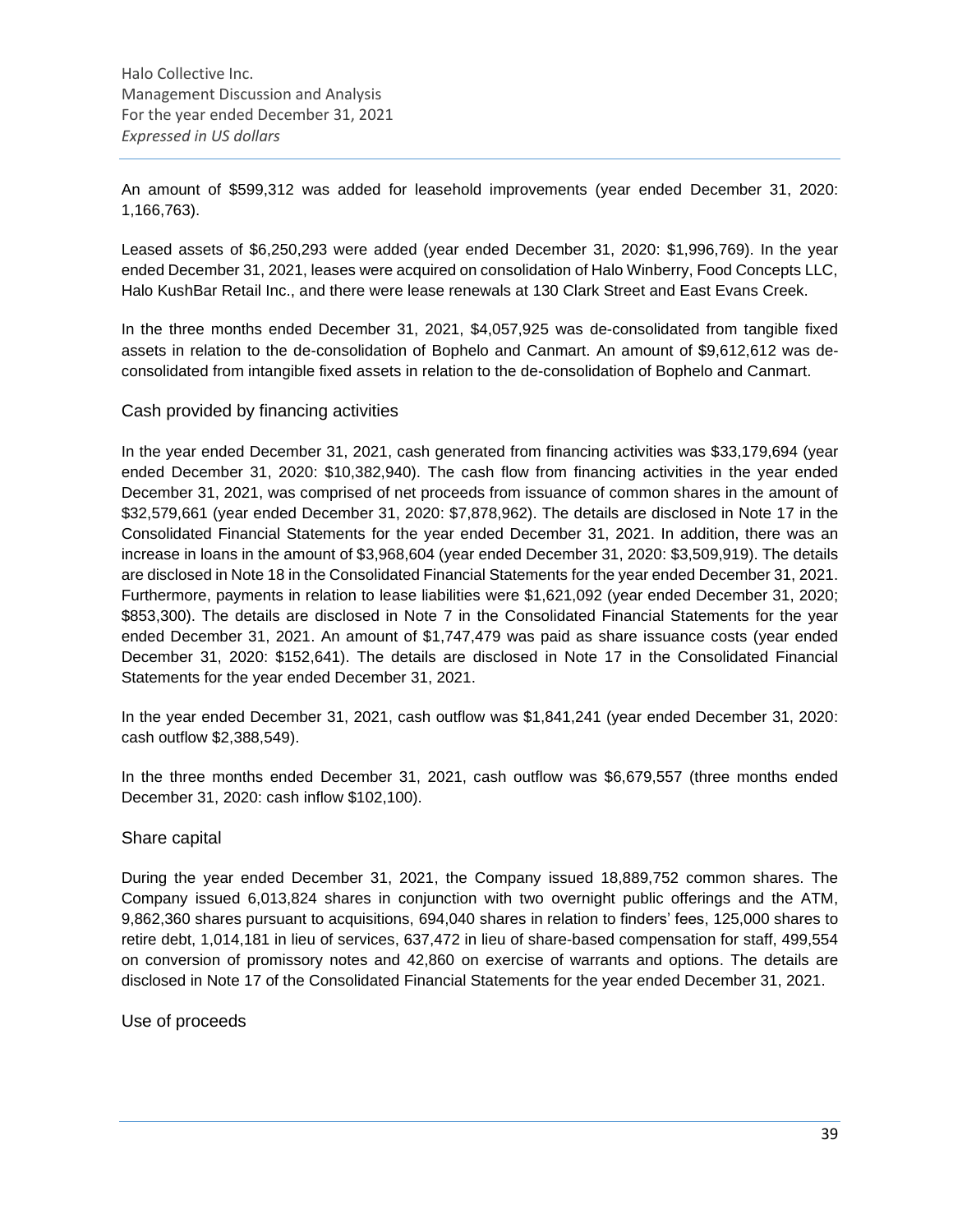In the year ended December 31, 2021, the Company raised \$32,579,661 from issuance of common shares (year ended December 31, 2020: \$7,878,962). Proceeds were used for operating expenses and working capital.

### Outstanding share data

As at March 31, 2022, 73,689,964 common shares were issued and outstanding, 1,774,710 stock options were outstanding, 3,988,969 warrants were outstanding and 9,221 convertible debentures were in issue which are convertible into an aggregate of 8,951,942 common shares.

### **Commitments**

Contractual obligations as at December 31, 2021, and the effects that such obligations are expected to have on our liquidity and cash flows in future periods are disclosed in Note 22 of the Consolidated Financial Statements for the year ended December 31, 2021.

### **Critical accounting estimates and judgements**

The critical accounting estimates and judgements are disclosed in Note 3 of the Consolidated Financial Statements for the year ended December 31, 2021.

### **Changes in accounting policies**

The changes in accounting policies and standards, interpretations and amendments not yet effective are disclosed in Note 3 of the Consolidated Financial Statements for the year ended December 31, 2021.

### **Related party transactions**

Related party transactions are disclosed in Note 15 of the Consolidated Financial Statements for the year ended December 31, 2021.

### **Off-balance sheet arrangements**

The Company does not have any off-balance sheet arrangements.

### **Financial instruments**

All financial assets and financial liabilities are initially recognized at fair value. The fair value of financial instruments is measured using inputs which are classified within a hierarchy that prioritizes their significance. The three levels of the fair value hierarchy are:

- Level One includes quoted prices (unadjusted) in active markets for identical assets or liabilities.
- Level Two includes inputs that are observable other than quoted prices included in Level One.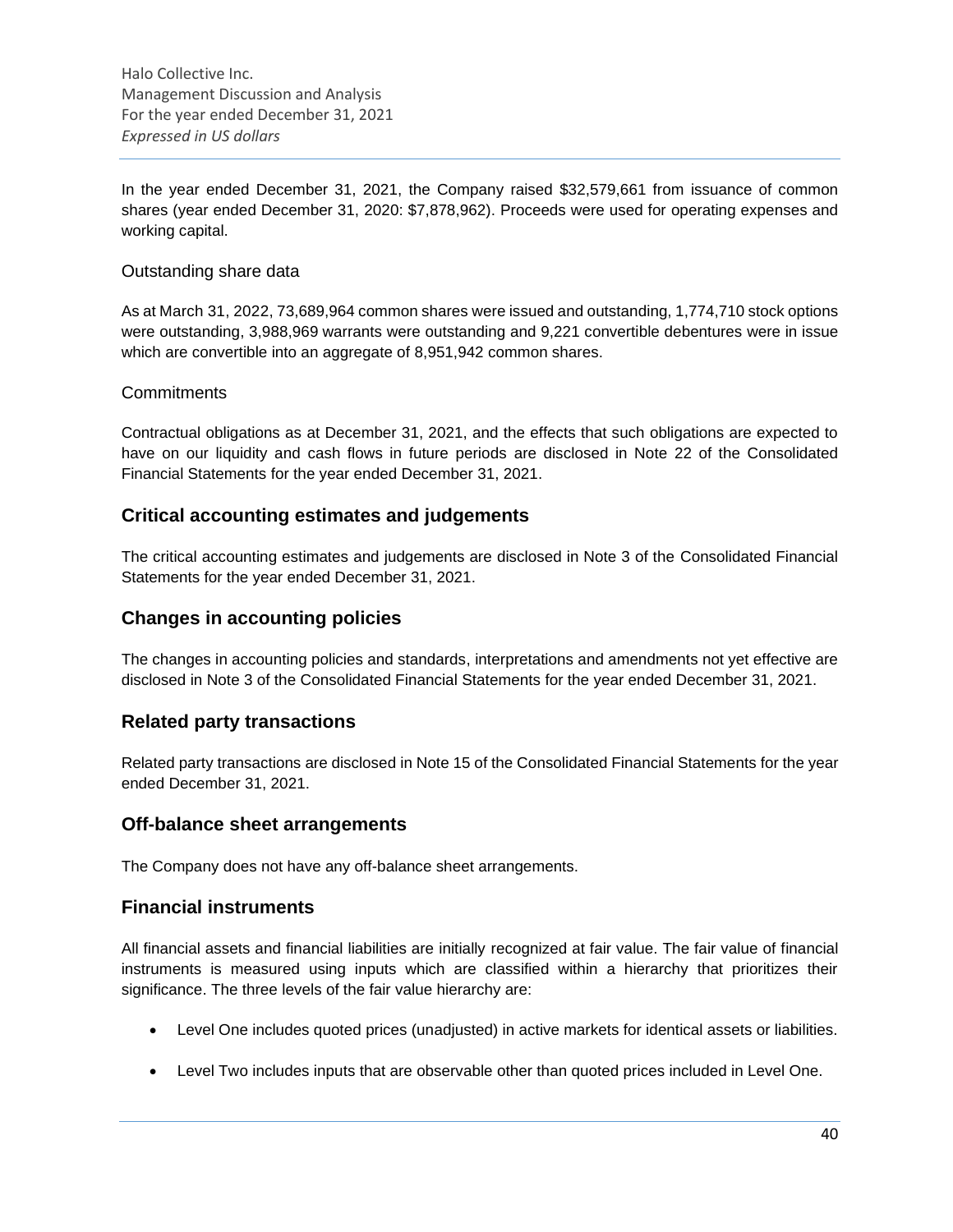• Level Three includes inputs that are not based on observable market data.

The following is a summary of the carrying values of the financial instruments as at December 31, 2021:

|                                          | <b>Amortized cost</b> |             | <b>FVPTL</b> |             | <b>FVOCI</b> |  | Total       |
|------------------------------------------|-----------------------|-------------|--------------|-------------|--------------|--|-------------|
|                                          |                       |             |              |             |              |  |             |
| <b>Financial assets:</b>                 |                       |             |              |             |              |  |             |
| Cash                                     | \$                    |             |              | \$1,711,677 | \$           |  | \$1,711,677 |
| Restricted cash                          |                       |             |              | 126,947     |              |  | 126,947     |
| Accounts receivable                      | 6,073,229             |             |              |             |              |  | 6,073,229   |
| Notes receivable                         |                       | 7,775,433   |              |             |              |  | 7,775,433   |
| Investments                              |                       |             |              | 19,275,132  |              |  | 19,275,132  |
| <b>Financial liabilities:</b>            |                       |             |              |             |              |  |             |
| Accounts payable and accrued liabilities |                       | 11,634,468  |              |             |              |  | 11,634,468  |
| Other loans                              |                       | 6,875,442   |              |             |              |  | 6,875,442   |
| Debenture liability                      |                       | \$9,661,212 | \$           |             | \$           |  | \$9,661,212 |

The Company has designated its cash and restricted cash as Level 1. The fair value of convertible promissory notes at time of issue is determined using Level 3 of the hierarchy.

At December 31, 2021, both the carrying and fair value amounts of all the Company's financial instruments are equivalent.

For a detailed discussion of the Company's financial instruments, we refer to Note 20 of the Consolidated Financial Statements for the year ended December 31, 2021.

### **Subsequent events**

Subsequent events are disclosed in Note 25 of the Consolidated Financial Statements for the year ended December 31, 2021.

### **Controls and procedures**

Disclosure controls and procedures ("DC&P")

To provide reasonable assurance that all material information related to the Company is identified and communicated on a timely basis, Management of the Company, under the supervision of the Chief Executive Officer ("CEO") and the Chief Financial Officer ("CFO"), is responsible for the design and operation of DC&P. The CEO and the CFO have limited the scope of the design of DC&P to exclude controls, policies, and procedures of (a) a business that the issuer acquired not more than 365 days before